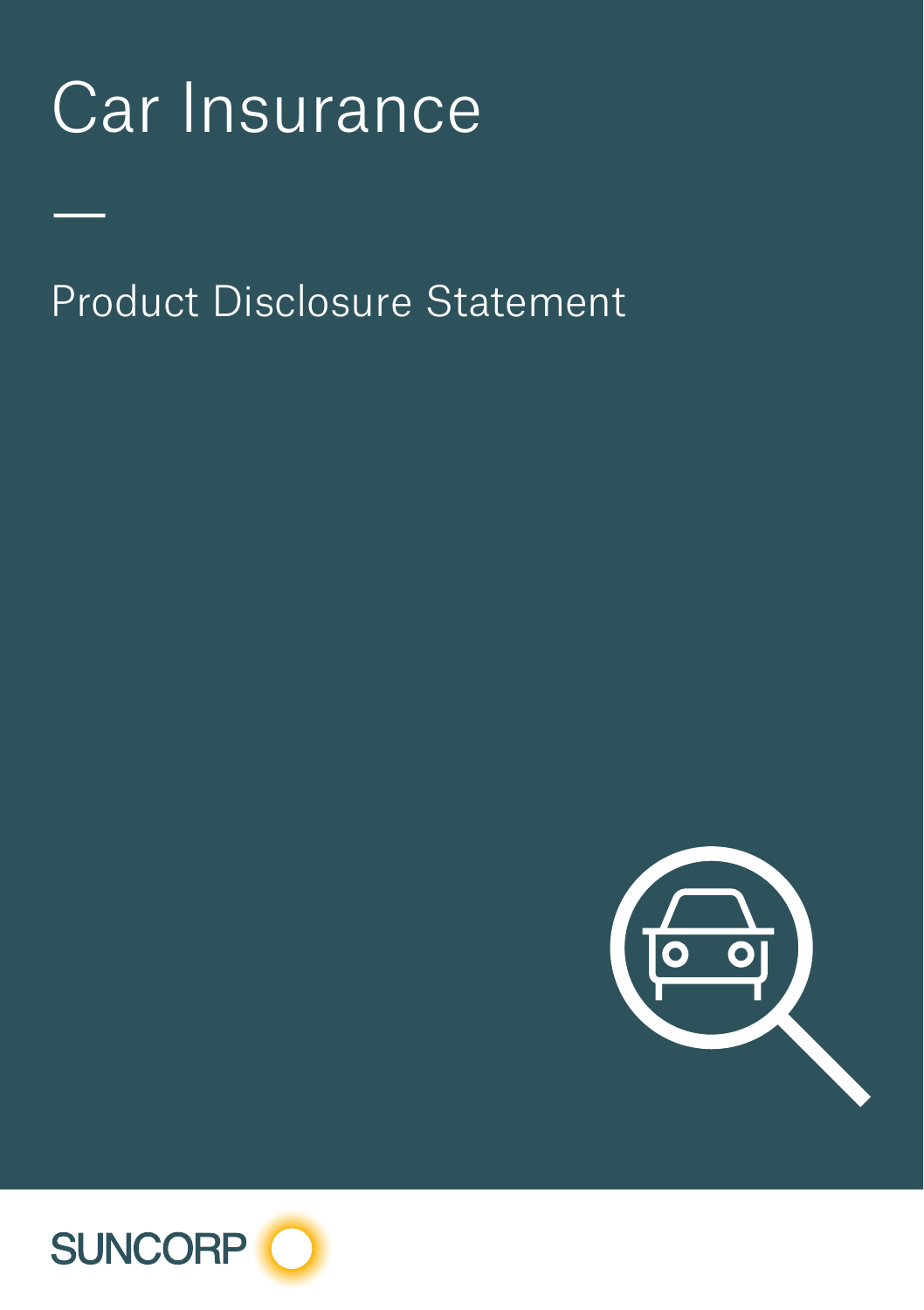# **Contents**

| Introduction                                                           | 3  |
|------------------------------------------------------------------------|----|
| Welcome to Suncorp Car Insurance                                       | 3  |
| Your responsibilities                                                  | 5  |
| About your premium                                                     | 6  |
| Paying your premium                                                    | 6  |
| When you need to contact us                                            | 7  |
| About your cover                                                       | 8  |
| About your car                                                         | 8  |
| Levels of cover                                                        | 8  |
| Comprehensive, Comprehensive Extras and Comprehensive Advantages cover | 9  |
| Fire, Theft & Third Party Property Damage cover                        | 10 |
| Third Party Property Damage cover                                      | 11 |
| Additional features                                                    | 12 |
| Additional covers                                                      | 18 |
| Optional covers                                                        | 20 |
| Your Rewards                                                           | 24 |
| General exclusions                                                     | 25 |
| Claims                                                                 | 29 |
| Making a claim                                                         | 29 |
| How to establish your loss                                             | 31 |
| Your excess                                                            | 31 |
| How we settle your claim                                               | 32 |
| If your car is damaged                                                 | 33 |
| Choice of repairer                                                     | 33 |
| When we authorise repairs to your car we will (including parts policy) | 34 |
| If your car has been stolen                                            | 35 |
| If your car is a total loss                                            | 35 |
| Hire car conditions                                                    | 36 |
| After we pay your claim                                                | 37 |
| <b>Other Important Information</b>                                     | 38 |
| What happens with cancellations?                                       | 38 |
| General Insurance Code of Practice                                     | 38 |
| Motor Car Insurance and Repair Industry Code of Conduct                | 38 |
| Words with special meanings                                            | 39 |
| How we will deal with a complaint                                      | 42 |
|                                                                        |    |

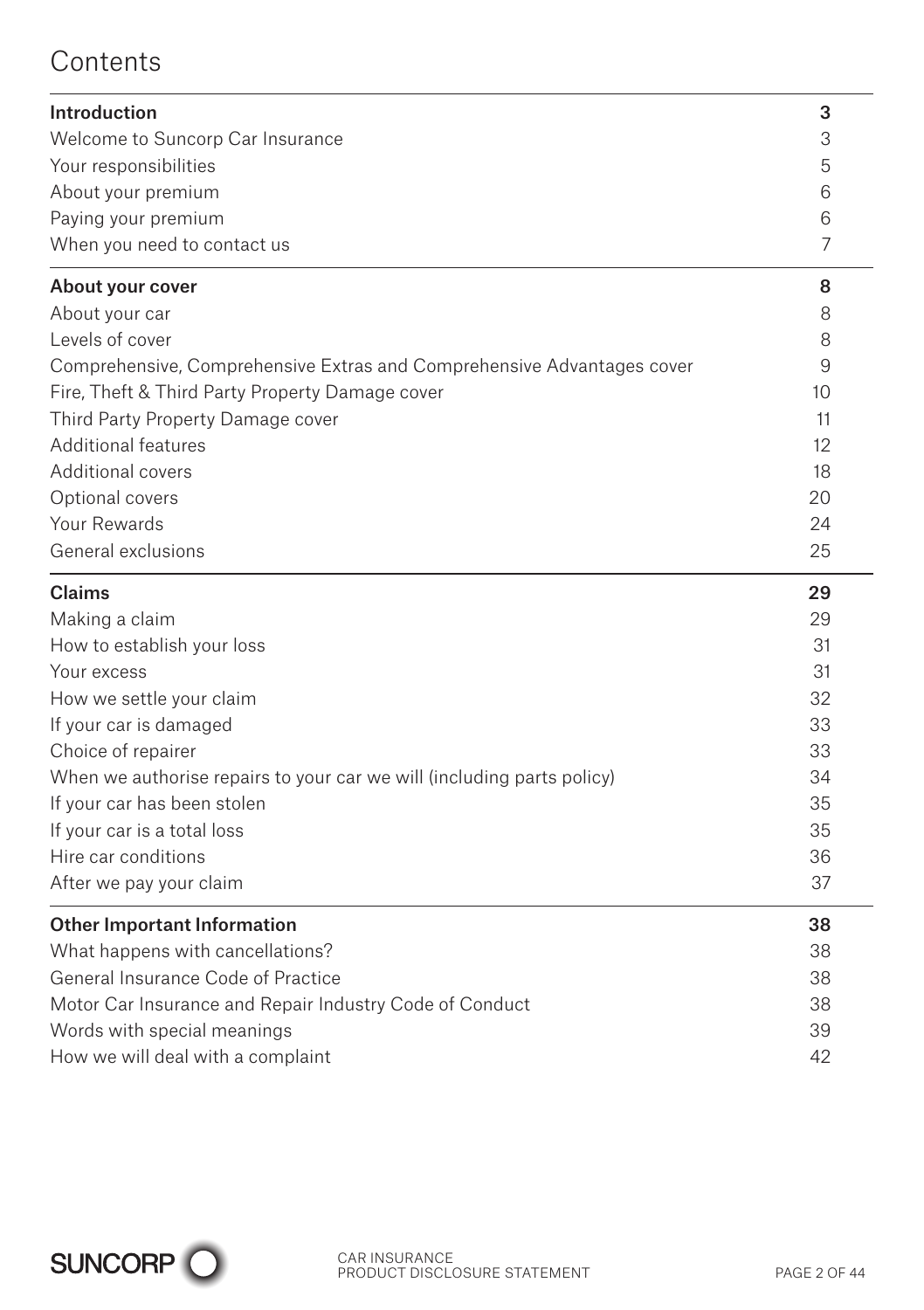# Introduction

# Welcome to Suncorp Car Insurance

# Why is this document important?

This Product Disclosure Statement (PDS) is an important legal document that contains details of your Suncorp Car Insurance if you purchase this product from us. Before you decide to buy this product from us, please read this PDS carefully. If you purchase this product, your policy comprises of this PDS and your certificate of insurance which shows the details particular to you.

The information in this PDS was current at the date of preparation. We may update some of the information in the PDS that is not materially adverse from time to time without needing to notify you.

You can view any updated information on suncorp.com.au or obtain a copy by contacting us on 13 11 55. We will give you a free paper copy of any updates if you request them.

In some circumstances the terms and conditions of this PDS may be amended by a Supplementary PDS (SPDS).

# Car Insurance Additional Information Guide

Throughout this PDS you will be referred to a guide called: Car Insurance Additional Information Guide. This guide will provide you with further information about claim payments, premiums, excesses, rewards and discounts. This guide is available at suncorp.com.au. You can also obtain a copy of this guide on request, at no charge, if you contact us.

# Communicating with you electronically

We may agree to send your policy documents and policy related communications electronically. This will be by email and/or other types of electronic communication methods. Policy documents and policy communications will be provided to you in this way unless we tell you it is no longer suitable. If we agree to communicate with you electronically, you will need to provide us with your current email address and your Australian mobile phone number.

Each electronic communication will be deemed to be received by you at the time it leaves our information system.

# Our commitment to you

When you are a Suncorp policyholder and you need to claim on your policy, our claims service will be there to take your call. When you have a claim, contact us as soon as possible.



CAR INSURANCE PRODUCT DISCLOSURE STATEMENT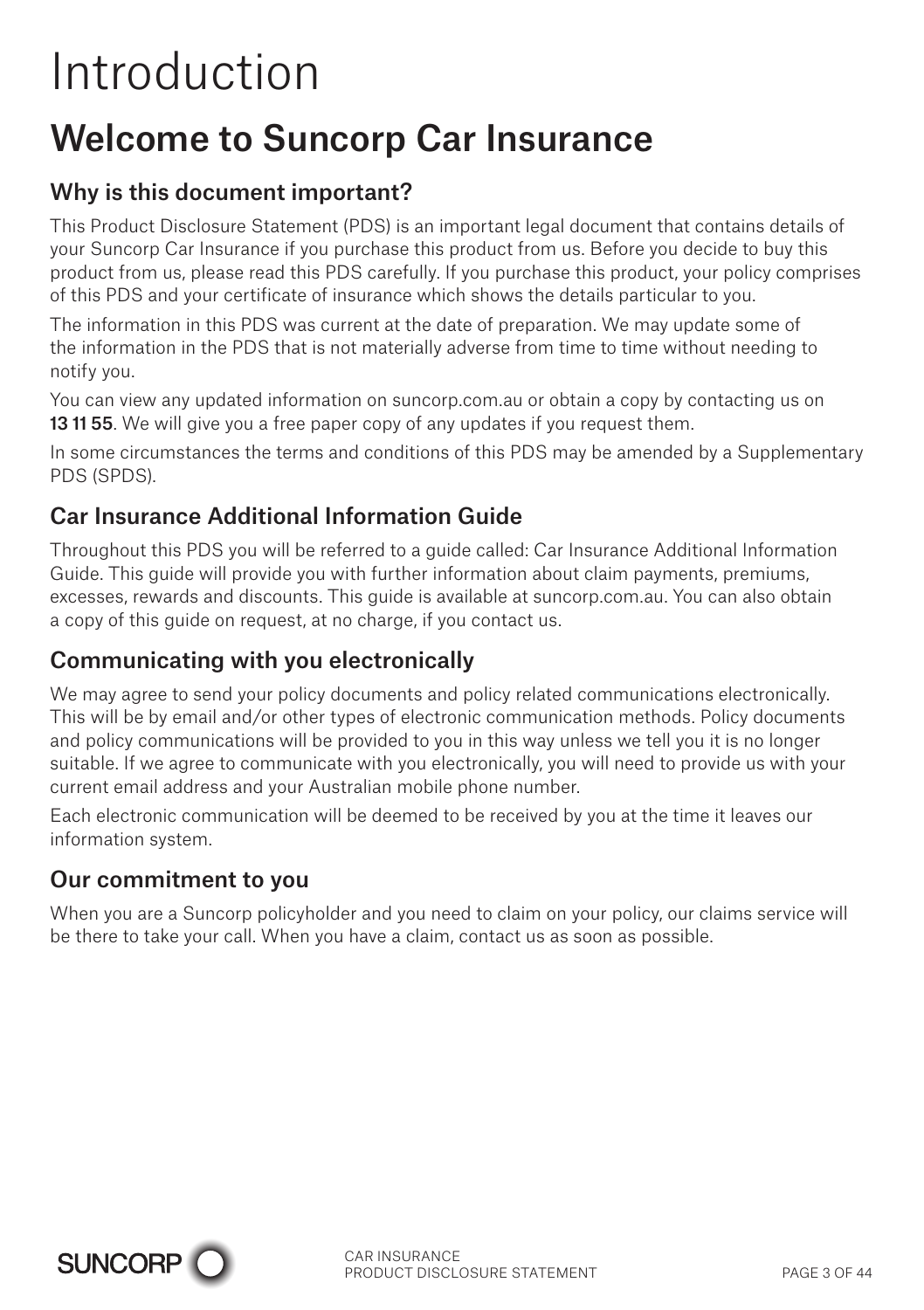# Cooling off period

After this insurance begins or you renew your policy for another period of insurance, you have 21 days to consider the information in your PDS. This is called the 'cooling off period'. If you wish, and provided you have not made a claim, you can exercise your cooling off rights within 21 days from the day cover began or was renewed. When you exercise your cooling off rights, we will refund in full the money you have paid for that period of insurance but you will have no cover from when your policy would have otherwise begun or from your renewal date.

Alternatively, you can cancel your policy at any time during the period of insurance. When you do this and unless we tell you otherwise, you will have cover up until the date and time of cancellation. For more information see 'What happens with cancellations' on page 38.

# Who is this product designed for?

This insurance product is designed for owners of passenger cars (including 4WDs, utilities and vans) who use their car for one or more of the following uses:

- Private: if not used in connection with earning an income, or if the only such use is driving to and from work and/or occasional use in connection with work or if used for volunteer work;
- Ridesharing: if used for ridesharing activities;
- Business: if used in connection with an occupation or business in a way not listed above.

When you first take out a policy with us we will ask you how you use your car. Also, you must tell us if you change the use of your car while you hold a policy with us and when you renew your policy.

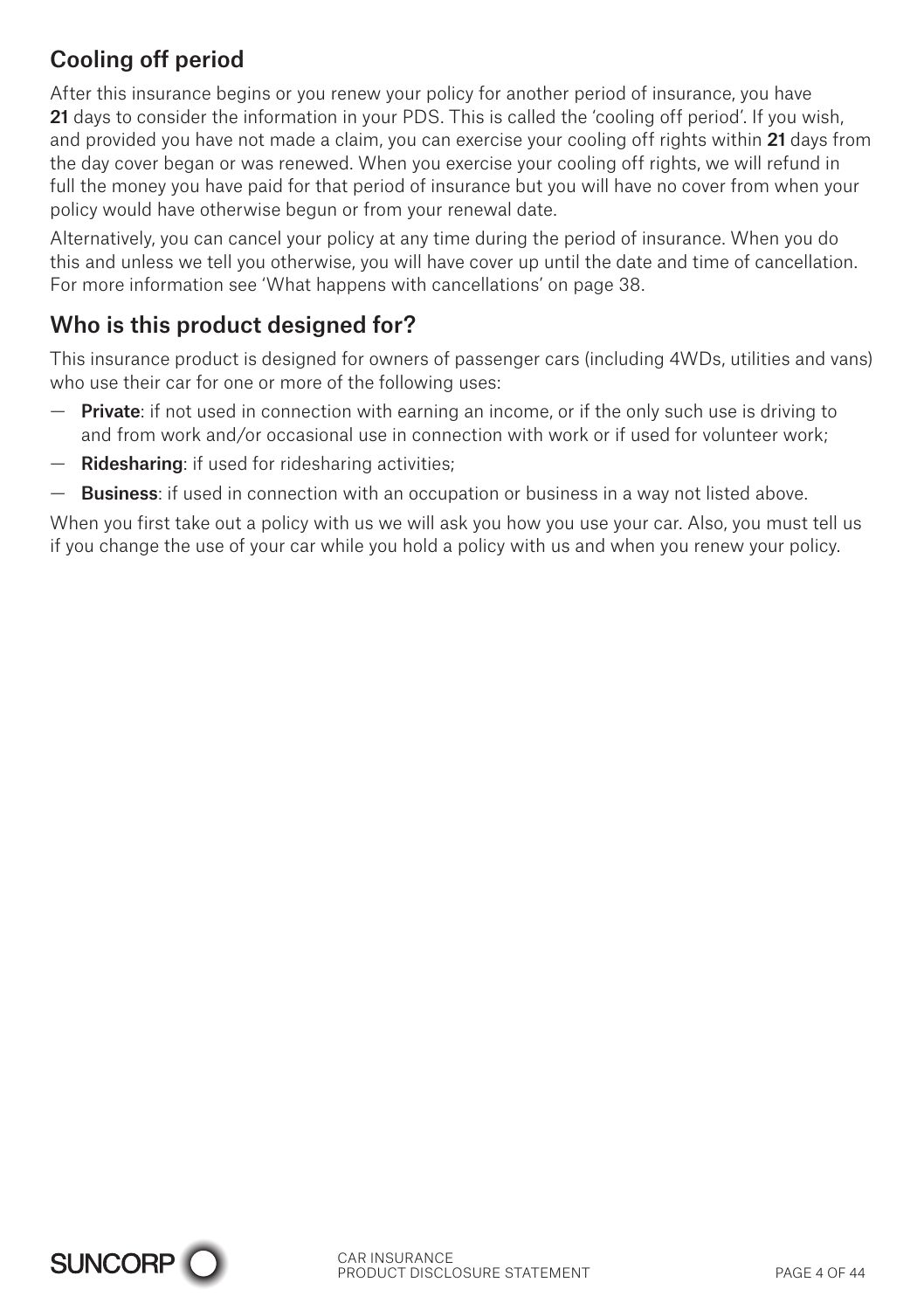# Your responsibilities

#### You must:

- take all reasonable precautions to prevent damage or theft, for example:
	- move your car away from rising waters including tides;
	- do not drive into water;
	- accompany anyone test driving your car when it's up for sale.
- keep your car well maintained and in a good and roadworthy condition (e.g. replace worn out tyres, replace worn brakes and defective lights, fix paint problems including clear coats, repair major rust, repair worn upholstery and repair major scratches or dents);
- service your car as required by the manufacturer and keep records of this in case you need to claim for mechanical damage resulting from an incident;
- follow all the terms, conditions and responsibilities set out in your policy;
- provide honest and complete information for any claim, statement or document supplied to us.

#### Not meeting your responsibilities

If you do not meet your responsibilities, it may lead us to do either or both of the following:

- reduce or refuse to pay your claim;
- cancel your insurance policy.

If fraud is involved, we can treat your policy as if it never existed.

#### More than one named insured

If there is more than one named insured on your certificate of insurance, we will treat a statement, act, omission, claim, request or direction made by one as a statement, act, omission, claim, request or direction by all those named as insured on your certificate of insurance.

#### Special conditions

We may impose special conditions on your policy that might exclude, restrict or extend cover. For example, we may not be able to cover certain drivers because of the type or value of car that is insured. Any imposed conditions will be listed on your certificate of insurance. It is important that you read your certificate of insurance carefully.

#### Some words in your policy have special meanings

Some words when used in this PDS have special meanings. Most of the words with special meanings are defined in the 'Words with special meanings' section on pages 39 to 41.



CAR INSURANCE PRODUCT DISCLOSURE STATEMENT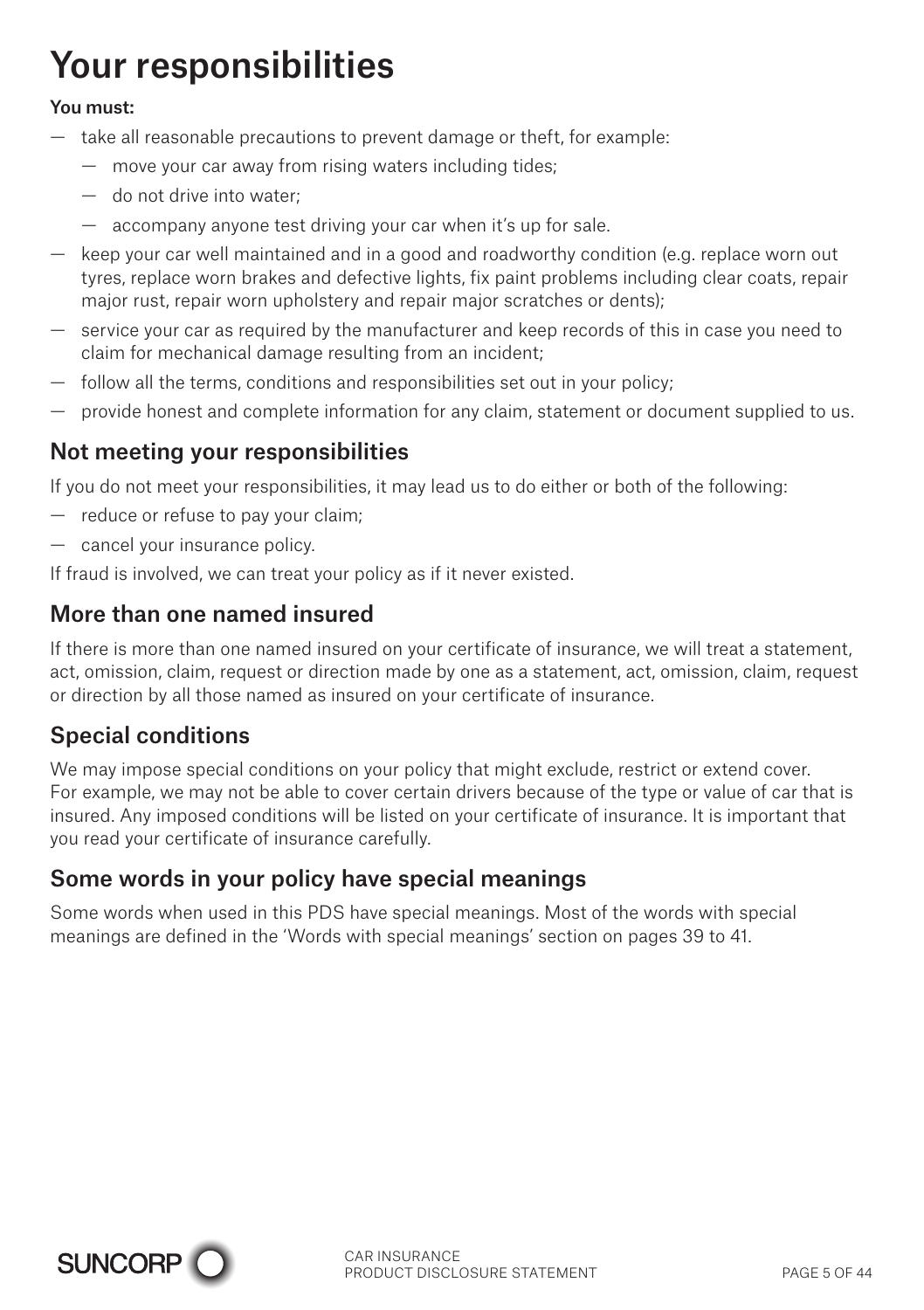# About your premium

The rated premium is the amount we calculate that reflects the likelihood of you making a claim together with other factors related to our cost of doing business.

In addition to the amount we agree to cover your car for, we use many factors about you and your car to work out your rated premium. These are called premium factors. Each time you renew your insurance your rated premium is likely to change, even if your personal circumstances have not changed. This is because your rated premium is affected by other things such as our expenses of doing business and changes in our approach to how we calculate your premium.

Your rated premium also includes any discounts that we have given you, as well as any applicable stamp duty, goods and services tax (GST), charge and levy.

The amount you pay for this insurance is your premium and it includes the rated premium less any Suncorp Claims Free Driver Rewards credit you are eligible for. Any credit we apply is inclusive of relevant government charges.

The premium will be shown on your certificate of insurance as the 'Total Amount Payable' or, if you pay by instalments, the premium each month will be shown on your certificate of insurance as 'Monthly instalment'.

 $\binom{1}{k}$  Refer to the Car Insurance Additional Information Guide

# Paying your premium

We will tell you how much you have to pay and how much time you have for payment on your certificate of insurance. You must pay this premium by the due date to get this insurance cover.

You can pay in one annual payment or, if we agree, by instalments. If you pay your premium by instalments it costs you more than if you choose to pay your premium in one annual payment.

Unless we tell you, any payment reminder we send you does not change the expiry or due date. If you do not pay the full amount, we may reduce the period of insurance so it is in line with the amount you paid.

If you make changes to your policy details, it may affect the premium you need to pay for the remainder of your period of insurance.

# Late annual payments

If you do not pay your premium by the due date, in the first year of insurance with us, we will give you a written notice of policy cancellation where we are required by law to do so.

If you do not pay the premium due on renewal by the due date, you will have no cover from the due date. If we accept your late payment, we might recommence your cover from the date and time we receive your payment. If so, you will have no cover for the period from the due date until the date and time of payment.

# Overdue instalments and cancellation

If you pay your premium by instalments and your payment is overdue we can do one or both of the following:

- refuse to pay a claim for an incident that occurs after your paid to date if payment is 14 days (or more) late;
- cancel your policy without notifying you if payment is 1 month (or more) late.

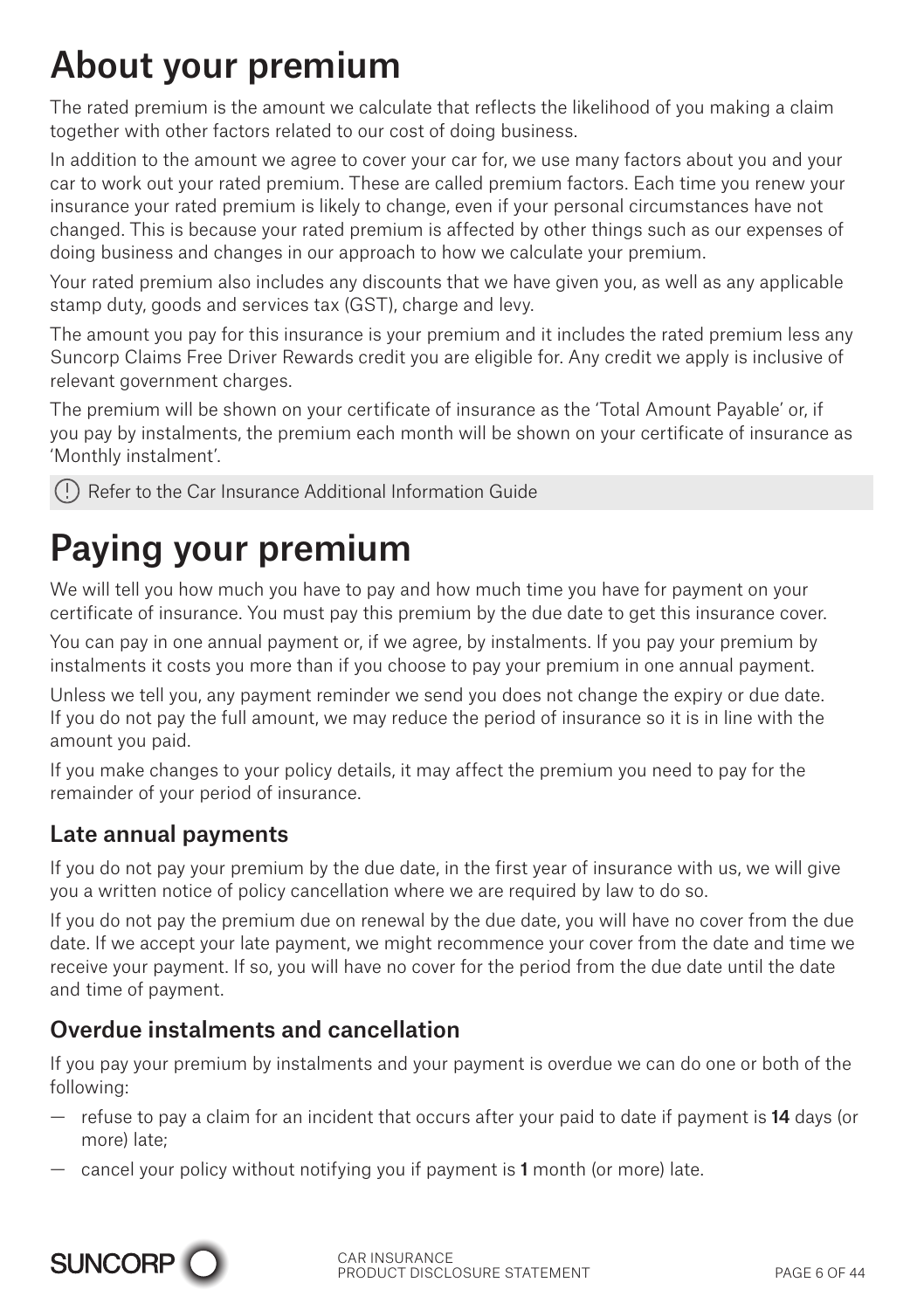# When you need to contact us

# Changes in your details and car

You need to tell us immediately if:

- any details on your certificate of insurance are no longer accurate;
- your address changes;
- any of your contact details change, such as your Australian mobile number or email address;
- you replace your car (see page 7);
- there are any changes to the physical condition of your car;
- you plan to, or have, added accessories or modifications to your car (see page 8);
- $-$  the place where you keep your car changes;
- the drivers of your car change;
- the way you use your car changes (see page 4 for more details);
- you intend to use your car on a competition race track, competition circuit, competition course or competition arena (other than for a driver education course where the speed will not exceed 100km/h and there will be no timing of cars at any time), and you want us to consider covering you for that use.

### What we will do when you contact us

When you contact us and tell us about these changes, we may decide to increase or impose an excess, charge an extra premium or apply a special condition to your policy. In some cases it could mean we can no longer insure you and we will cancel your policy.

### When you replace your car

If you replace your car with another car, we will insure the replacement car on the same terms and for the same level of cover up to the price you paid for it, or its market value, whichever is less for the remainder of the period of insurance provided:

- you tell us within 14 days of you taking delivery of the replacement car; and
- we agree in writing to insure the replacement car; and
- you pay any additional premium we require. If an additional premium is payable, we will tell you how much it is and how it is to be paid.

If we agree to insure your replacement car and you pay us any additional premium we require, we will send you a new certificate of insurance. If we do not agree to insure your replacement car we will cancel your policy.

Otherwise, we will only cover your replacement car for the same level of cover as your car for up to 14 days up to the price you paid for it or its market value whichever is less, from when you take delivery of the replacement car or until you arrange insurance for your replacement car, whichever occurs first.

The cover ends for your car and begins for the replacement car at the time you take delivery of the replacement car.



CAR INSURANCE PRODUCT DISCLOSURE STATEMENT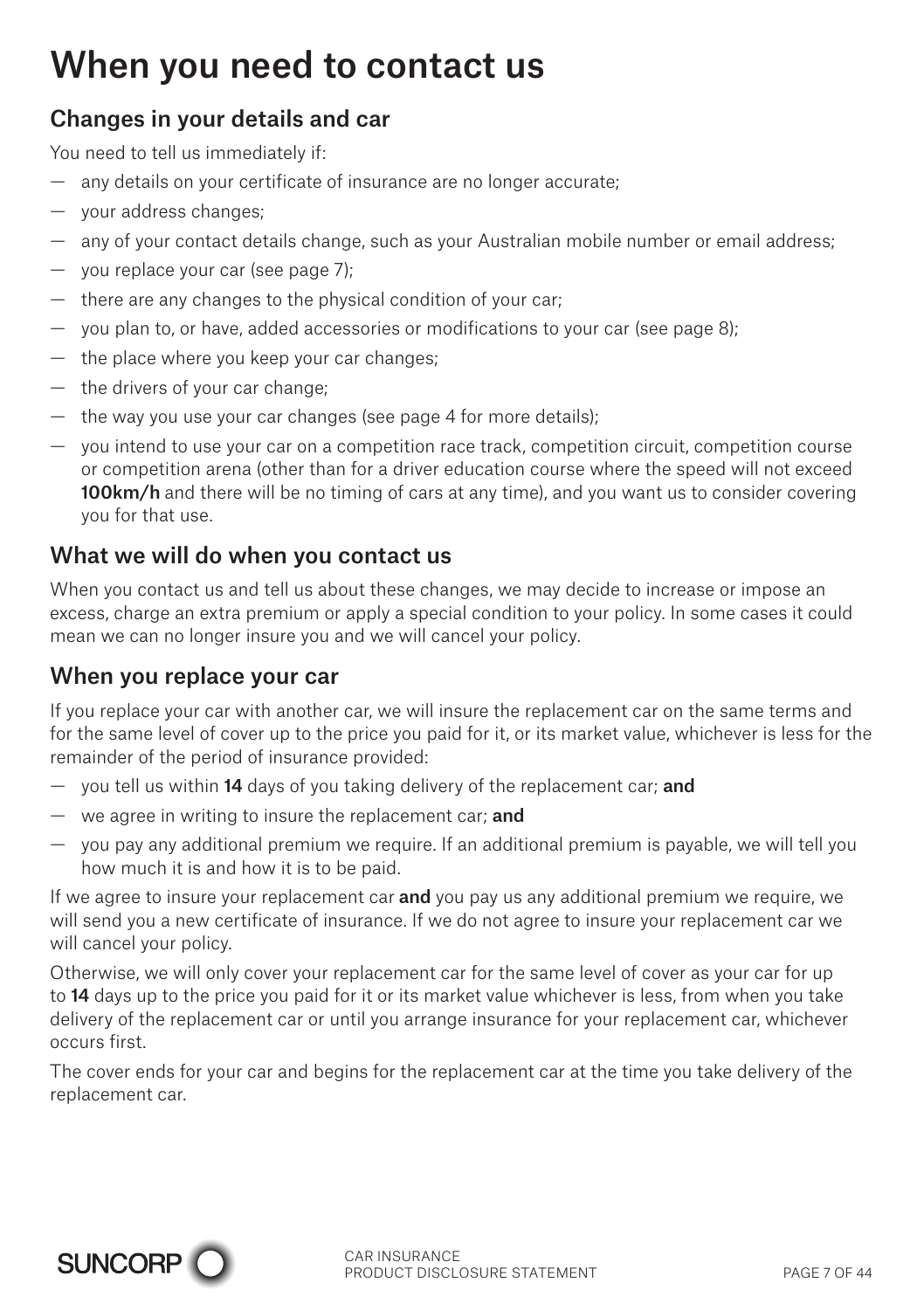# About your cover

# About your car

#### What we cover as your car

Your car is described on your certificate of insurance. It includes the following that are fitted to your car:

- options, including standard manufacturer's options;
- accessories; and
- modifications.

#### What are accessories?

An accessory is an addition to your car which does not enhance the performance or change the structure of the car.

### What are modifications?

Modifications are alterations made to the manufacturer's standard body, engine, suspension, wheels or paintwork of your car which may affect its performance, value, safety or appearance.

# What we do not cover as your car

- fuel or lubricants;
- $-$  baby capsules and child seats (except to the extent they are covered by 'Baby capsules and child seats' see page 17);
- lost car keys.

# Levels of cover

You can choose the level of cover that best suits your needs.

There are 5 levels of cover available:

- Comprehensive Advantages cover;
- Comprehensive Extras cover;
- Comprehensive cover;
- Fire, Theft & Third Party Property Damage cover;
- Third Party Property Damage cover.

The cover you choose will be shown on your certificate of insurance.

 $($ !) Refer to the Car Insurance Additional Information Guide for claims payments examples.

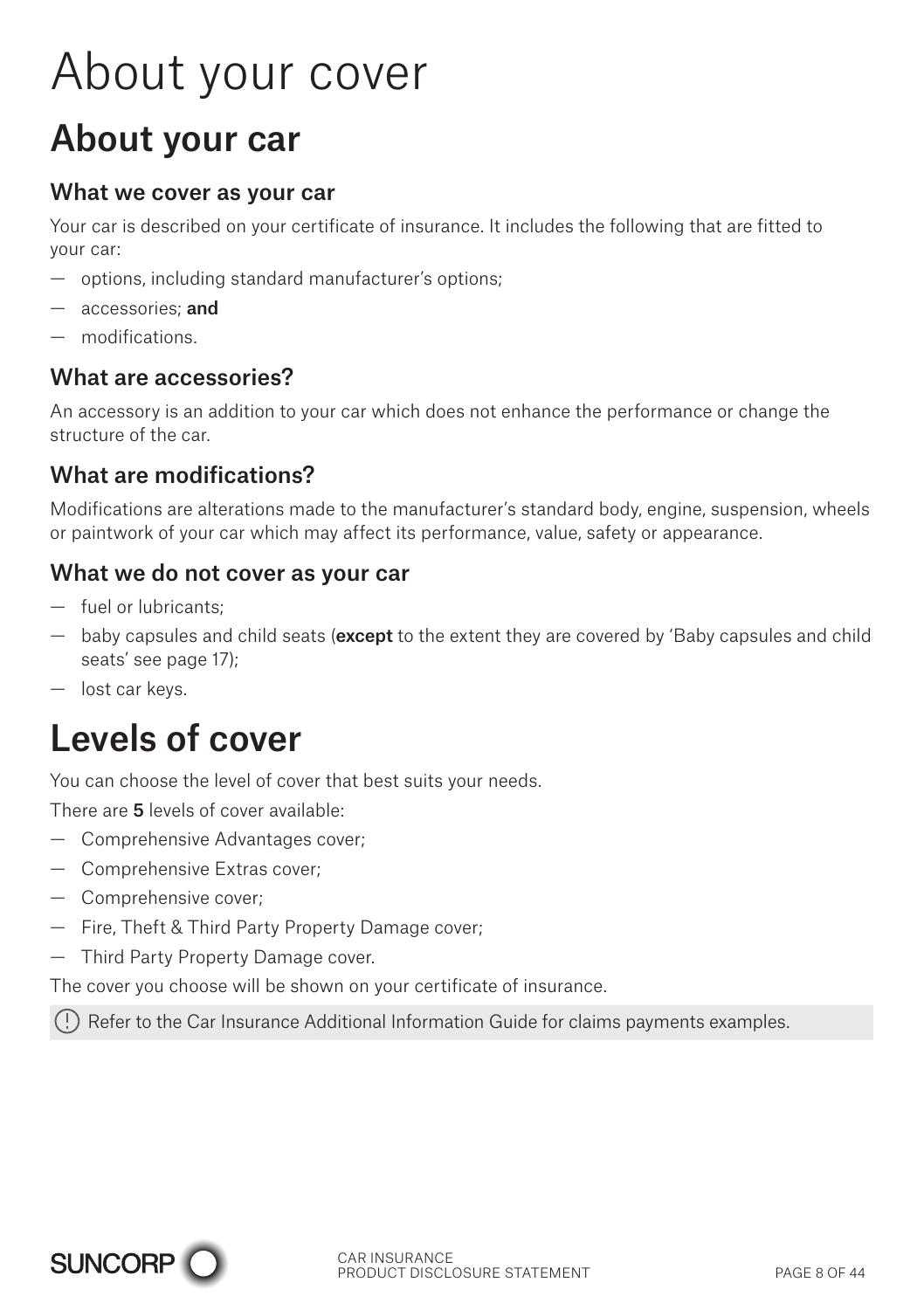# Comprehensive, Comprehensive Extras and Comprehensive Advantages cover

Each level of comprehensive cover includes:

- accidental loss or damage cover;
- third party property damage cover;
- additional features (see pages 12 to 17) and additional covers (see pages 18 to 19) at no extra cost.

Depending on the level of cover selected, you can choose from one or more optional covers for an extra premium (see pages 20 to 24).

#### Accidental loss or damage cover

#### We cover

We will cover you for accidental loss or damage to your car caused by an incident in the period of insurance. Examples of incidents include:

- hail, storm and flood;
- $-$  fire;
- theft or attempted theft;
- malicious damage or vandalism;
- collision and impact.

#### Limit

The most we will pay is the amount covered for your car as shown on your certificate of insurance, **unless** we say otherwise in your policy.

#### We do not cover

See 'General exclusions' on pages 25 to 28, 'We do not cover' in additional features on pages 12 to 17, 'We do not cover' in additional covers on pages 18 to 19 and 'We do not cover' in optional covers on pages 20 to 24.

#### Third Party Property Damage cover

Comprehensive cover includes Third Party Property Damage cover (see page 11).

Refer to the Car Insurance Additional Information Guide for claims payments examples.

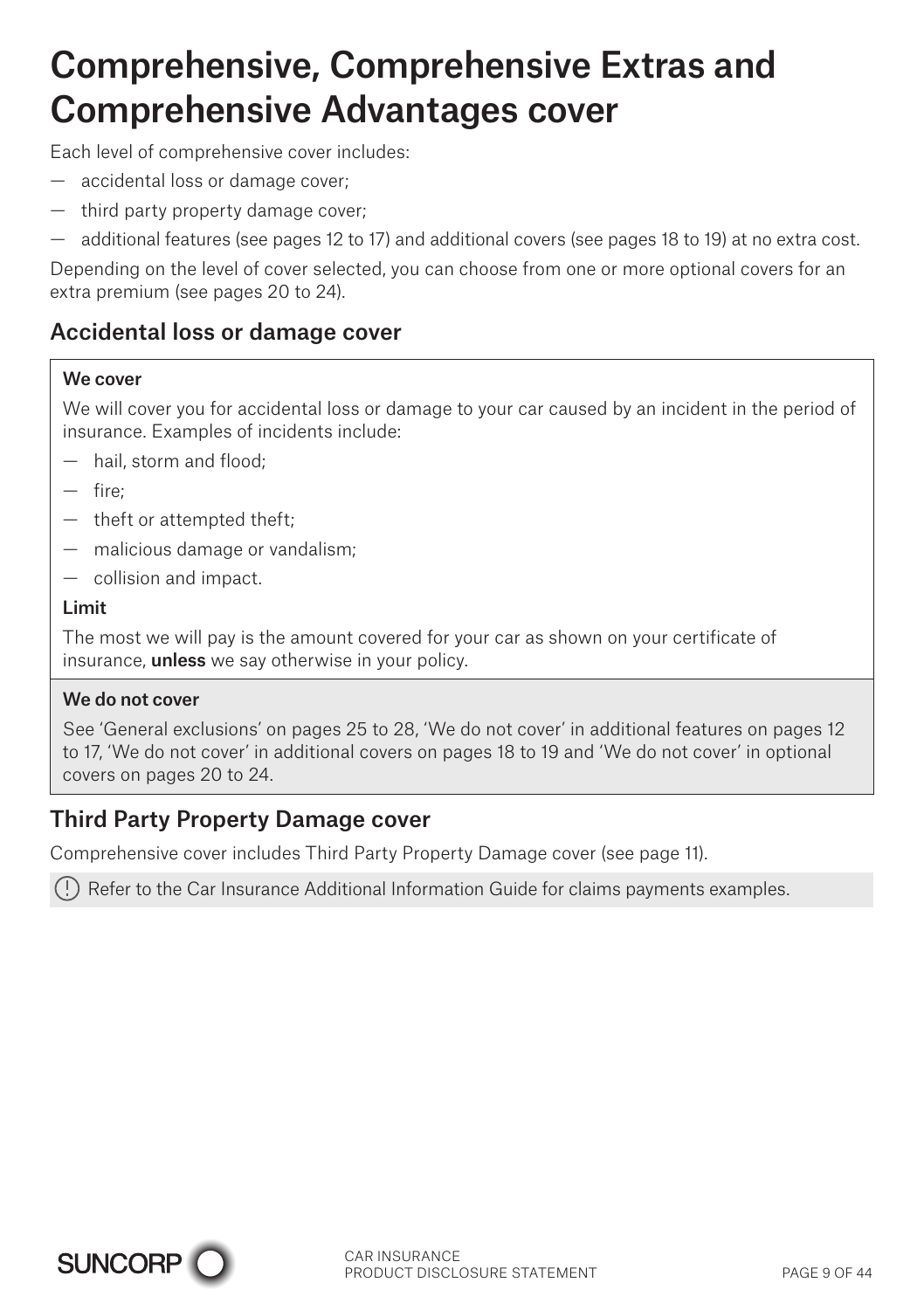# Fire, Theft & Third Party Property Damage cover

This cover includes:

- fire and theft cover;
- third party property damage cover;
- additional features (see pages 12 to 17) and additional covers (see pages 18 to 19) at no extra cost.

# Fire and theft cover

#### We cover

We will cover you for accidental loss or damage to your car caused by any of the following incidents in the period of insurance:

- $-$  fire;
- theft or attempted theft.

#### Limit

The most we will pay is the amount covered for your car as shown on your certificate of insurance, unless we say otherwise in your policy.

#### We do not cover

See 'General exclusions' on pages 25 to 28. 'We do not cover' in additional features on pages 12 to 17 and 'We do not cover' in additional covers on pages 18 to 19.

# Third Party Property Damage cover

Fire, Theft & Third Party Property Damage cover includes Third Party Property Damage cover (see page 11).

Refer to the Car Insurance Additional Information Guide for claims payments examples.

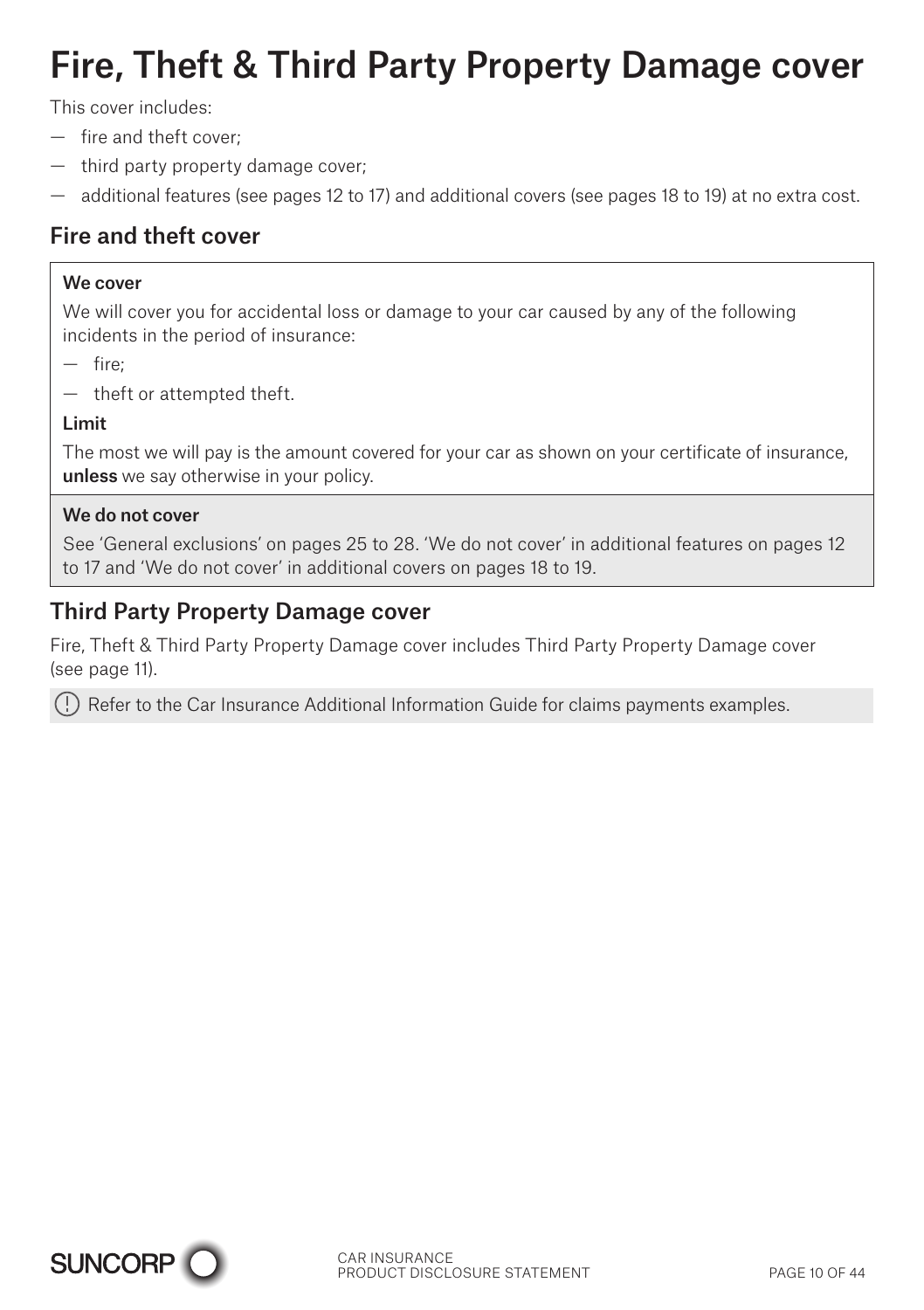# Third Party Property Damage cover

This cover includes:

- legal liability for damage to other people's property;
- additional features (see pages 12 to 17) and additional covers (see pages 18 to 19) at no extra cost.

# Legal liability for damage to other people's property

#### We cover

We will cover you or anyone you authorise to drive your car for legal liability to pay compensation for loss or damage to another person's car or property (not yours), where the loss or damage:

- results from an incident occurring in the period of insurance: and
- is caused by the use of your car.

This cover is extended to your employer, principal or business partner when they incur a legal liability because you were driving your car in connection with your occupation.

For the purposes of this legal liability cover loss or damage caused by the use of your car extends to damage to another person's car or property (not yours) because a car collided with or tried to avoid colliding with:

- $-$  property falling from your car; or
- property being loaded or unloaded from your car.

If we cover your legal liability under this section, we will cover your legal liability for the cost of clean up by emergency services after the incident involving your car.

#### Limit

The most we pay for all claims from any one incident covered under your policy is \$20 million. including all associated legal costs we have agreed to pay for your claim.

Note: If we accept a claim for Third Party Property Damage, you cannot also claim under additional cover 'Third party property damage for caravans and trailers' for the same incident.

#### We do not cover

See 'General exclusions' on pages 25 to 28, 'We do not cover' in additional features on pages 12 to 17 and 'We do not cover' in additional covers on pages 18 to 19.

Third Party Property Damage (TPPD) insurance is often confused with Compulsory Third Party (CTP). Your CTP insurance only covers your liability to pay compensation for injuries to other people, whilst TPPD covers your liability to pay compensation for damage to the property of others.

Refer to the Car Insurance Additional Information Guide for claims payments examples.

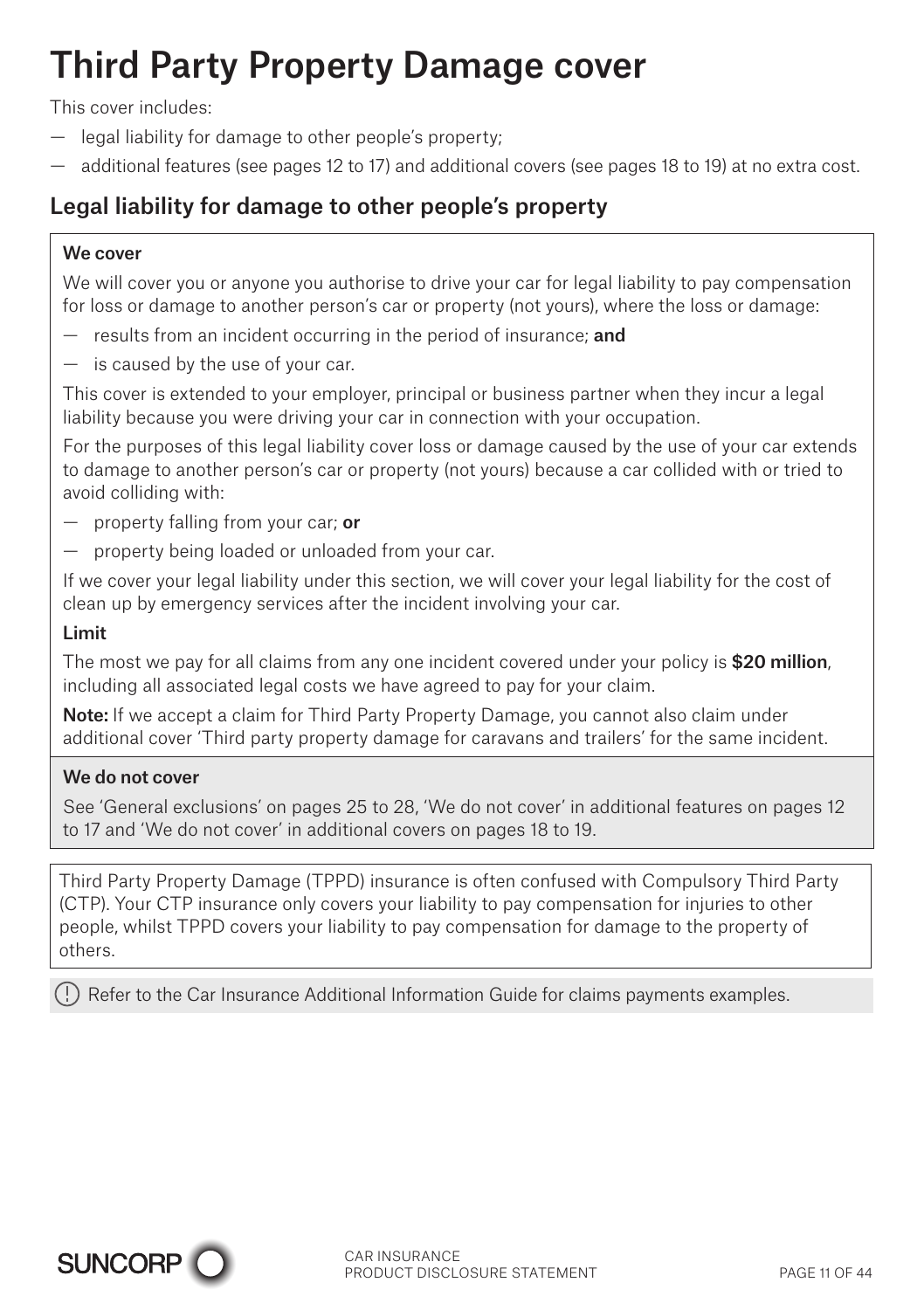# Additional features

When we accept a claim under your policy for an incident that happens in the period of insurance, you may be entitled to cover under the following additional features. The additional features and their limits are paid in addition to the amount covered. Some features may or may not apply depending on the level of cover you have chosen and is shown in the additional feature detail.

In some circumstances, we may decide to make an additional feature available to you before we accept or agree to pay your claim. If we do this, it does not mean that your claim has or will be accepted or that we have otherwise agreed to pay your claim. If we later decide that we cannot accept or pay your claim then the cover available under an additional feature will not apply and we may decide to recover the costs from you.

There are some things we do not cover under these additional features and these are shown in the 'We do not cover' section of the following features on pages 12 to 17 and in the 'General exclusions' on pages 25 to 28. All of the conditions of this policy apply to these additional features unless the cover says otherwise.

Refer to the Car Insurance Additional Information Guide for claims payments examples.

### Hire car after theft

#### Comes with

Comprehensive, Comprehensive Extras, or Fire, Theft & Third Party Property Damage cover.

#### We cover

After theft of your car, we will arrange and pay the reasonable hire cost of a car that meets your needs, using our provider (but only if our provider has a car available, and is within a reasonable distance of your location).

If there is no hire car that meets your needs available from one of our providers within a reasonable distance of your location, then we will pay you the lesser of:

- the amount it would have cost us to provide you with a hire car that meets your needs using our provider, had one been available; or
- $-$  the actual cost you incur in making alternative travel arrangements.

Note: You must not arrange your own hire car unless you obtain our prior written consent. If you do, then we may decide not to pay for the hire car costs.

#### Insurance for your hire car

After arranging a hire car for you with our provider, we will cover accidental loss or damage to the hire car under this policy during the covered hire period as if the definition of 'car' in the policy had been extended to include the hire car. However, cover for loss or damage to the hire car is limited to the market value of the hire car.

#### Limit

Up to 21 days. The benefit stops before the 21 day limit when:

- your car is returned undamaged;
- we repair your car and return it to you;
- we settle your claim.

Note: If you have Comprehensive Advantages you can claim under the 'Hire car after an event for unlimited days' optional cover on page 22. The benefits under this cover are subject to the 'Hire car conditions' on page 36.

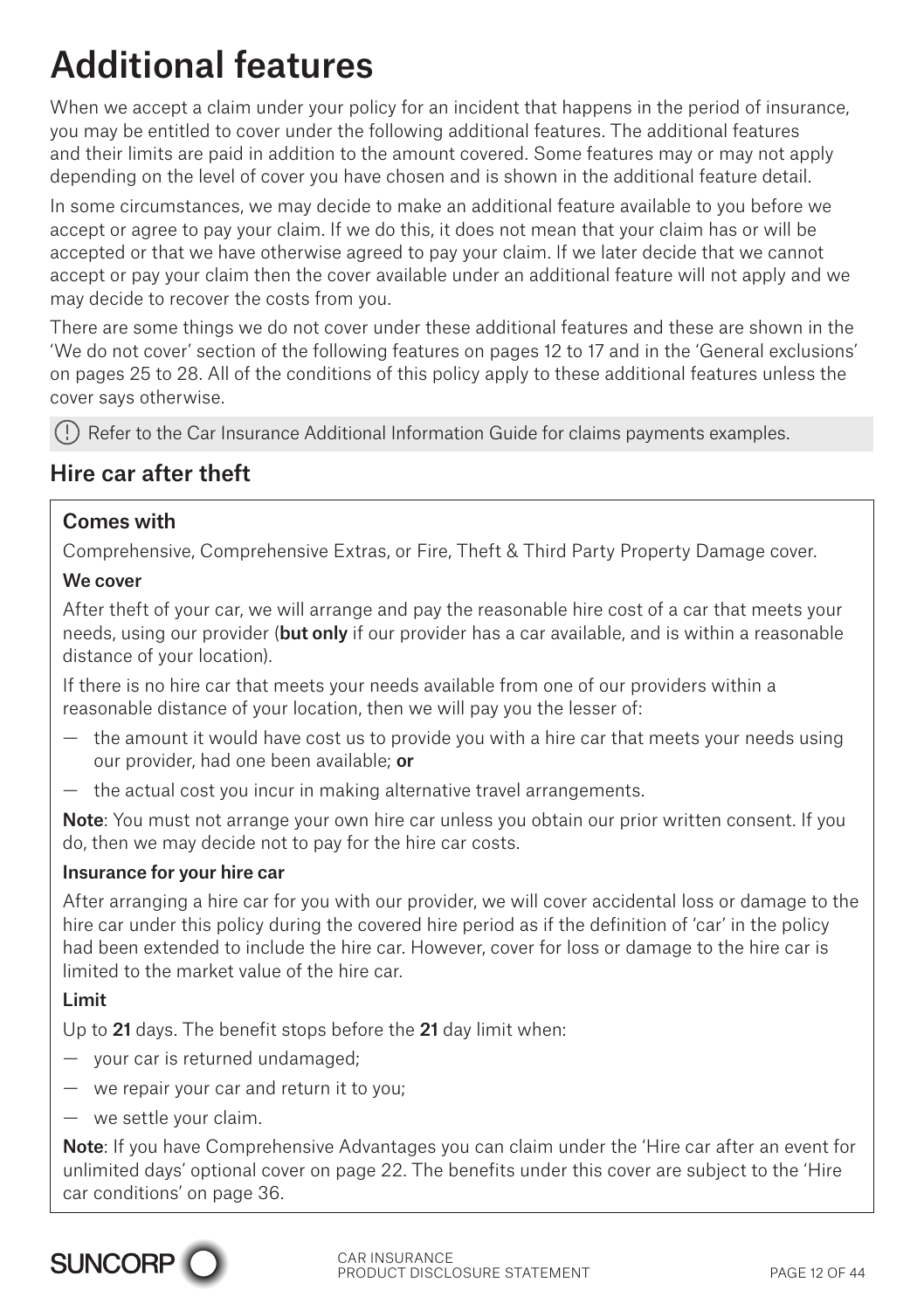# Hire car after a not at fault incident

Applies to Comprehensive, Fire, Theft & Third Party Property Damage and Third Party Property Damage cover.

#### We cover

After an incident covered by your policy where your car is damaged and:

- $-$  cannot be safely driven or is in for repairs; and
- we agree you or the driver of your car were not at fault for the incident; and
- you have provided us with the name and address of the person at fault and the registration number of their vehicle;

we will arrange and pay the reasonable hire cost of a car that meets your needs, using our provider (but only if our provider has a car available, and is within a reasonable distance of your location).

If there is no hire car that meets your needs available from one of our providers within a reasonable distance of your location, then we will pay you the lesser of:

- the amount it would have cost us to provide you with a hire car that meets your needs using our provider, had one been available; or
- $-$  the actual cost you incur in making alternative travel arrangements.

Note: You must not arrange your own hire car unless you obtain our prior written consent. If you do, then we may decide not to pay for the hire car costs.

#### Insurance for your hire car

After arranging a hire car for you with our provider, we will cover accidental loss or damage to the hire car under this policy during the covered hire period as if the definition of 'car' in the policy had been extended to include the hire car. However, cover for loss or damage to the hire car is limited to the market value of the hire car.

#### Limit

The benefit stops when:

- we repair your car and return it to you; or
- we settle your claim.

Note: If you have Comprehensive Advantages you can claim under the 'Hire car after an event for unlimited days' optional cover on page 22. The benefits under this cover are subject to the 'Hire car conditions' on page 36.

#### We do not cover

Any hire car costs following damage to your car if you cannot provide the name and address of the other driver **and** the registration number of the other vehicle who was at fault in the incident.

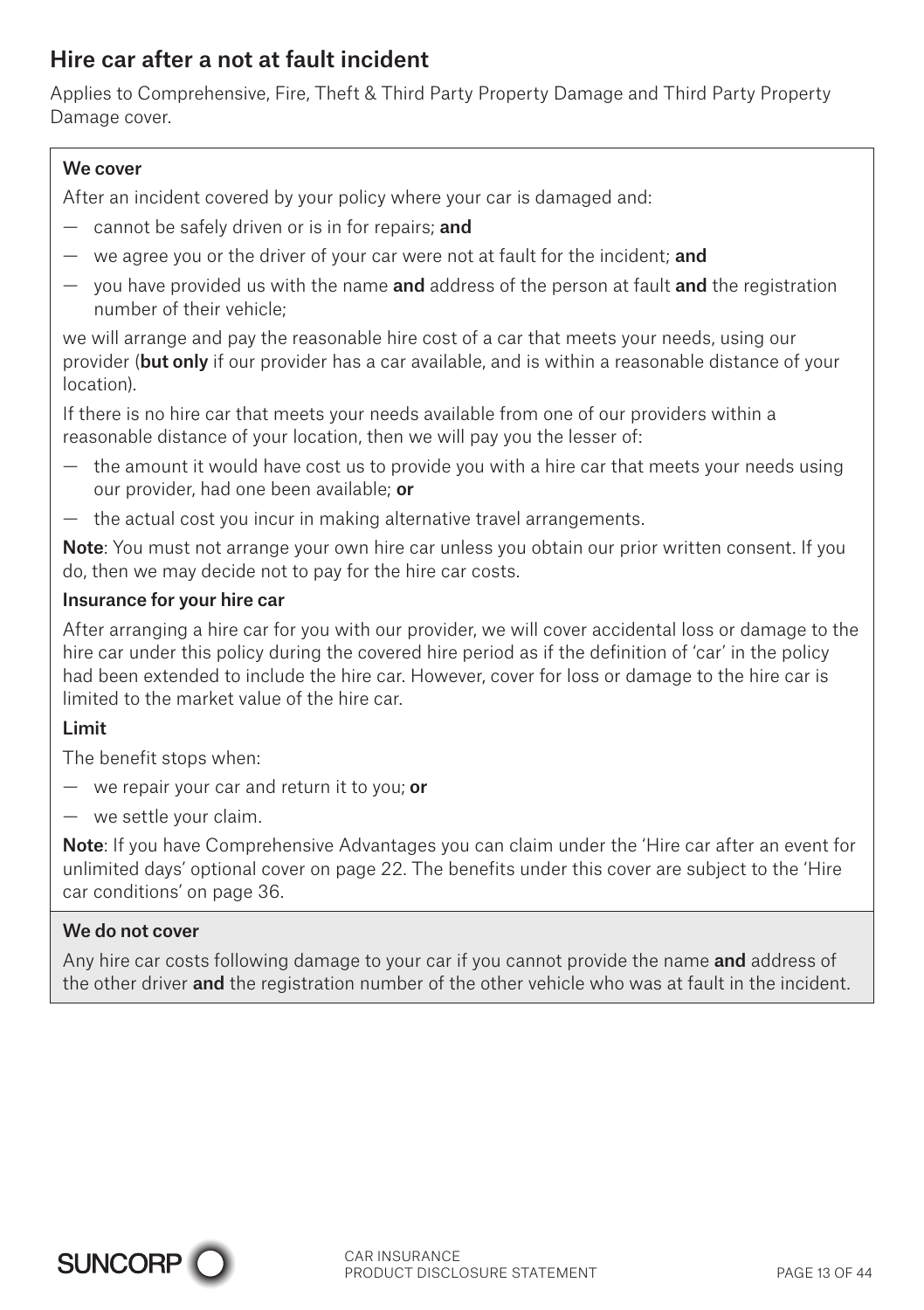#### Comes with

Comprehensive, Comprehensive Extras or Comprehensive Advantages cover.

If your car has been stolen or damaged in an incident in the period of insurance and we have agreed to pay your claim as a total loss, we will replace your car, if:

- you are the first registered owner of your car or you purchased your car as an 'ex demonstration' model from a licensed motor dealer who was the first registered owner of the car; and
- the loss or damage to your car occurred less than  $2$  years from the date of original registration of your car; and
- anyone who financed your car provides us with written consent to us settling your claim in accordance with this additional feature.

#### We will:

- replace your car with a new car of the same make, model and series to your car provided a new car is available within 90 days of us deciding your car is a total loss; or
- $-$  if one is not available within that time, provide you with a new car that is available within the time stated above and which is in our opinion a similar make or model to your car; and
- pay for the initial registration, CTP insurance, delivery charges and stamp duty costs for the new car.

Your policy will continue until its expiry date.

#### If:

- you choose not to accept a replacement car; or
- an agreement cannot be reached between us on a replacement car; or
- $-$  a replacement car cannot be supplied within the conditions listed above:

we will only pay you the amount covered shown on your certificate of insurance, less applicable deductions (see page 36).

All cover under your policy stops and your policy is cancelled. There is no refund of the unused premium.

Note: For more information on how we settle total loss claims please see page 35.

#### We do not cover

The cost for replacing or purchasing an extended warranty.

There is no cover under this feature if you are eligible to claim under 'Lifetime new for old car replacement' optional cover, see page 23.

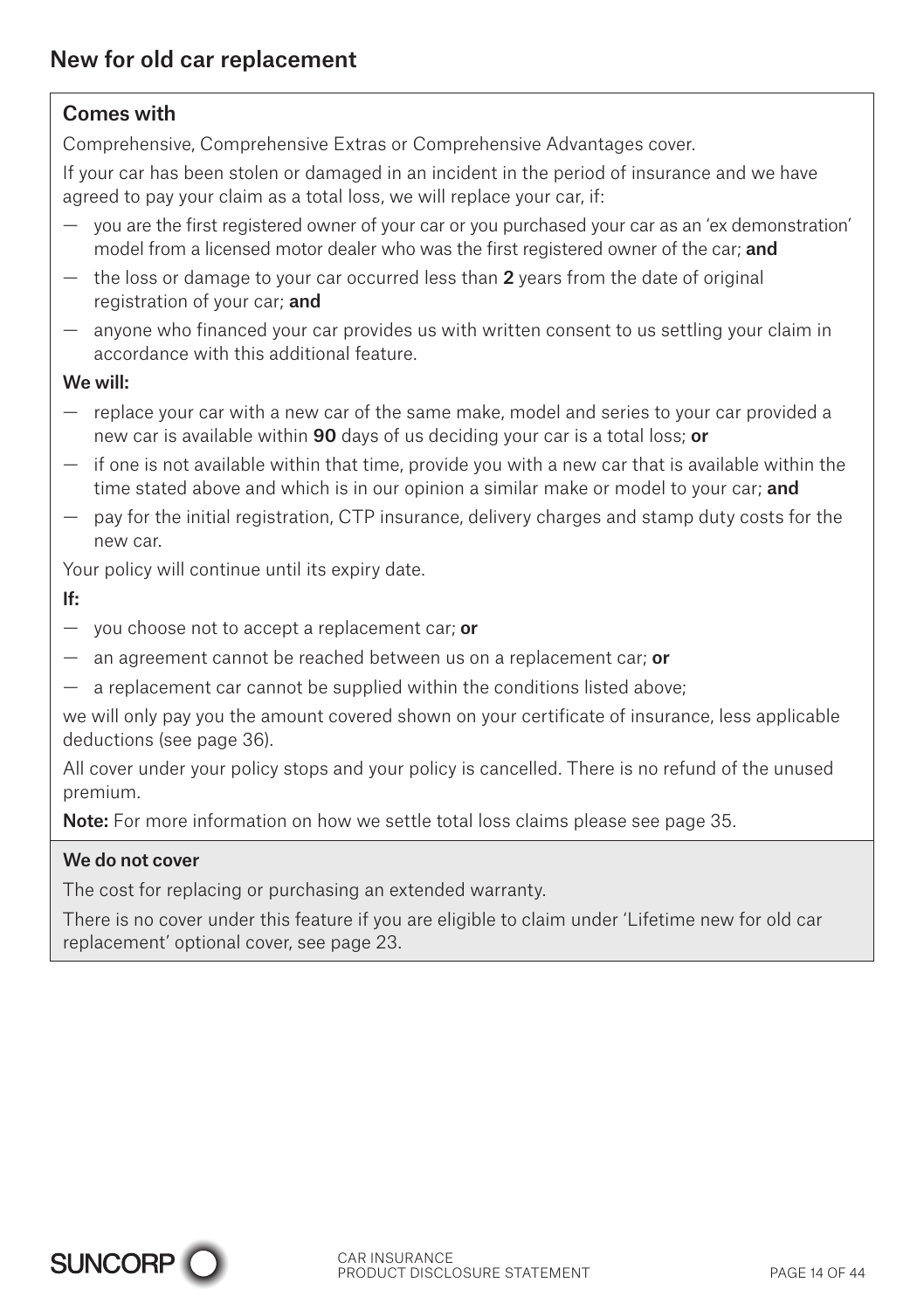# After claim expenses

#### Comes with

Comprehensive, Comprehensive Extras, Comprehensive Advantages or Fire, Theft & Third Party Property Damage cover.

#### We cover

When your car is stolen or damaged in an incident covered by your policy, we also cover:

- reasonable costs for emergency repairs to make your car roadworthy or safe in order to get your car to your destination (e.g. to a repairer or to your home);
- reasonable emergency accommodation costs if your car is not roadworthy or safe to drive and you are more than 100km from your home;
- accidental loss or damage to your personal property in the car at the time of the incident (e.g. clothing, electronic and telecommunication devices).

#### Limit

Up to a total of **\$1,000** in total per incident.

Note: You need to provide us with all invoices and receipts.

#### We do not cover

- cash, smartcards, phone cards, documents able to be cashed or traded, vouchers, tickets or money orders;
- tools (other than those supplied as standard by the car manufacturer or similar replacements) unless covered under the additional feature 'Tools of trade cover' on page 16;
- items used for business, trade or profession;
- any personal property that is not owned by you;
- costs related to your car breaking down (e.g. mechanical or electrical failure). If you have purchased Suncorp Roadside Assist, you will be entitled to our roadside assistance service. See page 24 for more information.

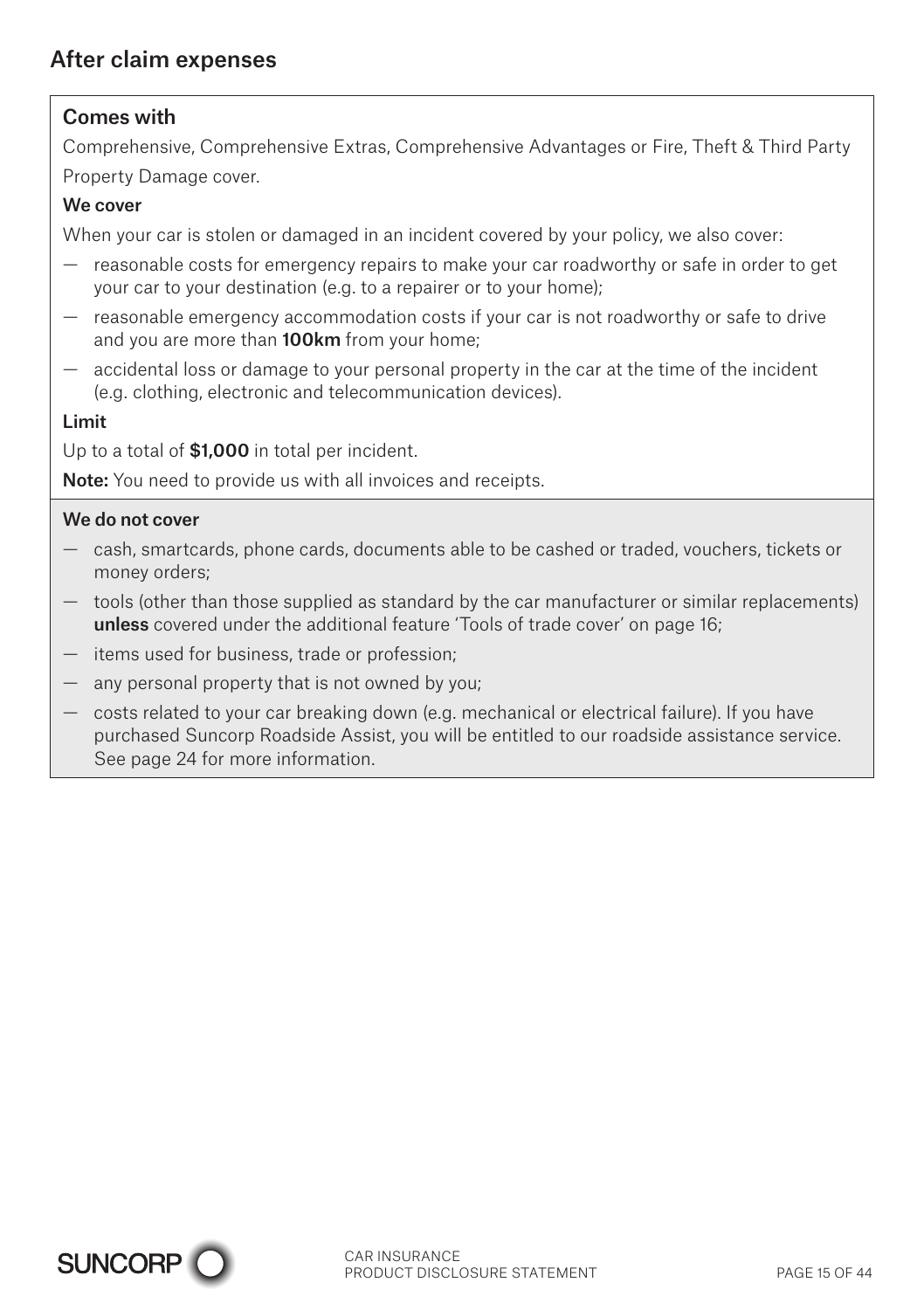# Tools of trade cover

#### Comes with

Comprehensive, Comprehensive Extras, Comprehensive Advantages or Fire, Theft & Third Party Property Damage cover.

#### We cover

When your car is damaged in an incident covered by your policy, which is not theft or attempted theft, we will cover your tools of trade for loss or damage in the same incident.

When your car is stolen and we have accepted your claim, we will cover your tools of trade for theft but only if the tools are locked in your car or in a locked tool box that is fitted to your car.

#### Limit

Up to a total of \$1,500 per claim.

Note: To claim under this additional feature you must have told us your car is used for business and this is shown on your certificate of insurance. You must also be registered for GST and entitled to claim an input tax credit.

Note: If you have Fire, Theft & Third Party Property Damage cover this additional feature only applies when the incident is fire or theft.

#### We do not cover

- mobile phones;
- cash.

#### Transport cover

#### Comes with

Comprehensive, Comprehensive Extras, Comprehensive Advantages, Fire, Theft & Third Party Property Damage or Third Party Property Damage cover.

#### We cover

When your car is damaged in an incident covered by your policy, we will cover the costs of your transport:

- from the scene of an incident to your destination if your car is not driveable;
- to and from the repairer of your car;
- to and from a hire car provider.

If you arrange your own transport, you will need to:

- pay for the transport; and
- give us the tax invoice for reimbursement with your claim.

#### Limit

Up to a total of \$250 per claim.

Note: If you have Fire, Theft & Third Party Property Damage cover only this additional feature only applies if the damage to your car is as a result of fire or theft, or if covered under additional feature 'Damage by uninsured drivers' and we decide to repair the damage.

Note: If you have Third Party Property Damage cover only this additional feature only applies if the damage to your car is covered under additional feature 'Damage by uninsured drivers' and we decide to repair the damage.

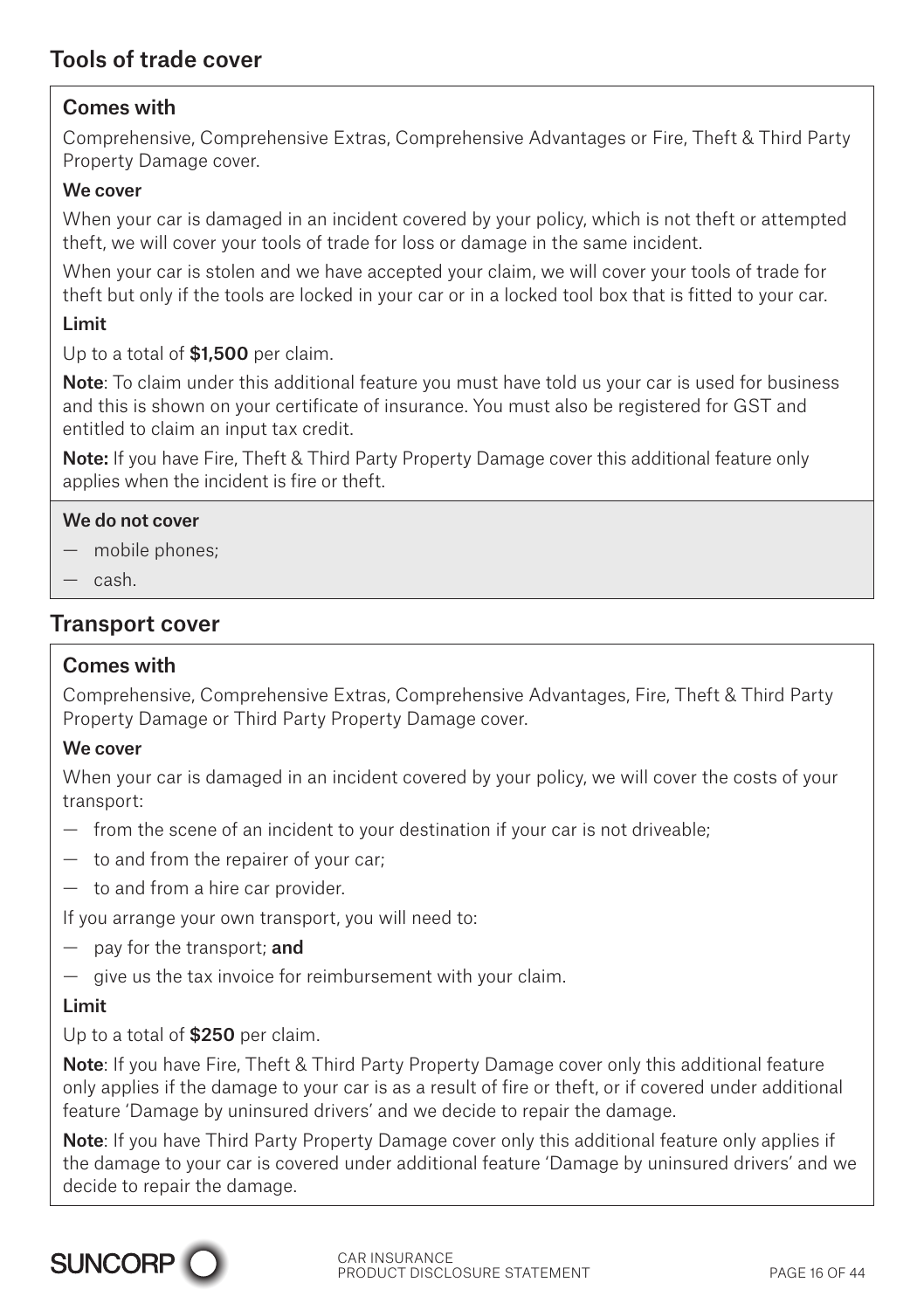### Towing and storage costs

#### Comes with

Comprehensive, Comprehensive Extras, Comprehensive Advantages or Fire, Theft & Third Party Property Damage cover.

#### We cover

When your car is damaged in an incident covered by your policy and it is not roadworthy or safe to drive or needs to be held in storage, we cover:

- the cost of **one** tow to get your car from the scene of the incident to:
	- $-$  our nearest repairer; or
	- another location nominated or agreed by us;
- storing your car.

#### Limit

One tow from the scene of the incident.

Note: If vou need to authorise the tow on our behalf, you need to provide us with all invoices and receipts.

Note: If you have Fire, Theft & Third Party Property Damage cover this additional feature only applies when the incident is fire or theft.

#### We do not cover

Storage costs for any period before your claim is lodged or after your claim is settled or declined.

#### Baby capsules and child seats

#### Comes with

Comprehensive, Comprehensive Extras, Comprehensive Advantages or Fire, Theft & Third Party Property Damage cover.

#### We cover

When your car has been stolen or damaged in an incident and we have agreed to accept your claim, we cover the cost of replacing the baby capsules and/or child seats stolen or damaged in the incident.

#### Limit

Up to a total of \$750 per item.

Note: If you have Fire, Theft & Third Party Property Damage cover only this additional feature only applies if the incident is fire or theft.



CAR INSURANCE PRODUCT DISCLOSURE STATEMENT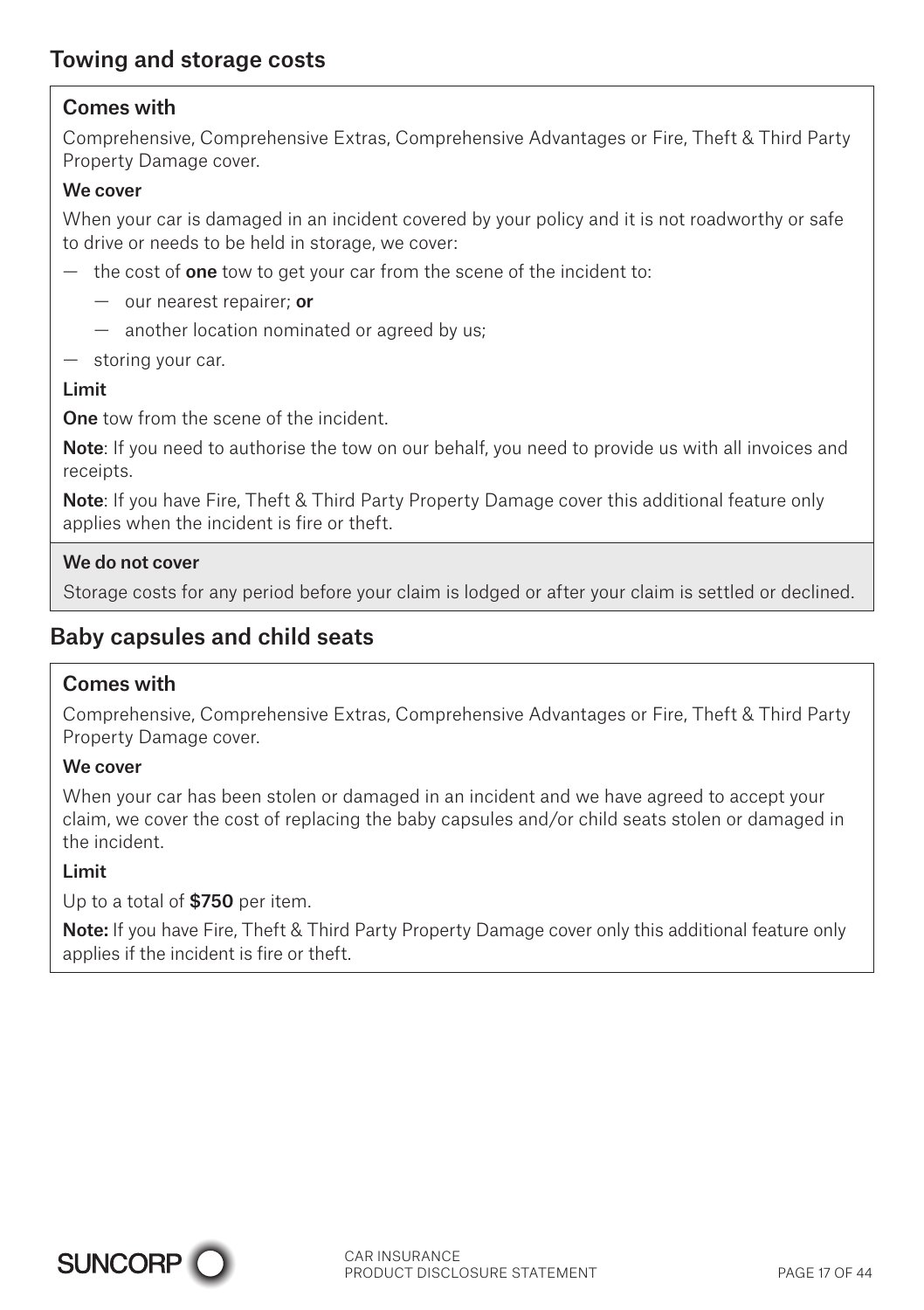# Additional covers

We also provide the cover set out under the following additional covers. A claim under an additional cover can be made independently of a claim for loss or damage to your car. The additional covers and their limits are paid in addition to the amount covered.

The cover provided is shown in the 'We cover' section of the following covers on pages 18 to 19.

There are some things we do not cover and this is shown in the 'We do not cover' section of the following covers on pages 18 to 19, and in the 'General exclusions' on pages 25 to 28.

All of the conditions of this policy apply to these additional covers unless the cover says otherwise.

#### Two-wheel trailer cover

#### Comes with

Comprehensive, Comprehensive Extras or Comprehensive Advantages cover.

#### We cover

We cover your two-wheel trailer, when it is attached to your car, for accidental loss or damage caused by an incident in the period of insurance.

#### Limit

Up to a total of \$1,000.

#### Substitute car

#### Comes with

Comprehensive, Comprehensive Extras, Comprehensive Advantages, Fire, Theft & Third Party Property Damage or Third Party Property Damage cover.

#### We cover

If your car cannot be driven (for example, it is being serviced or repaired), we will cover you for legal liability to pay compensation for loss or damage to another person's car or property (not yours) where the loss or damage is caused by your use of the substitute car in the period of insurance.

#### Limit

14 days from the day your car was not driveable, or until it is driveable, whichever is earlier.

The most we will pay for all claims arising from any one incident is \$20 million including associated legal costs we have agreed to pay.

#### We do not cover

- use of any hire car;
- any claim if you do not have legal use of the substitute car;
- any claim if the substitute car belongs to you;
- loss or damage to the substitute car.

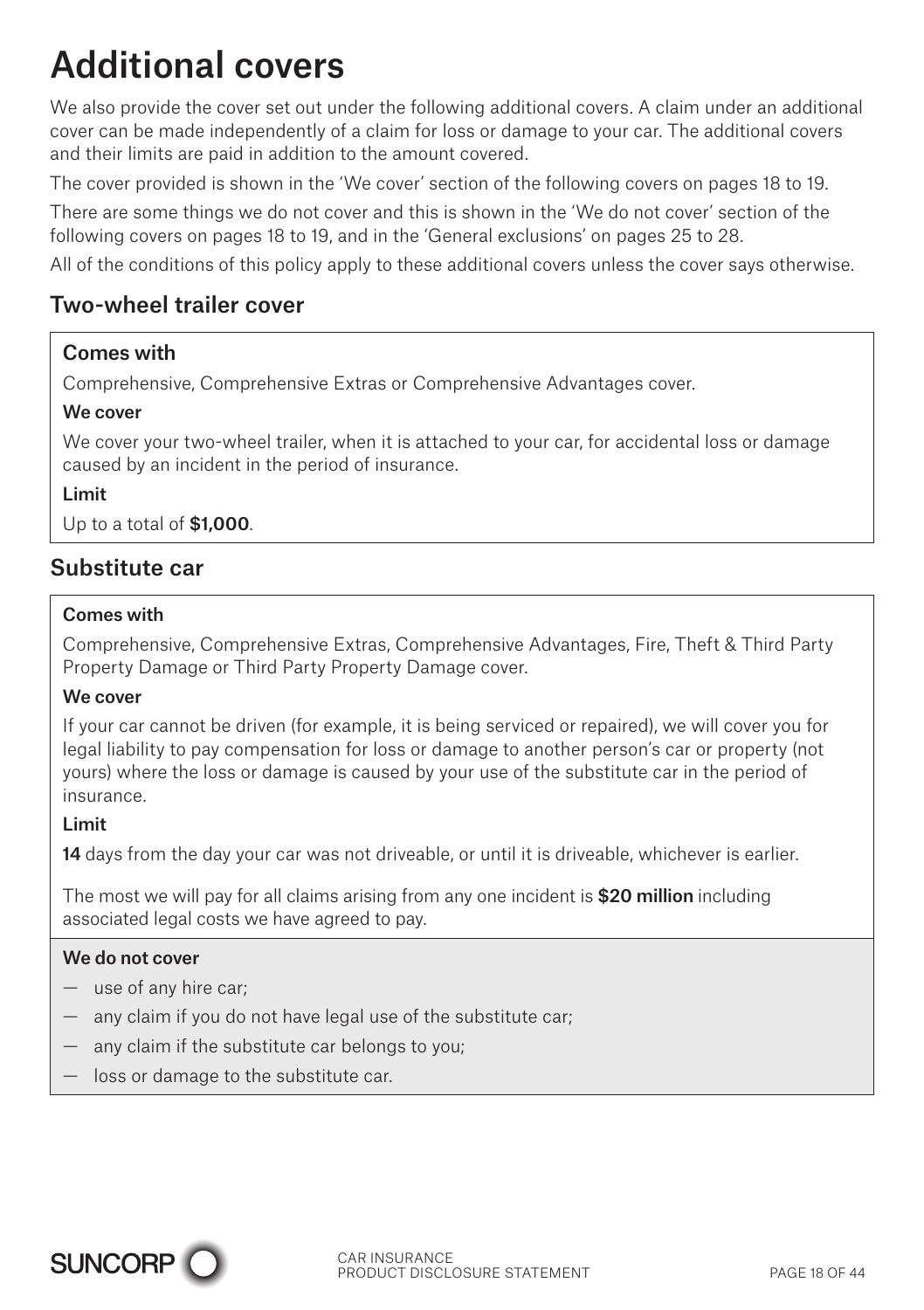## Damage by uninsured drivers

#### Comes with

Fire, Theft & Third Party Property Damage or Third Party Property Damage cover.

#### We cover

When your car is damaged in the period of insurance by a collision with another vehicle driven by an uninsured driver, we cover damage to your car but only if:

- we agree the driver of your car was not at fault; and
- $-$  you have provided us with the name and address of the uninsured driver and the registration details of the other vehicle;

and we have otherwise agreed to pay your claim.

#### Limit

Cost of repairs up to a total of \$5,000 or the market value of your car, whichever is less.

#### Third party property damage for caravans and trailers

#### Comes with

Comprehensive, Comprehensive Extras, Comprehensive Advantages, Fire, Theft & Third Party Property Damage or Third Party Property Damage cover.

#### We cover

When your car is towing a caravan or trailer in the period of insurance and loss or damage is caused to another person's vehicle or property as a result of:

- the actions of your caravan or trailer;
- your caravan or trailer running out of control after separating from your car while your car is moving;
- another vehicle colliding with or trying to avoid colliding with:
	- property falling from your caravan or trailer while it is being towed by your car;
	- property being loaded or unloaded from your caravan or trailer attached to your car;

then we cover the amount you are legally liable to pay another person to compensate them for loss or damage to their vehicle or property.

#### Limit

Up to a total of \$20 million including associated legal costs we have agreed to pay.

Note: If you claim under this cover, you cannot claim under Third Party Property Damage for the same incident.

#### We do not cover

- damage to the caravan or trailer being towed;
- damage to the actual property that falls or is being loaded or unloaded from your caravan or trailer.

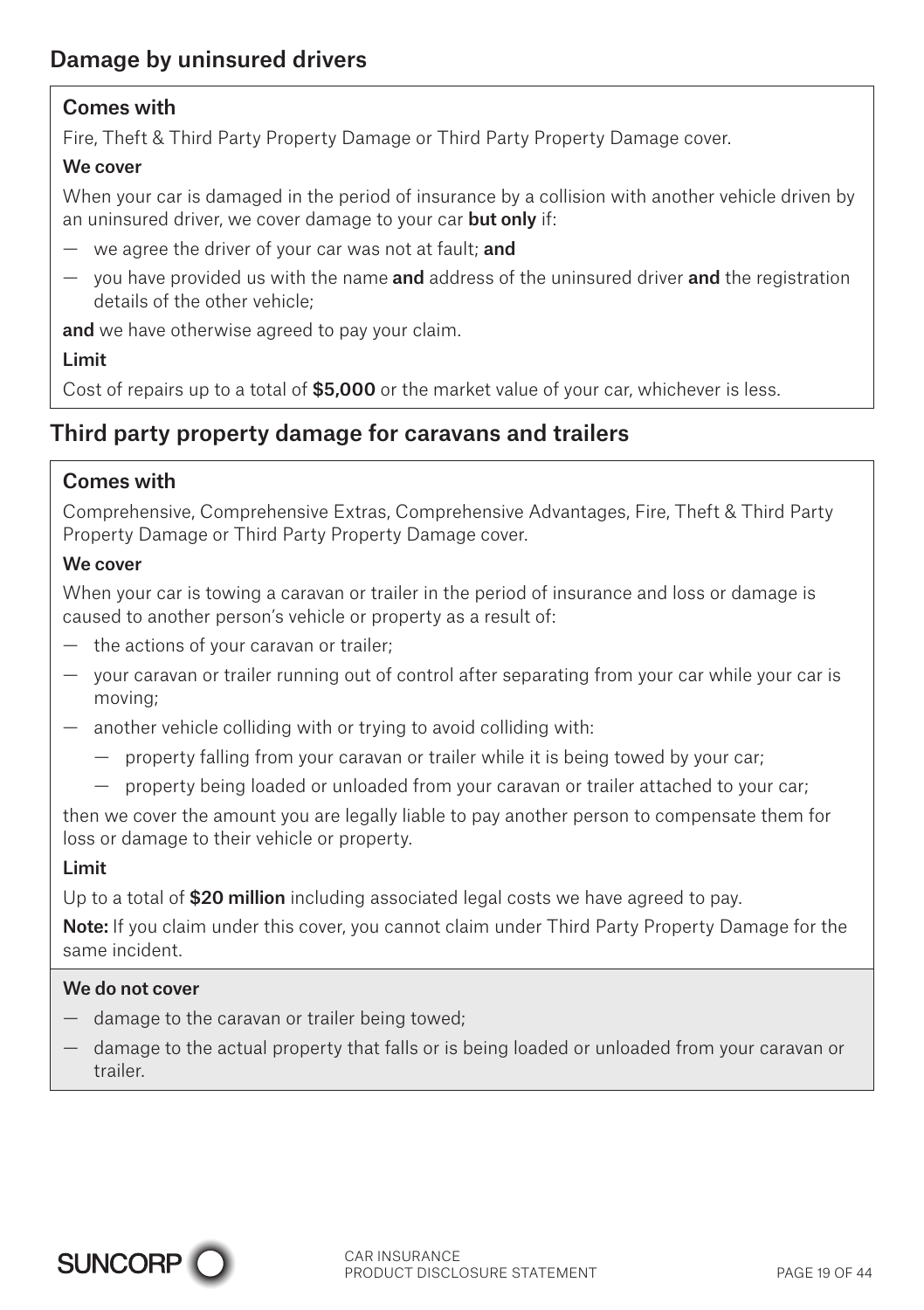# Optional covers

Depending on the level of comprehensive cover you choose, some optional covers are automatically included or you have to select them from the options available.

Any optional covers that are automatically included or that you select, and we agree to give you, will be shown on your certificate of insurance. Under the optional covers there are some things we do not cover and this is shown in the 'We do not cover' section of the following covers on pages 20 to 24, in the 'General exclusions' on pages 25 to 28, and in the case of Suncorp Roadside Assist in the Suncorp Roadside Assist Terms and Conditions provided to you if you purchase that option or available at suncorp.com.au. All of the conditions of this policy apply to these optional covers unless stated otherwise.

In some circumstances, we may decide to make an optional cover available to you before we accept or agree to pay your claim. If we do this, it does not mean that your claim has or will be accepted or that we have otherwise agreed to pay your claim. If we later decide that we cannot accept or pay your claim then the cover available under an optional cover will not apply and we may decide to recover the costs from you.

| <b>Summary of optional</b><br>covers          | Comprehensive<br><b>Advantages</b>    | <b>Comprehensive</b><br><b>Extras</b> | <b>Comprehensive</b> |
|-----------------------------------------------|---------------------------------------|---------------------------------------|----------------------|
| Windscreen and window<br>glass cover          | Automatically included                | Optional                              | $\times$             |
| Hire car after an event up<br>to 21 days      | $\times$                              | Optional                              | $\times$             |
| Hire car after an event<br>for unlimited days | Automatically included                | $\times$                              | $\times$             |
| Lifetime new for old car<br>replacement       | Automatically included if<br>eligible | $\times$                              | $\times$             |
| Suncorp Roadside Assist                       | Optional                              | Optional                              | Optional             |

#### Windscreen and window glass cover

#### We cover

When the only damage to your car following an incident in the period of insurance is to the windscreen or window glass (including sun roof), we cover the cost to repair or replace windscreen or window glass (including sun roof) without you having to pay an excess.

#### Limit

**One** excess free claim only in the period of insurance.

Note: Where the damage is a chipped windscreen that has not cracked, and can be safely repaired, we will cover the cost of **one** repair without you losing your **one** excess free claim under this optional cover.

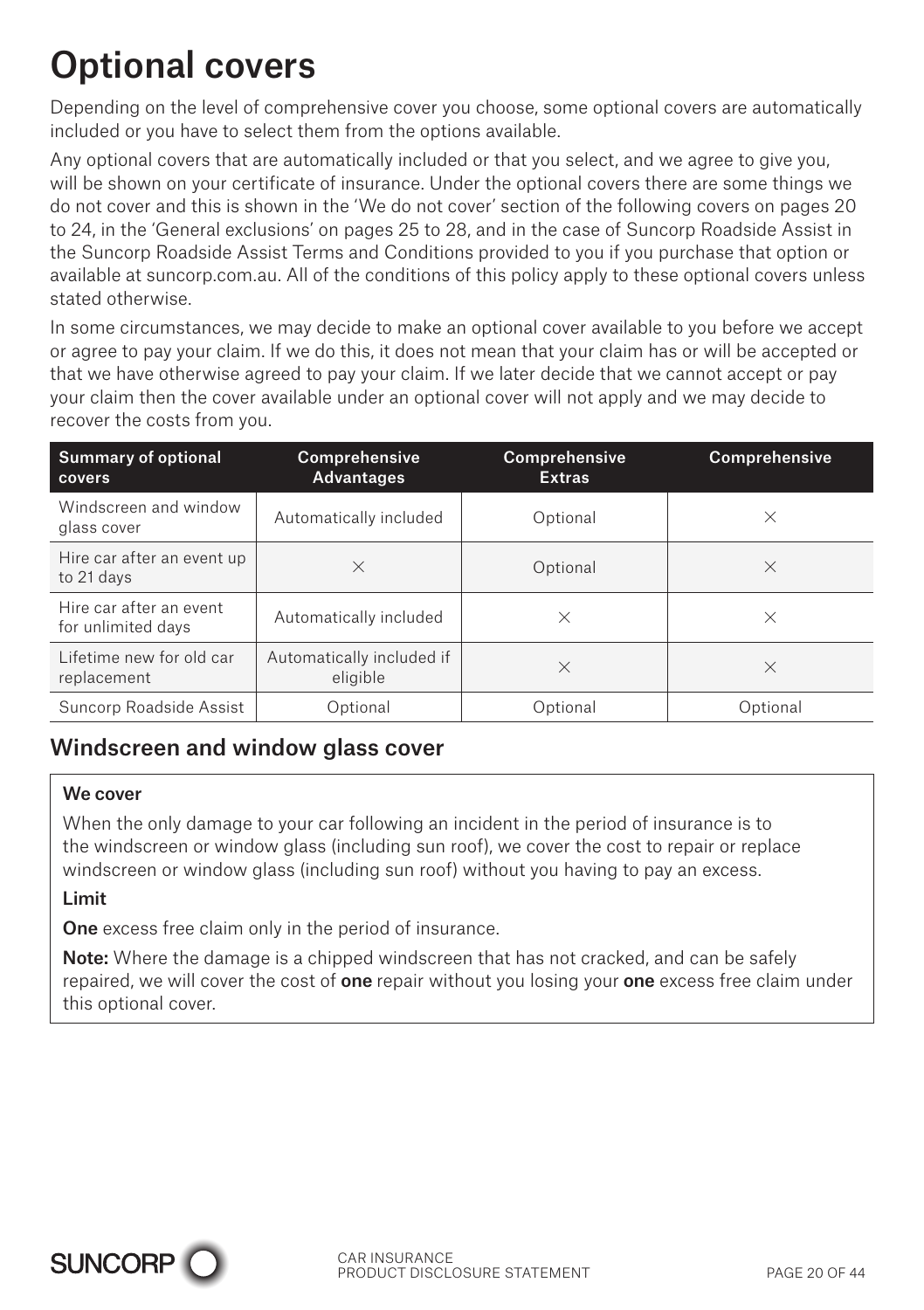#### We cover

If we have agreed to pay your claim for an incident covered by your policy and your car is damaged and cannot be safely driven or is in for repairs or has been stolen, you can choose to:

- allow us to arrange and pay the reasonable hire cost of a car that is in our opinion a similar make or model to your car (or if a similar make or model is not available you can choose an alternative equivalent car) using our provider (but only if our provider has a car available, and is within a reasonable distance of your location); or
- arrange a hire car using a provider of your choice. Where we:
	- agree to your choice of provider, we will reimburse you the reasonable hire cost of the hire car that is in our opinion a similar make or model to your car;
	- $-$  do not agree to your choice of provider, we will only pay you the amount it would have cost us to provide you with a car that is in our opinion a similar make or model to your car using our provider.

If there are no hire cars of a similar make and model to your car available from any provider within a reasonable distance of your location, then we will pay you the lesser of:

- the amount it would have cost us to provide you with a car that is in our opinion a similar make or model to your car using our provider had one been available; or
- $-$  the actual cost you incur in making alternative travel arrangements.

#### Insurance for your hire car

If you allow us to arrange a hire car with our provider, we will cover accidental loss or damage to the hire car under this policy during the covered hire period as if the definition of 'car' in the policy had been extended to include the hire car. However, cover for the hire car is limited to the market value of the hire car.

If we agree to your hire car provider of choice, this policy does not extend to include the hire car. But during the covered hire period we will cover:

- the reasonable cost of the insurance you arrange with your provider; and
- the difference between any excess charged by your hire car provider (or the insurer), and the amount of excess that would have been payable under this policy had the definition of 'car' in the policy been extended to include the hire car, if the hire car excess is more.

If you arrange a hire car and we do not agree to your provider of choice, we do not provide any cover under this policy for the hire car or the cost of hire car insurance (including the hire car excess or the cost of reducing the hire car excess).

#### Limits

Up to 21 days. The most we will pay is  $$75$  per day. The benefit stops when:

- your car is returned undamaged;
- we repair your car and return it to you; or
- we settle your claim.

Note: If your car is stolen, you can use the cover under the 'Hire car after theft' additional feature (see page 12), and then use cover under this option to give you a longer period of car hire. The benefits under this option are subject to the 'Hire car conditions' on page 36.

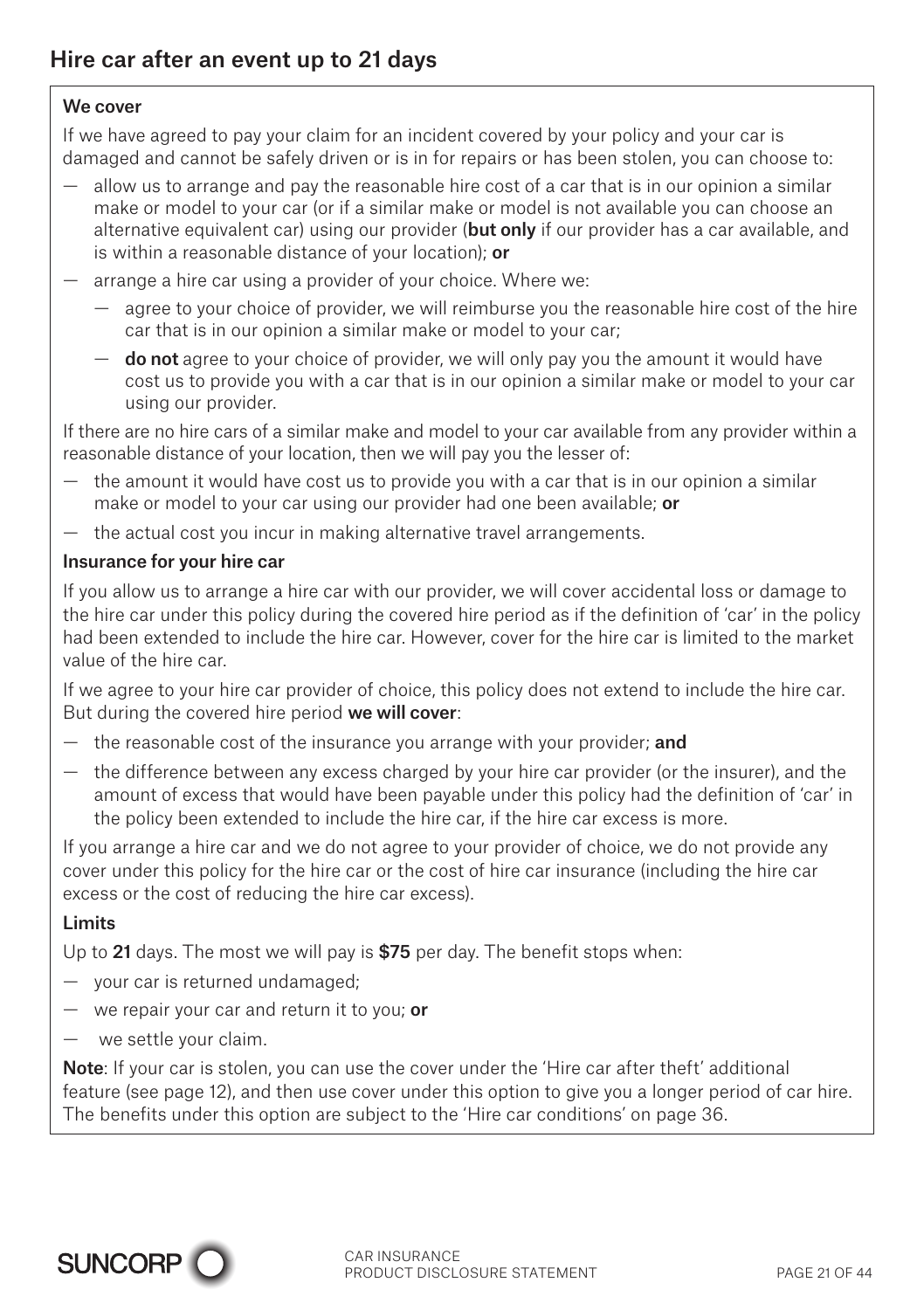# Hire car after an event for unlimited days

#### We cover

If we have agreed to pay your claim for an incident covered by your policy and your car is damaged and cannot be safely driven, is in for repairs or has been stolen, you can choose to:

- allow us to arrange and pay the reasonable hire costs of a car that is in our opinion a similar make or model to your car (or if a similar make or model is not available we will choose an alternative equivalent car) using our provider (**but only** if our provider has a car available, and is within a reasonable distance of your location); or
- arrange a hire car using a provider of your choice. Where we:
	- agree to your choice of provider, we will reimburse you the reasonable cost of the hire car that is in our opinion a similar make or model to your car;
	- $-$  do not agree to your choice of provider, we will only pay you the amount it would have cost us to provide you with a car that is in our opinion a similar make or model to your car using our provider.

If there are no hire cars available from any provider within a reasonable distance of your location, then we will pay you the lesser of:

- $-$  the amount it would have cost us to provide you with a car that is in our opinion a similar make or model to your car using our provider, had one been available; or
- $-$  the actual cost you incur in making alternative travel arrangements.

#### Insurance for your hire car

The same rules apply to insurance for your hire car under this option as apply to the 'Hire car after an event up to 21 days' optional cover, (see page 21);

#### Limits

The most we will pay is \$100 per day. The benefit stops the day:

- your car is returned undamaged;
- we repair your car and return it to you;
- we settle your claim.

Note: The benefits under this option are subject to the 'Hire car conditions' on page 36.

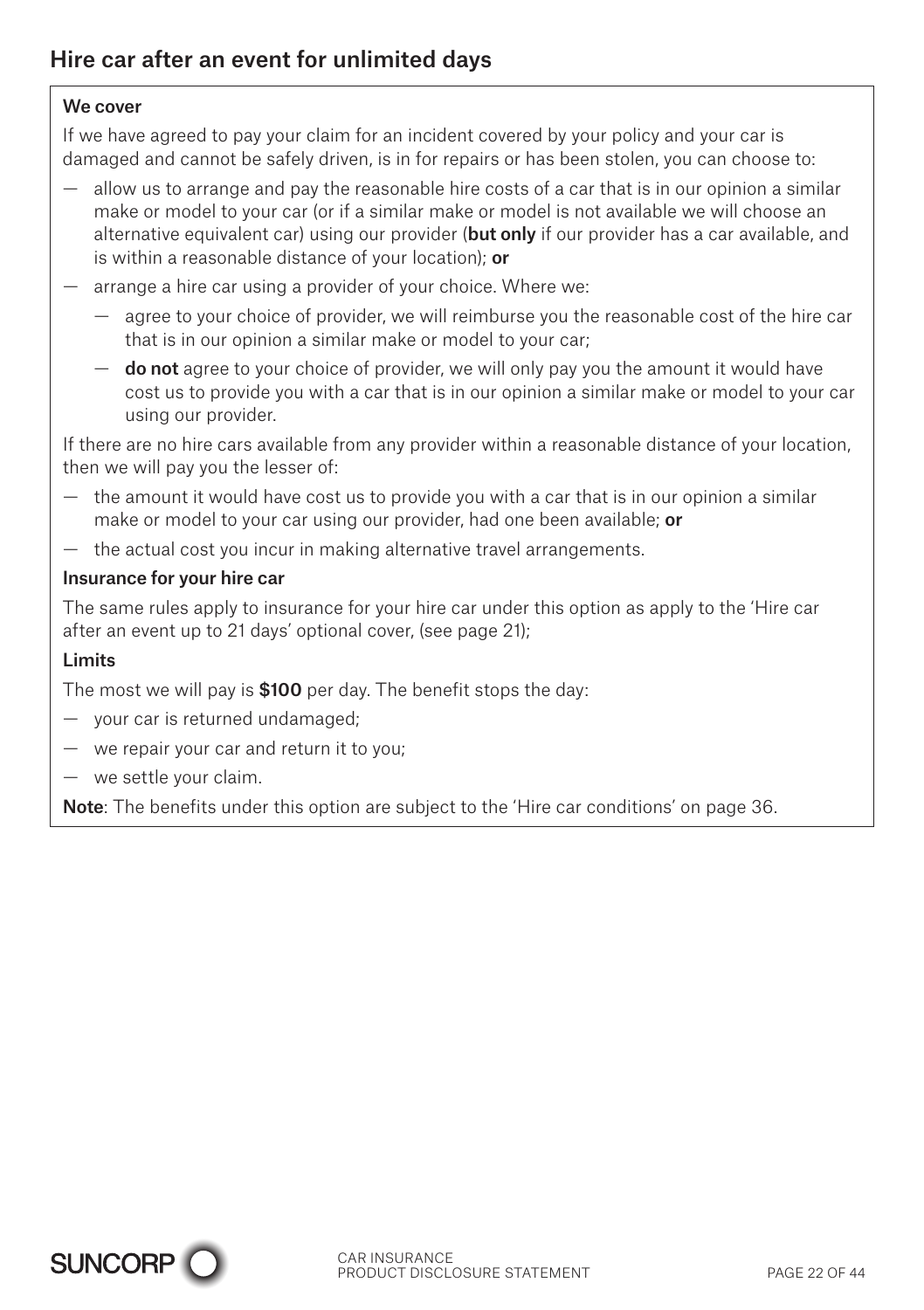If you have selected our Comprehensive Advantages level of cover you may be eligible for Lifetime new for old car replacement. If you have this option it will be shown on your certificate of insurance.

### Lifetime new for old car replacement

#### We cover

If your car has been stolen or damaged in an incident in the period of insurance and we have agreed to pay your claim as a total loss, we cover the cost to replace your car, if:

- you are the first registered owner of your car or you purchased your car as an 'ex-demonstration' model from a licensed motor dealer who was the first registered owner of the car; and
- your car has been continuously insured under our Comprehensive Advantages level of cover, from within 13 months of your car first being purchased until the time of the insured incident; and
- anyone who financed your car provides us with written consent.

We will:

- for policies that have Comprehensive Advantages cover selected prior to 19 June 2018 if it is possible for us to supply or order a new car of the same make and model within 90 days of us deciding your car is a total loss; or
- for policies that have Comprehensive Advantages cover selected on or after 19 June 2018 replace your car with a new car of the same make, model and series to your car within 90 days of us deciding your car is a total loss; or
- $-$  if one is not available within that time, provide you with a new car that is in our opinion a similar make or model to your car; and
- pay for the initial registration, CTP insurance, delivery charges and stamp duty costs for the new car.

Your policy will continue until its expiry date.

If:

- $-$  you choose not to accept a replacement car; or
- an agreement cannot be reached between us on a replacement car; **or**
- a replacement car cannot be supplied within the conditions listed above;

we will pay you what it would have cost us to replace your car under this feature (including the initial registration, CTP insurance, delivery charges and stamp duty costs), or the amount covered, shown on your certificate of insurance, whichever is higher.

All cover under your policy stops and your policy is cancelled. There is no refund of the unused premium.

Note: For more information on how we settle total loss claims please see page 35.

#### We do not cover

The cost for replacing or purchasing an extended warranty.

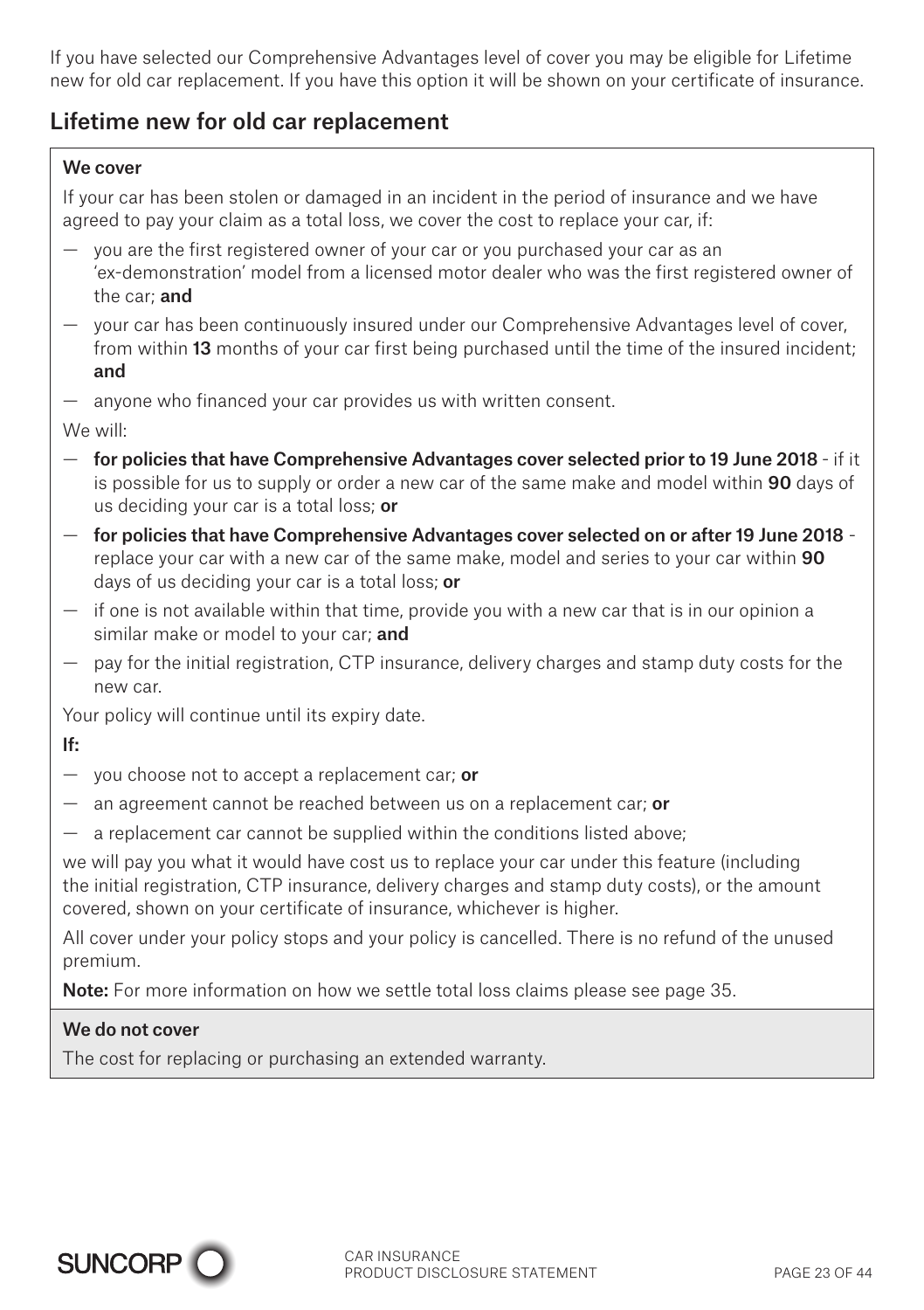# Suncorp Roadside Assist

#### We cover

Suncorp Roadside Assist is a dedicated emergency roadside assistance service for your car. It is provided by a leading emergency assistance provider and is additionally subject to the Suncorp Roadside Assist Terms and Conditions. This service offers 24 hour roadside assistance Australia-wide.

Suncorp Roadside Assist helps you with:

- changing a flat tyre;
- towing your car to the nearest repairer;
- jump starting or charging a flat battery;
- minor breakdown related repairs;
- emergency fuel delivery;
- lost or locked-in keys, by spare key delivery or locksmith attendance.

Conditions and limits apply, including fuel value, towing distance and key assistance limits. Replacement battery cost is additional. Please read the Suncorp Roadside Assist Terms and Conditions for the terms, including the limitations and exclusions, that apply to this optional cover. They are available at suncorp.com.au and are also provided at the purchase of this optional cover.

You can use Suncorp Roadside Assist without making a claim on this policy.

# Your Rewards

We offer a range of rewards that you may qualify for and some conditions may apply.

 $($ .) Refer to the Car Insurance Additional Information Guide for details.

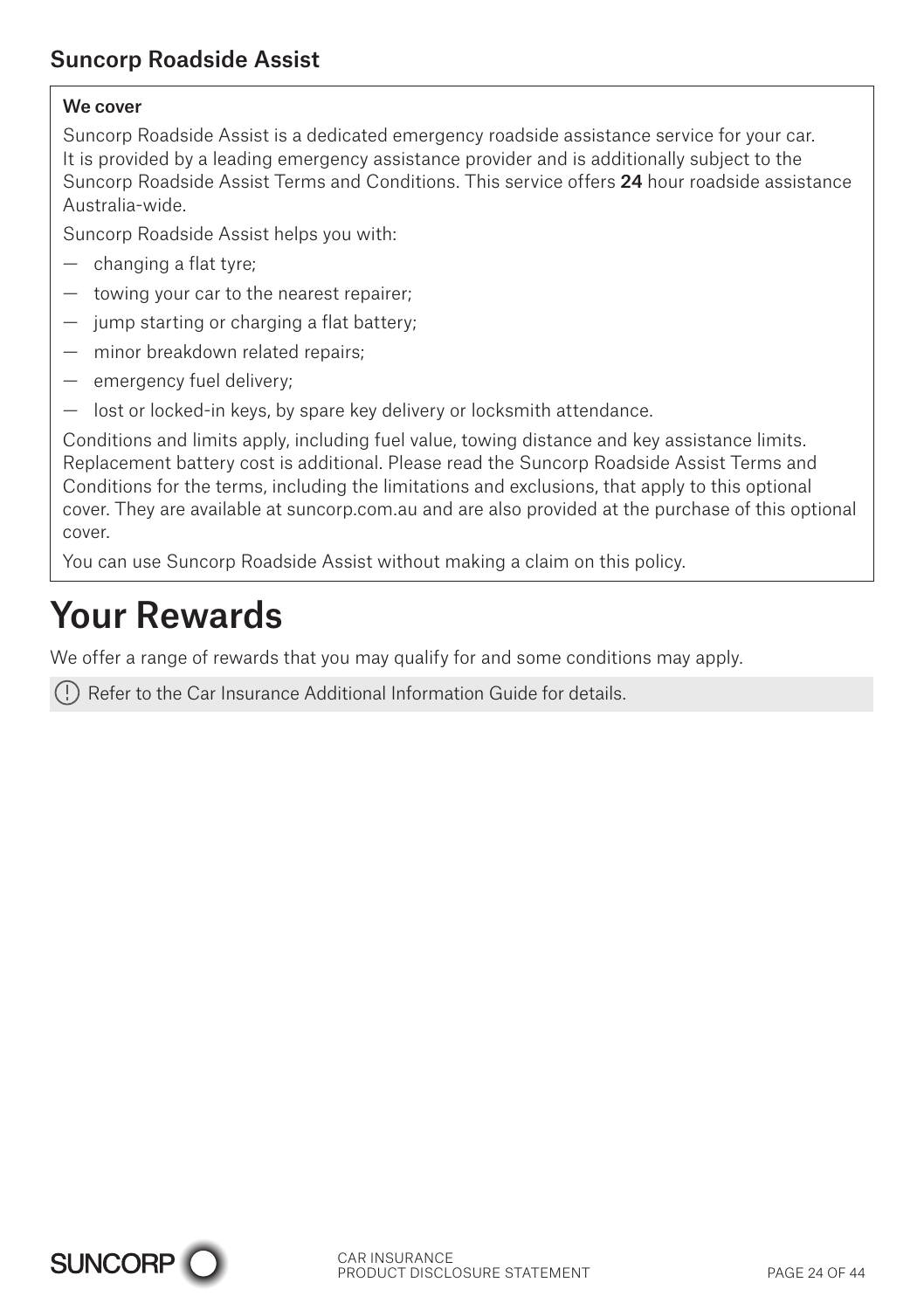# General exclusions

You are not covered under any section of this policy for damage, loss, cost or legal liability that is caused by or arises from or involves:

# Agreements you enter into

any agreement or contract you, or someone you authorised to drive or be in charge of your car, enter into accepting liability, but we will provide cover if the legal liability would have existed without that agreement.

# Alcohol or drugs

an incident occurring when your car is being driven by, or is in the charge of, anyone who:

- was under the influence of, or had their judgement affected by any alcohol, drug or medication;
- had more than the legal limit for alcohol or drugs in their breath, blood, saliva or urine as shown by analysis;
- refused to take a test for alcohol, drugs or medication.

But we will pay a claim for you (but not the driver or person in charge of your car) if your car was stolen.

# Asbestos

asbestos, asbestos fibres or derivatives of asbestos of any kind.

# Biological, chemical, other pollutant or contaminant

- any actual or threatened biological, bacterial, viral, germ, chemical or poisonous substance, pollutant or contaminant; or
- any looting or rioting following the actual or threatened release of any biological, bacterial, viral, germ, chemical or poisonous substance, pollutant or contaminant; or
- any action taken by a public authority to prevent, limit or remedy the actual or threatened release of any biological, bacterial, viral, germ, chemical or poisonous substance, pollutant or contaminant.

# Confiscation or repossession

legal confiscation or repossession of your car or its contents.

# Condition of car

- any structural, mechanical, electrical or electronic failure or breakdown (except in the case of the specific roadside assist benefits provided under our Suncorp Roadside Assist optional cover);
- any mould, mildew, wear, tear, rust, corrosion or depreciation;
- your car if it was damaged, unsafe or un-roadworthy at the time of the incident.

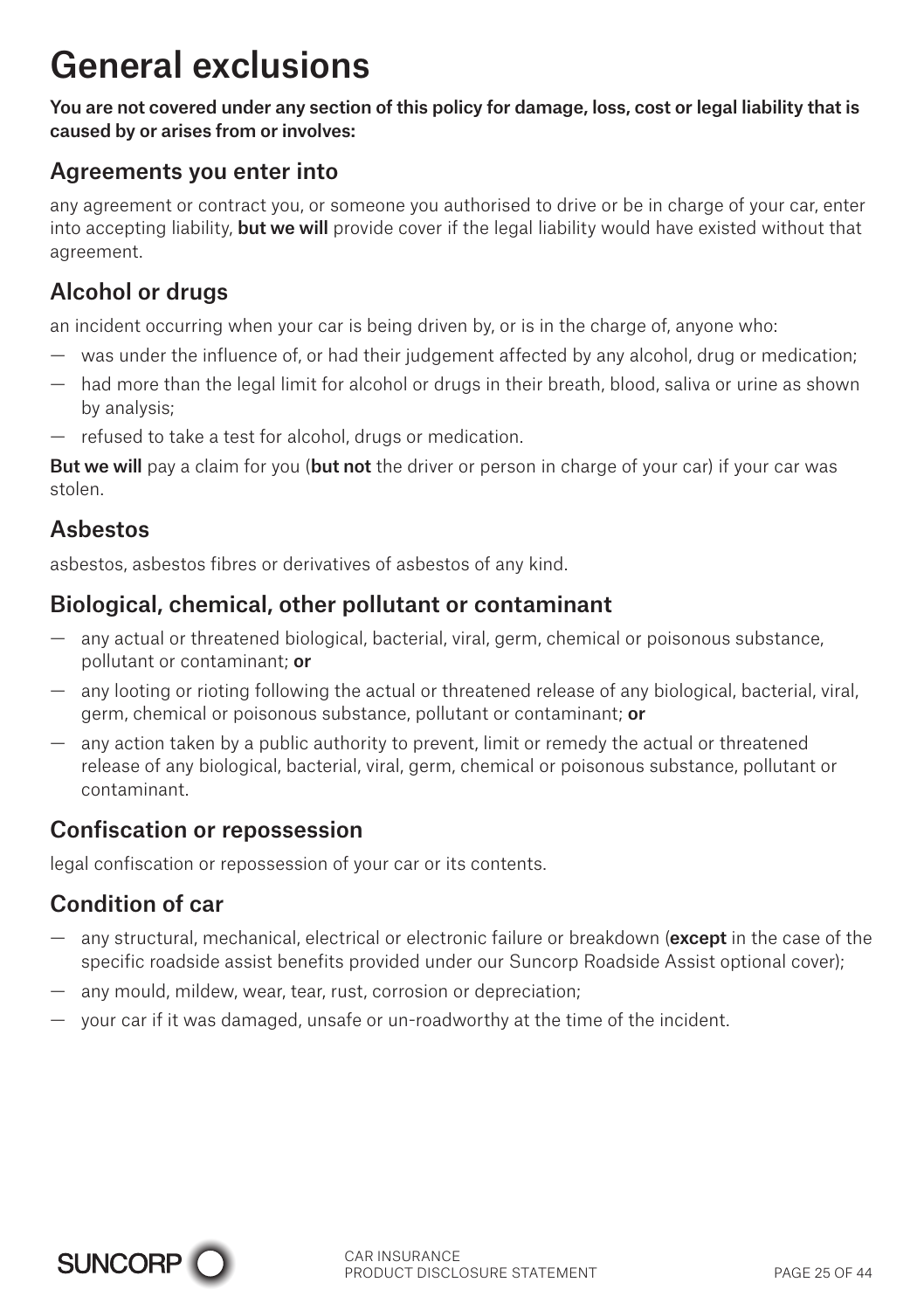# General exclusions (cont.)

You are not covered under any section of this policy for damage, loss, cost or legal liability that is caused by or arises from or involves:

#### Consequential losses or extra costs following an incident covered by your policy

consequential losses (financial and non-financial loss) or extra costs following an incident covered by your policy, such as:

- loss of income or wages;
- medical expenses;
- the cost of your time (e.g. inconvenience);
- professional, expert, legal consulting or valuation costs **unless** you obtained our prior written authority to incur these costs;
- any costs related to stress or anxiety;
- your car's value (including its trade-in or resale value) is less after being repaired;
- costs, including the cost of your time, to prove your loss or to help us with your claim (e.g. telephone calls, postage);
- $-$  travel costs, but we will cover travel costs covered under the 'Transport cover' additional feature (see page 16);
- cleaning costs, but we will cover cleaning costs covered under 'Legal liability for damage to other people's property' included in Third Party Property Damage cover (see page 11); or
- any costs not covered by your policy.

#### Dangerous goods

your car being used to illegally store or transport:

- substances that pollute or contaminate;
- dangerous or hazardous goods.

#### Deliberate acts

acts caused intentionally or deliberately by:

- you or a member of your family;
- a person who owns any part of your car;
- a person acting with your consent;
- a person authorised by you to operate your car.

#### Driving a damaged car

driving your car after it has been damaged in an incident, **unless** we are satisfied you were not reasonably aware this could lead to further damage of your car.

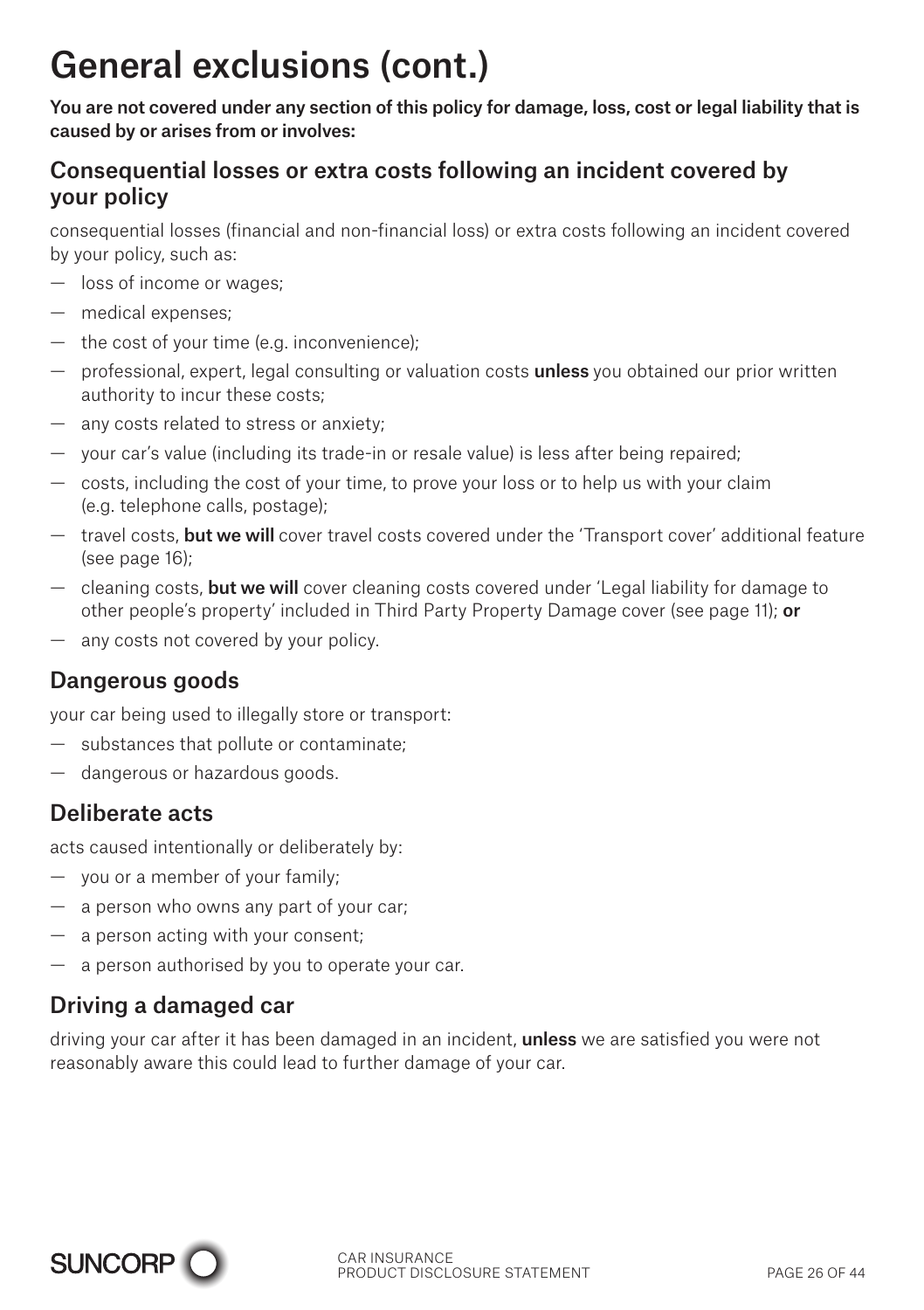# Exceeding loading or passenger limits

your car when it is:

- carrying more passengers than the car was designed for, or than the driver is permitted to carry by law;
- carrying any load which is not secured according to law, over the legal limit or more than what your car was designed to carry.

#### Failure to take reasonable precautions

your failure to take reasonable precautions to prevent loss, damage or legal liability.

#### Hire, fare, reward or courtesy car

your car being used for hire, fare or monetary reward or as a courtesy car but we will provide cover if your car is:

- being used for ridesharing activities; or
- being used in a car pool or child care arrangement.

#### Incorrect fuel usage

Loss or damage to your car (including damage to your car's engine or fuel system) caused by the incorrect type of fuel being used.

#### Intentional loss or damage

intentional loss or damage caused by you, or a person acting with your express or implied consent.

#### Loss or damage outside Australia

loss or damage that occurs outside Australia.

#### Motor sports or similar activities

your car being used:

- $-$  in, or being tested in preparation for, a race, contest, trial, test, hill climb or any motor sport; or
- $-$  on a competition race track, competition circuit, competition course or competition arena **unless**:
	- your car is being driven as part of a driver education course that does not involve speeds in excess of 100km/h or the timing of cars; or
	- you have told us about this use of your car, we have agreed to cover you and this is shown on your certificate of insurance.

#### Radioactivity/nuclear materials

- $-$  radioactivity or the use, existence or escape of nuclear fuel, nuclear material or waste; or
- action of nuclear fission including detonation of any nuclear device or nuclear weapon; or
- any action taken by a public authority to prevent, limit or remedy the actual or threatened release of any radioactive or nuclear materials; or
- any looting or rioting following these incidents.

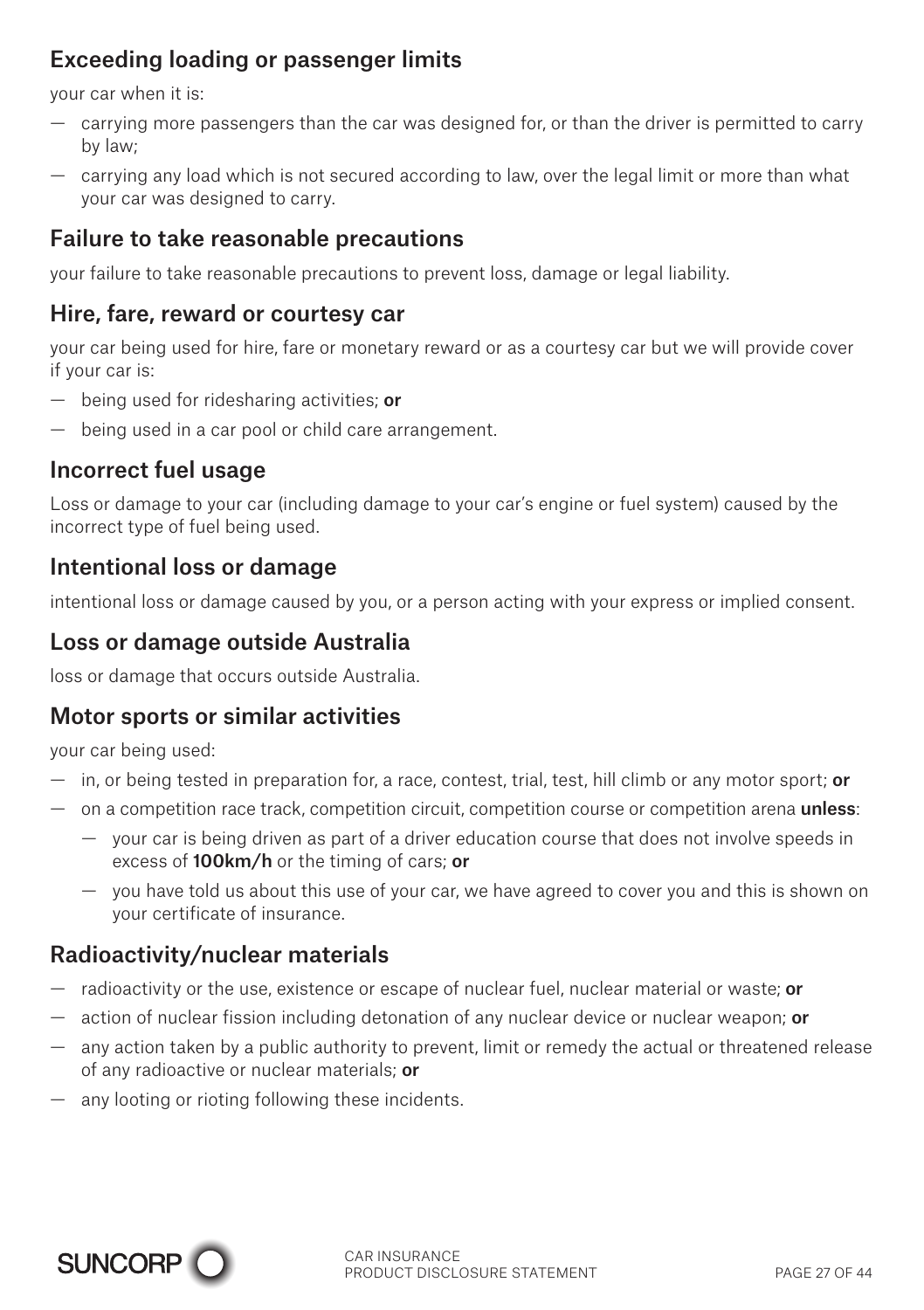# General exclusions (cont.)

#### You are not covered under any section of this policy for damage, loss, cost or legal liability that is caused by or arises from or involves:

# Reckless acts

any intentional or reckless act by you, the driver of the car or by a person acting with your express or implied consent (such as street racing, burnouts, donuts, driving into water, illegally using a mobile telephone, driving at excessive speed).

# Replacement of non-damaged parts

the replacement of non-damaged parts which includes items that are part of a whole set when the loss or damage occurred to only part of that set (such as alloy wheels and tyres).

### Revolution, war

- $-$  revolution, hostilities, war or war like activities or other acts of foreign enemy, military coup; or
- any looting or rioting following these incidents.

#### Sale

- loss (including theft) of your car (or the proceeds of sale) by a person authorised to offer your car for sale;
- loss (including theft) of your car (or the proceeds of sale) following a private sale transaction;
- loss of your car (or the proceeds of sale) as a result of the bankruptcy or insolvency of a person authorised to offer your car for sale.

# Test drives

loss or damage to your car while it is being demonstrated for private sale but we will pay a claim if your car is being demonstrated for private sale and you or a listed driver are a passenger in your car.

# Tyres

damage to your car's tyres caused by braking, punctures, road cuts or bursting.

# Unattended car

loss of (including theft) or damage to your car if the car is left unattended, unlocked and with the keys left in the car.

# Unlawful purposes

your car being used for unlawful purposes.

# Unlicensed driving

your car being driven by, or is in the charge of someone who is not licensed, not correctly licensed or not complying with the conditions of their licence **but we will** pay a claim for you (but not the driver or person in charge of your car) if you:

- were not the driver or person in charge of your car at the time of the incident; and
- can satisfy us that you did not know and could not have reasonably known of any of the above circumstances.

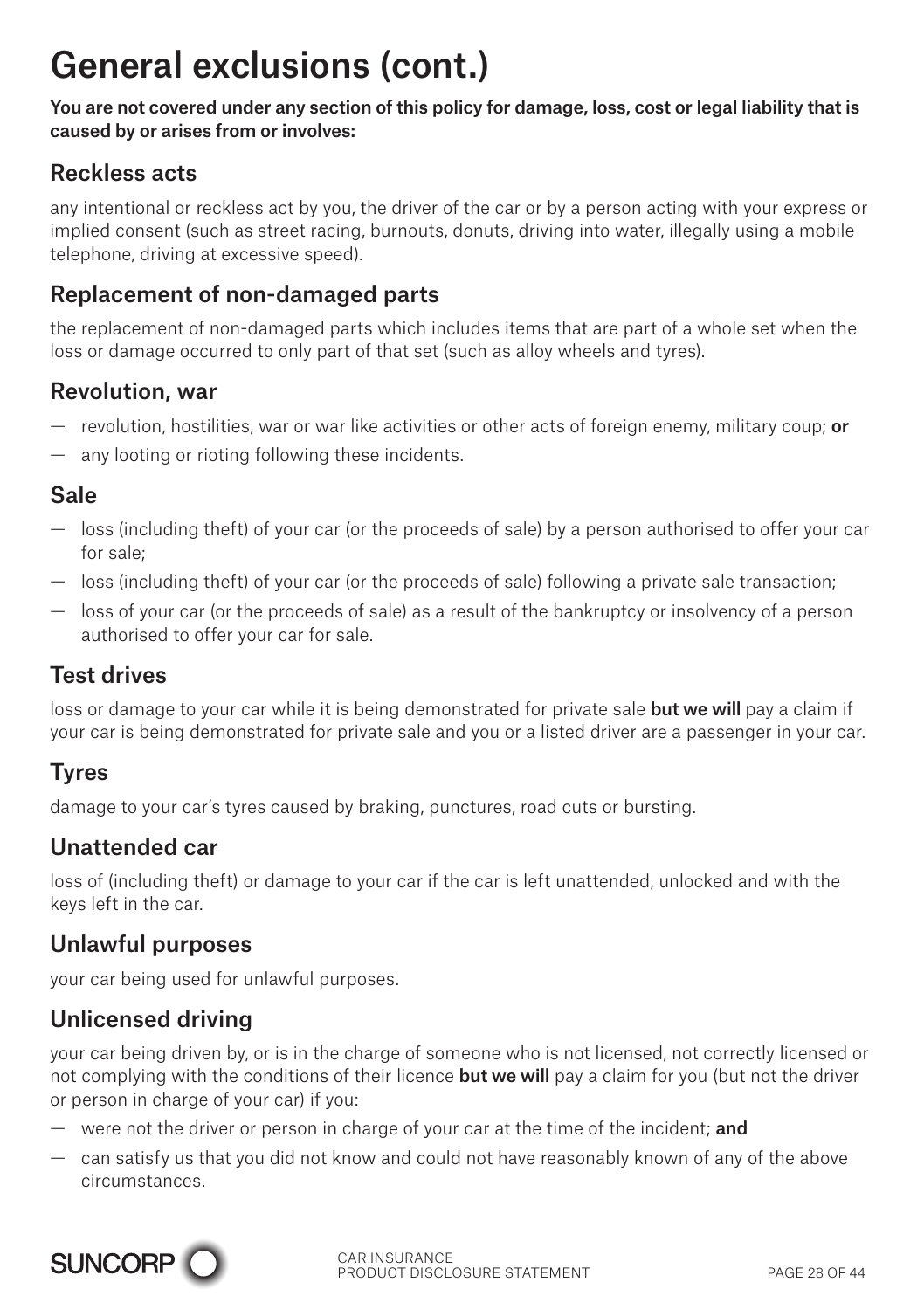# Claims

# Making a claim

# When to make a claim

We understand being involved in an incident or having your car stolen can be a stressful experience.

### What you must do

| Step 1 | Make sure everyone is safe. For emergencies call 000.                                                                                                                                                                                                                                                      |
|--------|------------------------------------------------------------------------------------------------------------------------------------------------------------------------------------------------------------------------------------------------------------------------------------------------------------|
| Step 2 | Contact us as soon as possible on 13 25 24.                                                                                                                                                                                                                                                                |
|        | Make sure you have the details of the incident at hand to assist us with lodging your claim. If<br>towing is required, we will help arrange the towing of your car to one of our preferred repairers<br>or another facility of our choice. Please see page 17 for details on what we pay for towing costs. |
| Step 3 | Try to prevent further loss or damage.                                                                                                                                                                                                                                                                     |
|        | You must do everything you reasonably can to limit and prevent further loss or damage<br>(e.g. move your car off the road and put on your hazard lights).                                                                                                                                                  |
|        | We may provide cover for emergency repairs up to \$1,000 (see 'After claim expenses' on page<br>15 for details).                                                                                                                                                                                           |
| Step 4 | Report the incident to the authorities.                                                                                                                                                                                                                                                                    |
|        | If someone is injured or has stolen, attempted to steal or maliciously damaged your car, call<br>the police immediately and record the time, date, report number and the name of the recording<br>officer.                                                                                                 |
| Step 5 | Collect details of all drivers, passengers and witnesses.                                                                                                                                                                                                                                                  |
|        | You will need these when you call us. Make sure you have their full names, addresses and<br>contact numbers. If another car is involved, record its registration number and the driver's<br>insurance details. Do not admit fault to anyone.                                                               |

#### *If you have caused damage to other people's property*

Tell us about any incident that has caused damage to other people's property. You also must immediately tell us about any demands made on you to pay compensation to others, any court actions or offers of settlement and send these to us. If you do not tell us about these and it results in further costs, you may have to pay those costs.

#### *How the Goods and Services Tax (GST) affects this insurance*

You must tell us about the input tax credit (ITC) you are entitled to for your premium and your claim, each time you make a claim. If you do not give us this information or if you tell us an incorrect ITC, we will not pay any GST liability you incur.

If your car is a total loss we will reduce any payment we make by an amount equal to your input tax credit entitlement, if any.

In all other circumstances our liability to you will be calculated taking into account any ITC to which you are entitled for any acquisition which is relevant to your claim, or to which you would have been entitled had you made a relevant acquisition.

Any payment we make to settle your claim will be considered to be made in full even if the amount we pay has been reduced as described above.

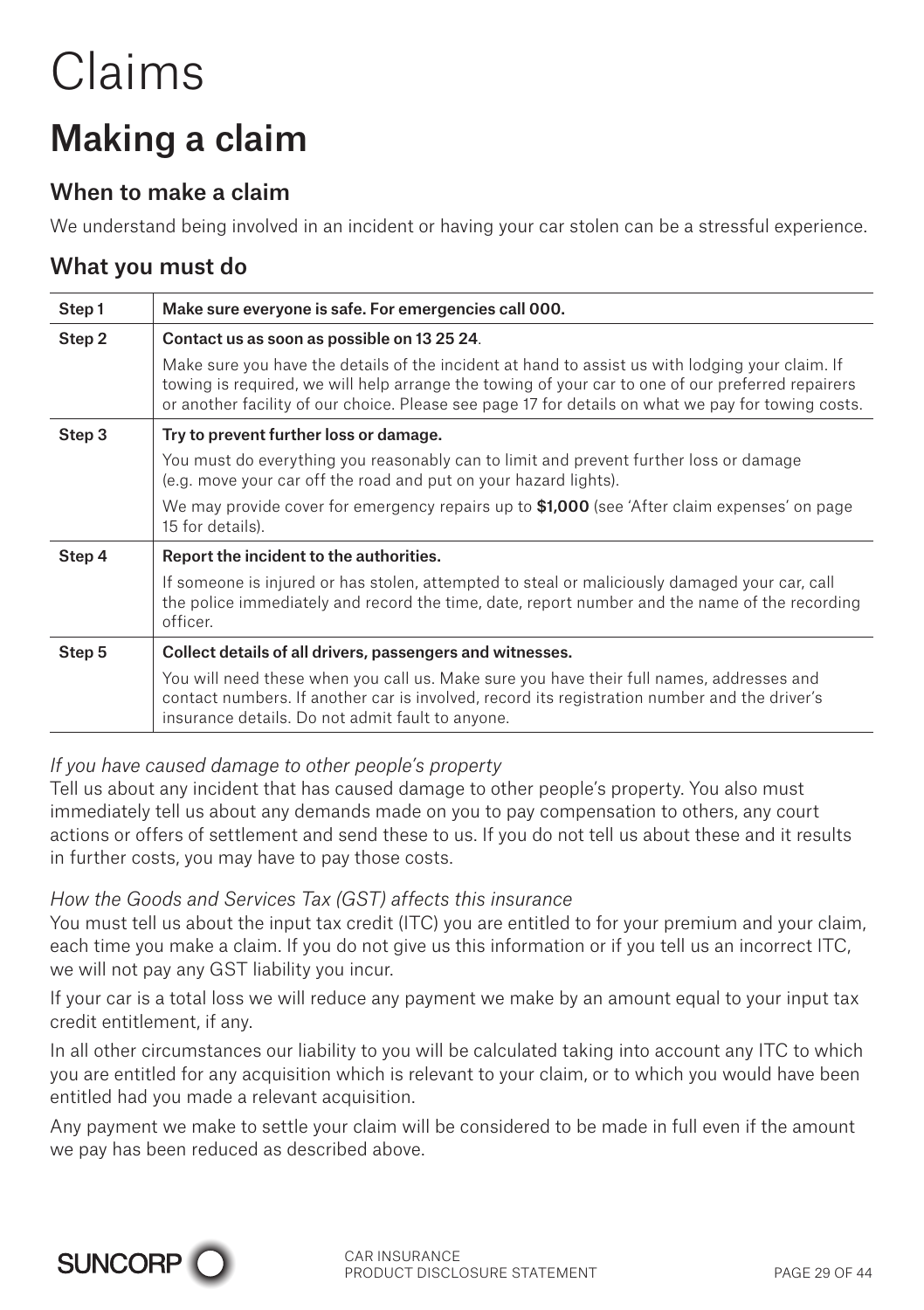Where you are not entitled to an ITC on your policy premium, all limits and amounts covered are GST inclusive (unless your policy states otherwise). Where you are entitled to an ITC on your policy premium, all limits and amounts covered are exclusive of GST to the extent of your input tax credit entitlement.

In respect of your policy, where you are registered for GST purposes you should calculate the insured amount having regard to your entitlement to input tax credits. You should, therefore, consider the net amount (after all input tax credits) which is to be insured and determine an insurance amount on a GST exclusive basis.

This outline of the effect of the GST on your policy is for general information only. You should not rely on this information without first seeking expert advice on the application of the GST to your circumstances.

'GST', 'input tax credit', 'acquisition' and 'supply' have the meaning given in A New Tax System (Goods and Services Tax) Act 1999.

*To process the claim, you must:*

- talk to or meet with any experts we choose, such as a claims assessor, investigator or repairer;
- assist us in handling your claim. This can include agreeing to be interviewed and/or providing relevant documents we ask for (e.g. proof of ownership);
- either drive (if it is safe to do so) or let us move your car to one of our repair facilities, or another location nominated or agreed to by us, so we can assess the damage and progress your claim;
- $-$  for rectification work, take your car back to the original repairer to rectify the repairs;
- allow us to recover, salvage or take possession of your car;
- attend court to give evidence if we ask you to.

Note: In this 'Making a claim' section 'you' means you and, if you were not driving your car, the driver of your car.

#### What you must not do:

- $-$  do not admit liability or responsibility to anyone to pay for any damage **unless** we agree;
- do not negotiate or promise payment;
- do not authorise any repairs, **except** for emergency repairs described in 'After claim expenses' on page 15;
- do not get rid of any damaged parts of your car or your property without our consent;
- do not accept payment from someone who admits fault for loss or damage to your car. Refer them to us.

# If you do not comply

If you do not comply with 'What you must do' and 'What you must not do' we can reduce or refuse your claim and/or recover costs from you or cancel your policy.

#### If we decline a claim

When you contact us to make a claim we will assess your claim. We will allow you to lodge your claim but we may need to undertake further investigation and assessment before making a decision. If we decide to decline your claim we will give you our reasons in writing. If you wish to dispute our decision, see page 42 for more information.

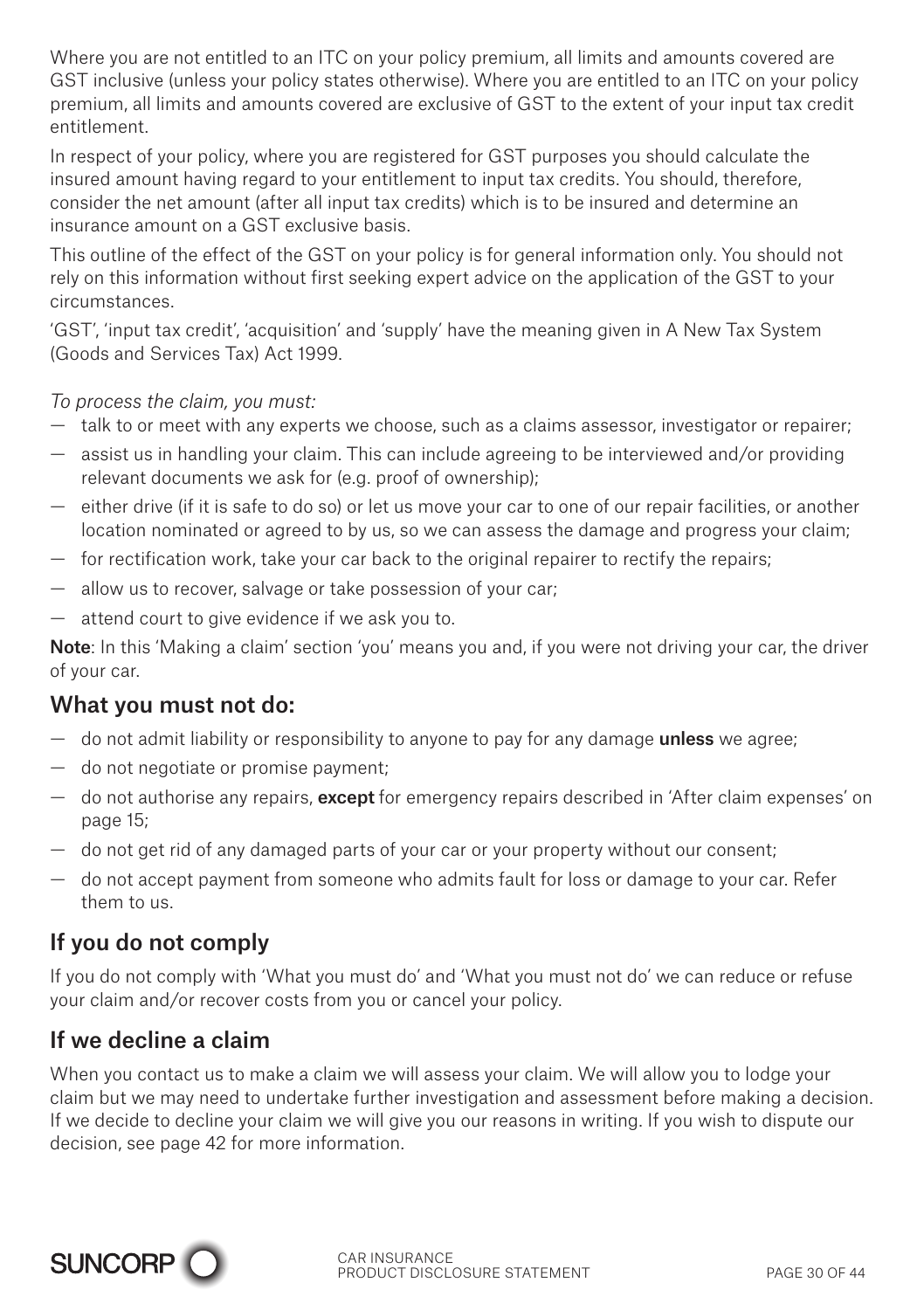# How to establish your loss

# Establish an incident took place

When making a claim you must be able to prove that an incident insured by your policy actually took place. If you do not do this, we will not be able to pay your claim.

We may obtain the following from the police:

- confirmation that you reported the incident;
- details of any investigations they undertook.

You must give us authority to access these records, if we ask.

# Describe your loss or damage

You must also give us accurate and full details of the loss or damage and give us proof of value and ownership, if we ask.

Proof includes things like registration papers, sales receipts, service records, valuations, warranties or log books for your car. If you are unable to reasonably substantiate your claim, we can reduce or refuse your claim.

# Your excess

# What is an excess

An excess is the amount you have to pay for each incident when you make a claim. For example, if the rear and front of your car have been damaged in two separate incidents, then you have to make 2 claims and pay the excesses that apply for each claim.

The total excess you are required to pay is determined by the circumstances of your claim. You might have to pay more than one type of excess when you claim.

The amount and types of excesses are shown on your certificate of insurance.

| <b>Standard excess</b>         | A standard excess applies to all claims unless stated otherwise in the PDS.                                                                                                                                                                                                                                                                                     |
|--------------------------------|-----------------------------------------------------------------------------------------------------------------------------------------------------------------------------------------------------------------------------------------------------------------------------------------------------------------------------------------------------------------|
| <b>Voluntary excess</b>        | Depending on your level of cover, you can choose a voluntary excess from the range<br>we offer to reduce your premium. This excess applies to all claims in addition to<br>your standard excess.                                                                                                                                                                |
| Age excess                     | This applies if a driver under 25 years of age was driving, using or in charge of your<br>car at the time of the incident. This excess is in addition to any other excess that<br>applies.                                                                                                                                                                      |
| Inexperienced driver<br>excess | This applies if an inexperienced driver was driving, using or in charge of your car at<br>the time of the incident. This excess is in addition to any other excess that applies.<br>Note: An inexperienced driver is someone who is 25 years or over and has not held<br>a driver's licence specific to the car type for at least the past 2 consecutive years. |
| Driver history excess          | This excess applies if a listed driver who has had their licence cancelled,<br>suspended, disqualified or restricted in the 3 years prior to any incident was driving,<br>using or in charge of your car at the time of the incident. This excess is in addition<br>to any other excess that applies.                                                           |

#### The different types of excesses are:

Refer to the Car Insurance Additional Information Guide for more information about excesses and when they apply.

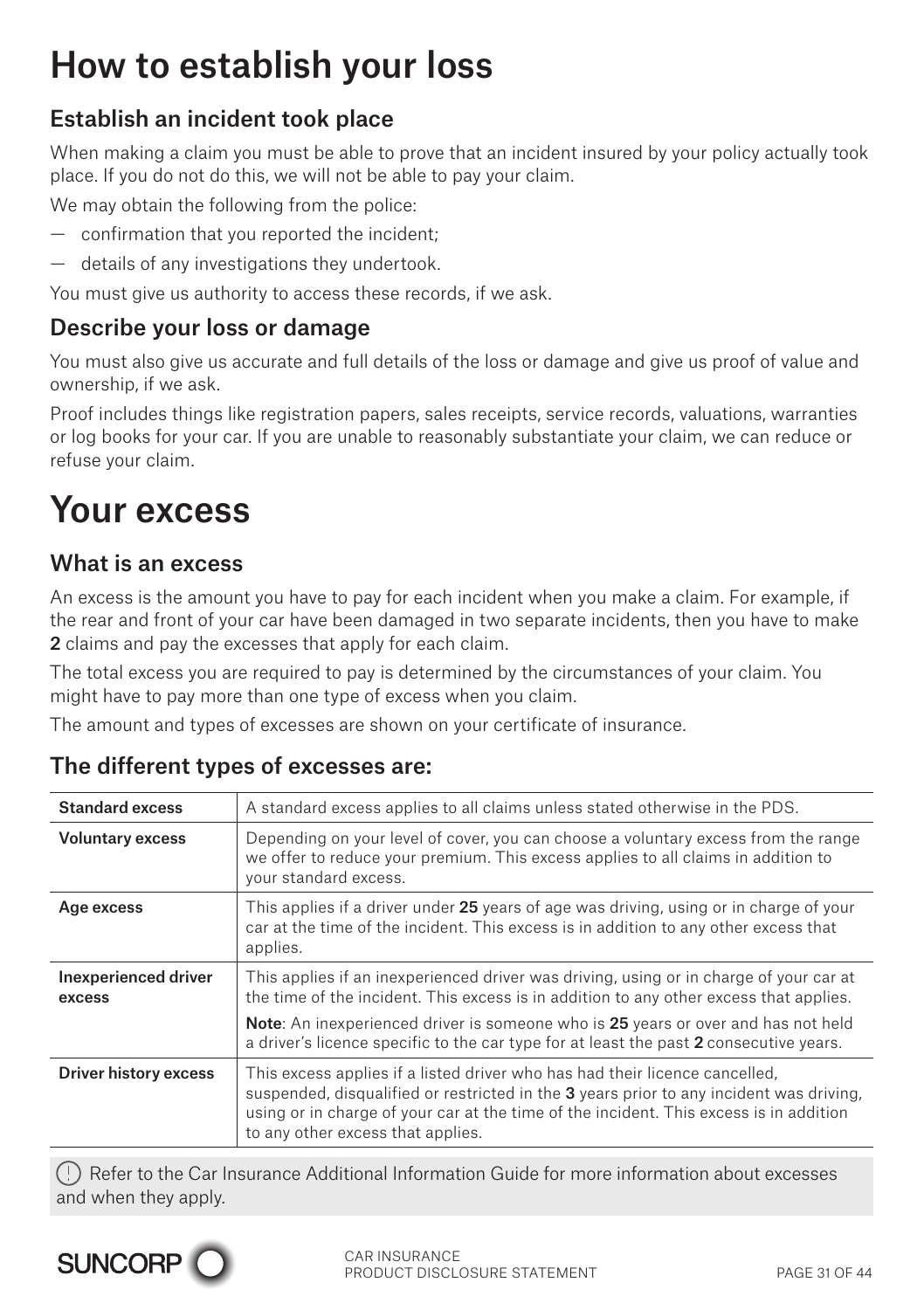# When an excess applies

We will advise you which excesses apply to the claim - based on the circumstances of the incident. The fact we have asked for payment of your excess does not of itself mean that your claim has or will be accepted by us either in whole or in part. Any excess you pay will be refunded if we decide to waive your excess (see 'When we will waive your excess' below).

### When and how to pay your excess

We will usually ask for your excess when you first lodge your claim. If we do not require this, we will decide if we will:

- $-$  ask you to pay us the excess before we settle your claim; or
- ask you to pay your excess to the repairer or supplier; or
- $-$  deduct the excess from the amount we pay you; or
- deduct the excess from the amount we pay to another person for loss or damage to their property.

We will not cover any legal or other costs that arise because of any delay in paying the excess.

#### When we will waive your excess

We will waive your excess if:

- we decide you or the driver of your car are not at fault; and
- $-$  you can provide the name and address of the person at fault and the registration number of the vehicle involved.

# How we settle your claim

#### We choose how your claim is settled

If we agree to pay a claim for loss, theft or damage to your car we will decide if we will:

- repair the damage;
- replace the damaged parts of your car;
- pay you what it would cost us to repair or replace the damaged parts of your car;
- $-$  settle your claim as a total loss, see page 35 for how we settle your claim as a total loss; or
- pay you up to the maximum you are entitled to under the applicable additional feature or option.

# For additional features, additional covers and optional covers

If we agree to pay a claim under an additional feature, additional cover or optional cover, we will settle your claim in accordance with that additional feature or optional cover.

# For a windscreen claim

If we agree to pay a claim for damaged windscreen or window glass, we will either:

- $-$  choose to repair the damaged area; or
- choose to replace the damaged windscreen or window glass.

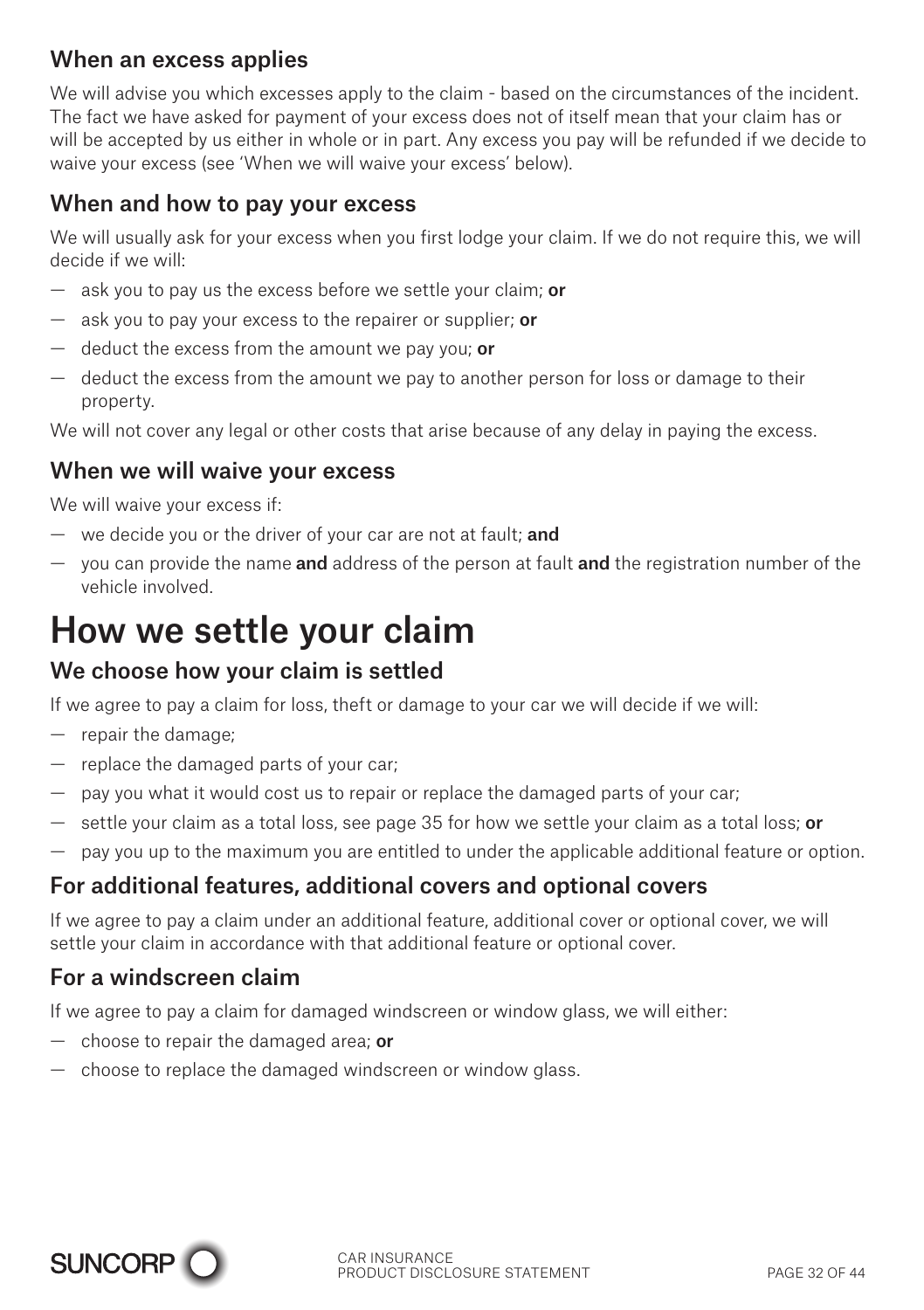# For Third Party Property Damage claims

If you make a third party property damage claim that is covered under this policy we can decide to defend you, settle any claim against you or represent you at an inquest, official enquiry or court proceedings.

If we decide to defend you, settle any claim against you or represent you, then you must give us all the help we need, including help after your claim is settled.

Refer to the Car Insurance Additional Information Guide for claims payment examples.

# If your car is damaged

# Choice of repairer

You can choose:

- $-$  to allow us to arrange the repair of your car; or
- your own repairer.

### If your car is not safe to drive

We will arrange to move your car to one of our preferred repairers or another facility of our choice.

#### If your car is safe to drive

We will arrange a time with you to bring your car into one of our preferred repairers or another facility of our choice.

#### If you allow us to arrange the repairs

- $-$  we obtain quotes from our preferred repairers (where available) and select the most appropriate quote;
- we authorise the repairs based on the most appropriate quote and manage the repair process with the repairer:
- you will be kept informed of the progress of the repairs and we will will advise you when your car is ready for collection.

#### If you choose your own repairer, which may include one of our own preferred repairers:

- after you obtain a quote from your repairer, we will arrange a time with you to drive your car (if it is safe to do so), or you must let us move it, to one of our preferred repairers or another facility of our choice;
- we will authorise the repairs if we agree your repairer's quote is reasonable and will result in your car being repaired safely and in a cost effective manner.

#### If we don't authorise repairs

If we don't authorise repairs, we will pay you what it would have cost us to repair your car and you will not be entitled to the lifetime guarantee. The amount it would have cost us to repair is determined by a quote from a repairer we choose.

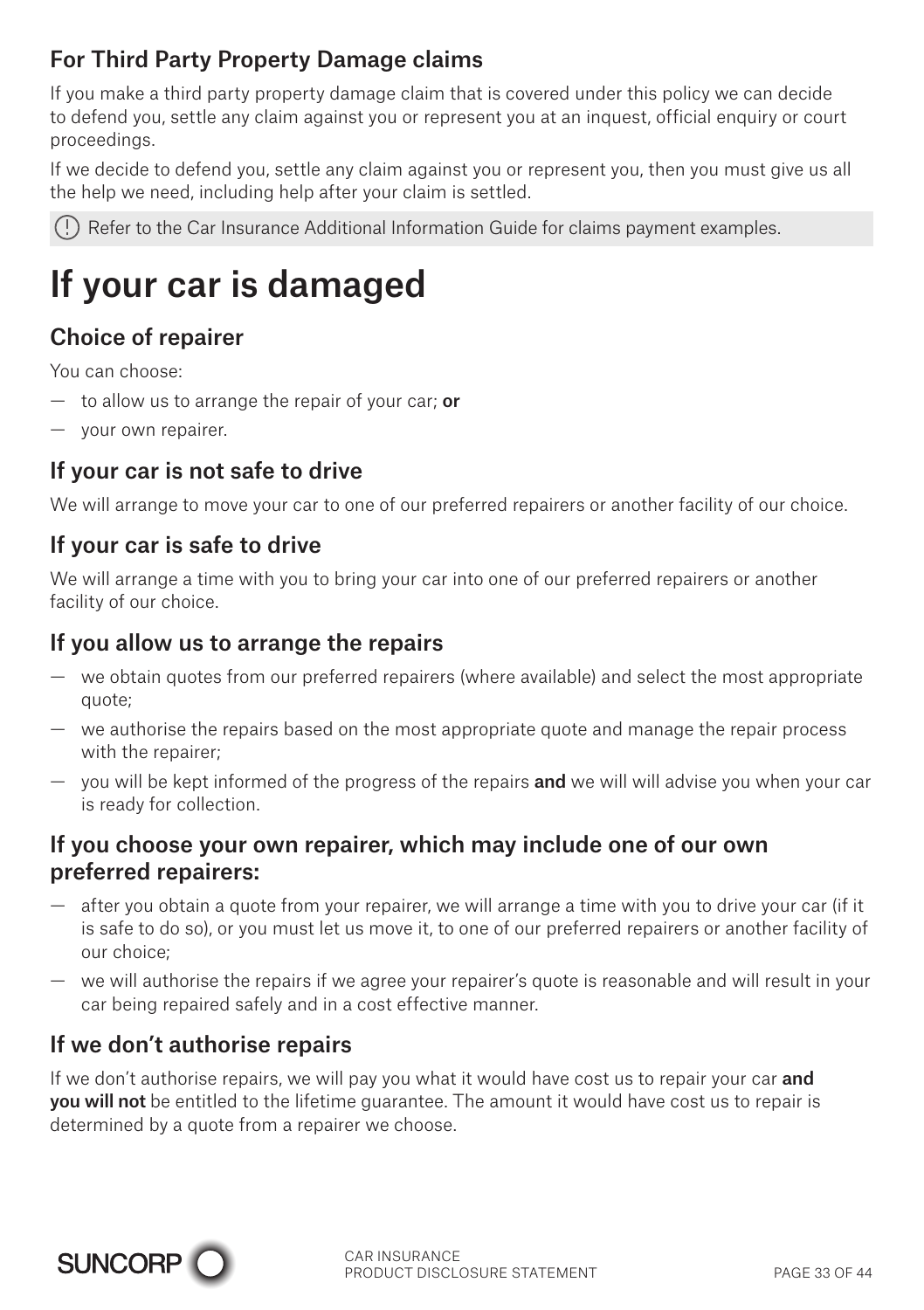#### Lifetime guarantee on authorised repairs

The quality of the workmanship and the materials authorised by Suncorp in the repair of your car will be guaranteed for its life, even if you no longer own it. The parts used in the repair of your car will be of the same type as those explained on these pages.

If you are concerned about the quality of the repair of your car, you must call us on 13 25 24 and you must make your car available to us. You must not authorise rectification work without our written authority. We will inspect the repair and arrange any necessary rectification work.

#### When we authorise repairs to your car we will (including parts policy):

- ensure the repair work is properly carried out;
- use new parts or quality reusable parts;

Parts used will:

- not void the warranty provided by the car manufacturer;
- comply with the car manufacturer's specifications and applicable Australian Design Rules;
- be consistent with the age and condition of the car;
- preserve or improve the safety and structural integrity of the car;

However, the following conditions also apply:

#### Glass repairs

Where available we will use aftermarket parts for windscreens and window glass (including sun roof) and repairs will meet Australian Design Rules.

#### Radiators and Air Conditioning

Where available we will use aftermarket parts for radiators and air conditioning.

#### Unavailable parts

We are not responsible for costs which occur because of delays in delivery of parts. If a part is unavailable in Australia we will pay the cost of surface freight (not airfreight) from the nearest reasonable source of supply. We may not pay for any additional hire car costs (beyond the cover provided by additional feature 'Hire car after theft' see page 12) or the optional cover 'Hire car after an event up to 21 days', (see page 21) due to the delays in the delivery of parts.

#### Obsolete items and parts

In all cases we will only pay the market value of damaged parts we consider to be obsolete.

#### Secure compliance labels

Where your car is fitted with secure compliance (or car security) labels and these components are damaged, we will try to source replacement labels from the manufacturer. If we cannot source these for you, we will obtain a letter of confirmation from the manufacturer of the car that it is compliant and that the plate was damaged. We will still repair your car without replacing the secure compliance label.

#### Sub-contracting repairs

We may sub-contract, and any repairer we authorise to repair your car may sub-contract, some of the repairs.

#### Non-damaged parts

We are not responsible for the costs to replace the parts of a whole set that were not damaged or stolen in an incident. For example, if only one wheel and tyre are damaged in an incident, we will only pay to replace the damaged wheel and tyre, not the whole set.

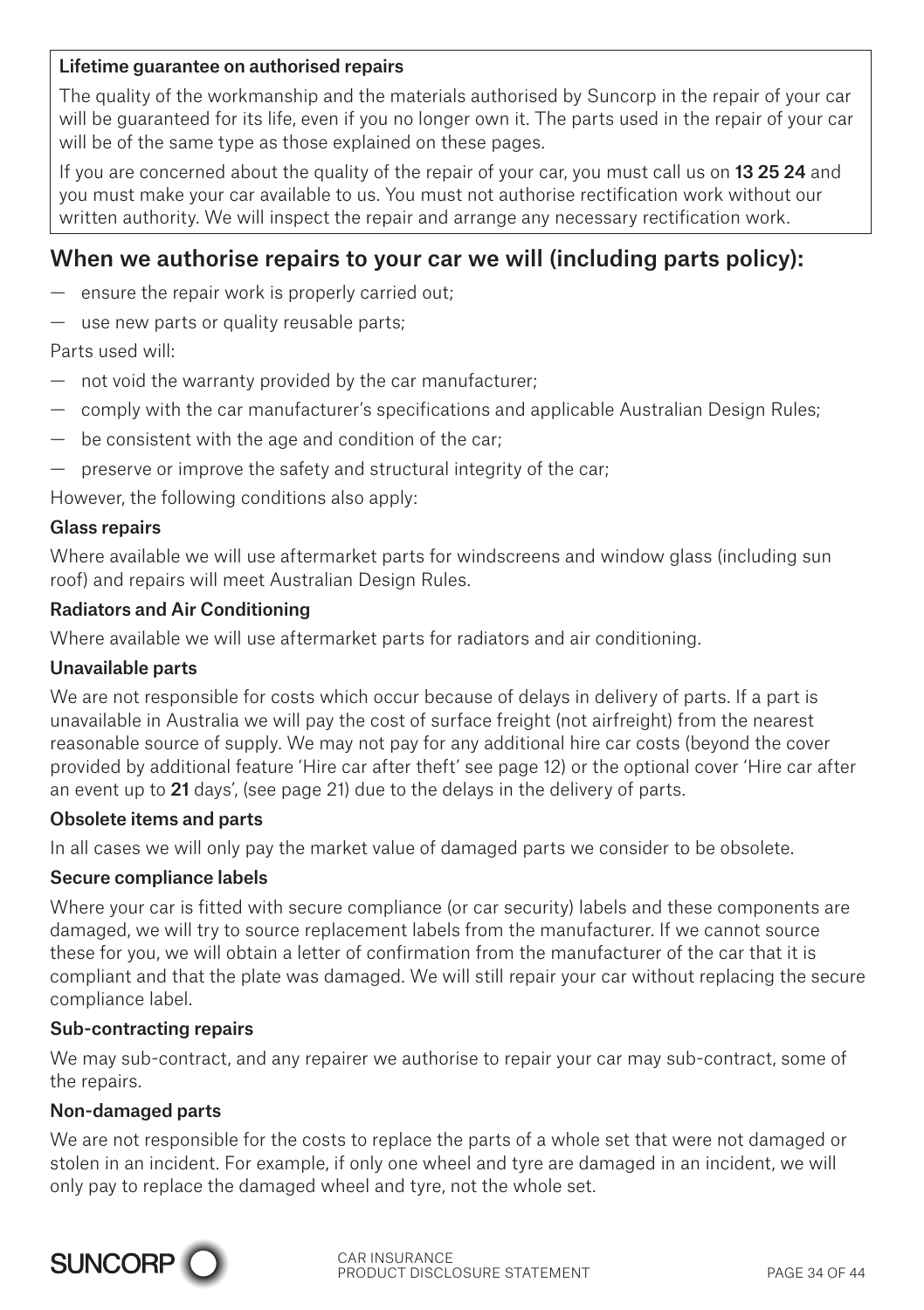### When we repair your car we will not:

- pay extra to repair your car to a better standard, specification or quality existing before the loss or damage;
- $-$  fix a fault or defect in your car that existed before the loss or damage occurred **unless** the fault or defect was from repairs we authorised;
- pay for repairing pre-existing damage. If we agree, you can pay the extra cost of repairing this damage.

# Contribution to repairs

You might have to contribute to the cost of repairing tyres, engines, accessories, modifications. paintwork, bodywork, radiators, batteries or interior trims affected by neglect, wear and tear, weathering, rust, mould, mildew or corrosion. We will determine how much you pay depending on how worn these items were when the damage happened.

If you do not agree to pay these amounts, we will pay you the amount determined to be the cost of repairs less any contribution charges.

# If your car has been stolen

If your car is found within 14 days of it being stolen and is damaged, follow the process of 'If your car is damaged' (see page 33). You may be entitled to a hire car for up to 21 days under the additional feature 'Hire car after theft' (see page 12), and for up to an additional 21 days if you have purchased the optional cover 'Hire car after an event up to 21 days' (see page 21). Comprehensive Advantages customers can claim under the 'Hire car after an event for unlimited days' optional cover (see page 22).

If your car is not found within 14 days after being stolen, and we agree to accept your claim for theft of your car, your car becomes a total loss (see below).

# If your car is a total loss

Your car becomes a total loss if:

- it is stolen and unrecovered after 14 days and we agree to accept your claim for theft of your car; or
- we decide it is uneconomical, impractical or unsafe to repair, including where the combined repair costs and salvage value are likely to be more than the amount covered.

We will also have regard to the law when determining when a car is to be written off.

For cars where the 'New for old car replacement' additional feature applies, see page 14. For cars where the 'Lifetime new for old car replacement' optional cover applies, see page 23.

For all other cars we will pay you the amount covered shown on your certificate of insurance less any deductions that apply.



CAR INSURANCE PRODUCT DISCLOSURE STATEMENT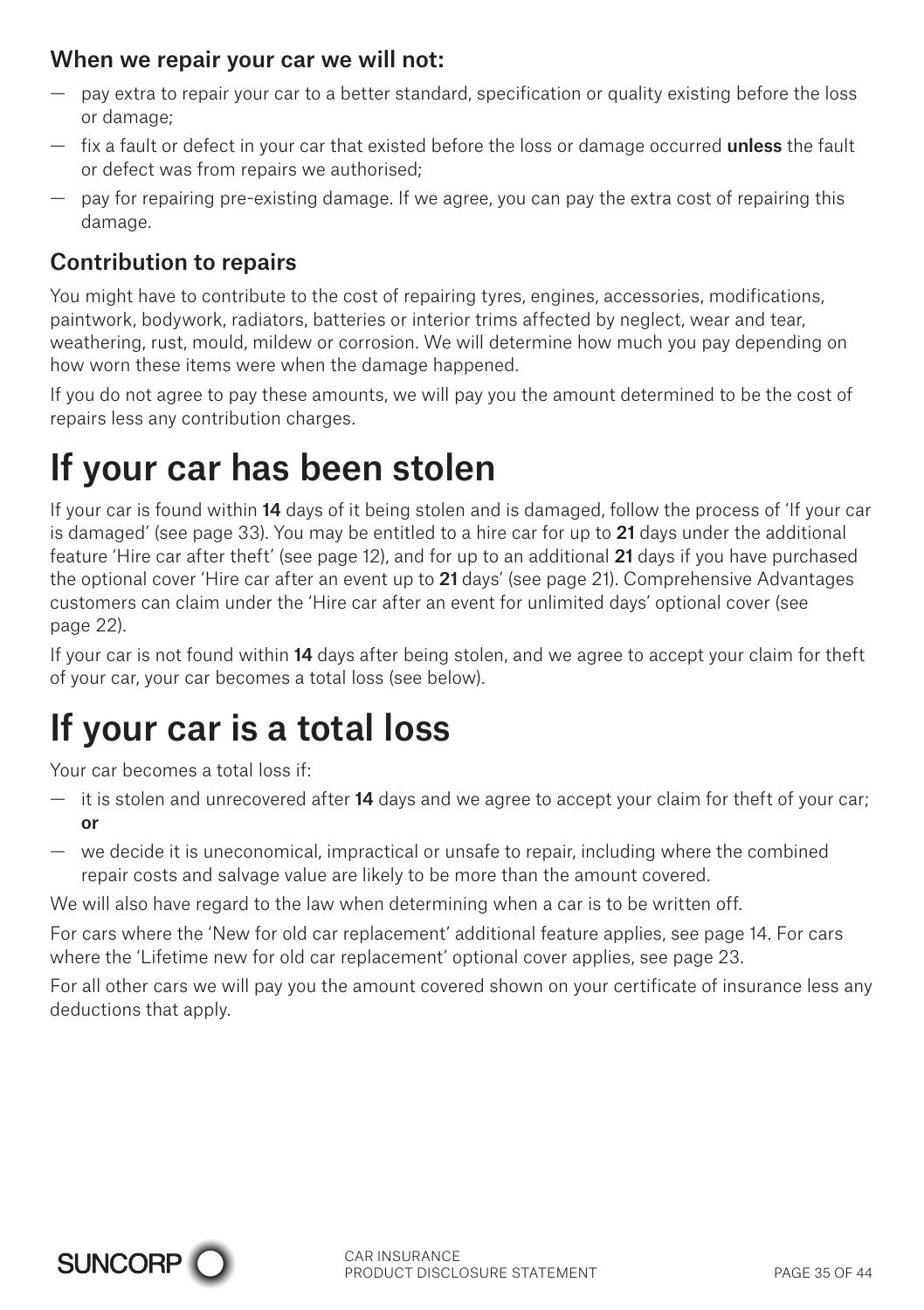# Deductions from your total loss claim

When we pay you for a total loss claim we will deduct:

- any applicable excess;
- any unpaid premium including any unpaid instalments for the period of insurance;
- any unused registration and compulsory third party (CTP) insurance (unless we decide to collect this from the relevant authority or insurer);
- any input tax credit entitlement (if applicable), refer to pages 29 to 30;
- our estimate of the salvage value (if applicable);
- any excesses arising from a claim for damage to the hire car (see 'Hire car conditions' below).

Where the deductions are applicable we will either require you to pay these amounts in full before we provide a new car or deduct them from the amount we pay you.

### Cars under finance

When we pay you for a total loss claim, if a credit provider has a financial interest in your car then we will pay them what they are entitled to (up to your amount covered) and pay you any balance.

### We own the car salvage

When we replace your car or pay you for the total loss, your car salvage becomes our property. If another party is entitled to the salvage of your car because that party has financed your car whether at your request or not and is owed money on your car at the time we declare your car a total loss, we will deduct our estimate of the salvage value from what we pay you, or require you to pay us our estimate of the salvage value in full before we settle your claim under ''New for old car replacement' or 'Lifetime new for old car replacement'.

# Hire car conditions

Where you are making a claim under any hire car benefit in your policy you:

- may be required to enter into a hire agreement with the hire car provider;
- are required to collect the hire car from and return it to the place nominated by us or the hire car provider;
- may not be able to use the hire car for ridesharing activities;
- $-$  are responsible for all running costs and extras of the hire car, including paying the deposit, security bond, fuel and any upgrade costs;
- agree and authorise us to lodge a claim on your policy in the event that the hire car is lost or damaged whilst on hire to you and we insure you pursuant to the cover provided in additional features 'Hire car after theft', 'Hire car after a not at fault incident' or optional cover 'Hire car after an event up to 21 days', 'Hire car after an event for unlimited days';
- are responsible for arranging and paying all hire car costs for any period you continue to use the hire car beyond the authorised hire period; and
- are required to refund to us any costs (including any insurance costs) we incur for the hire car, if you withdraw your claim or we refuse to accept it.

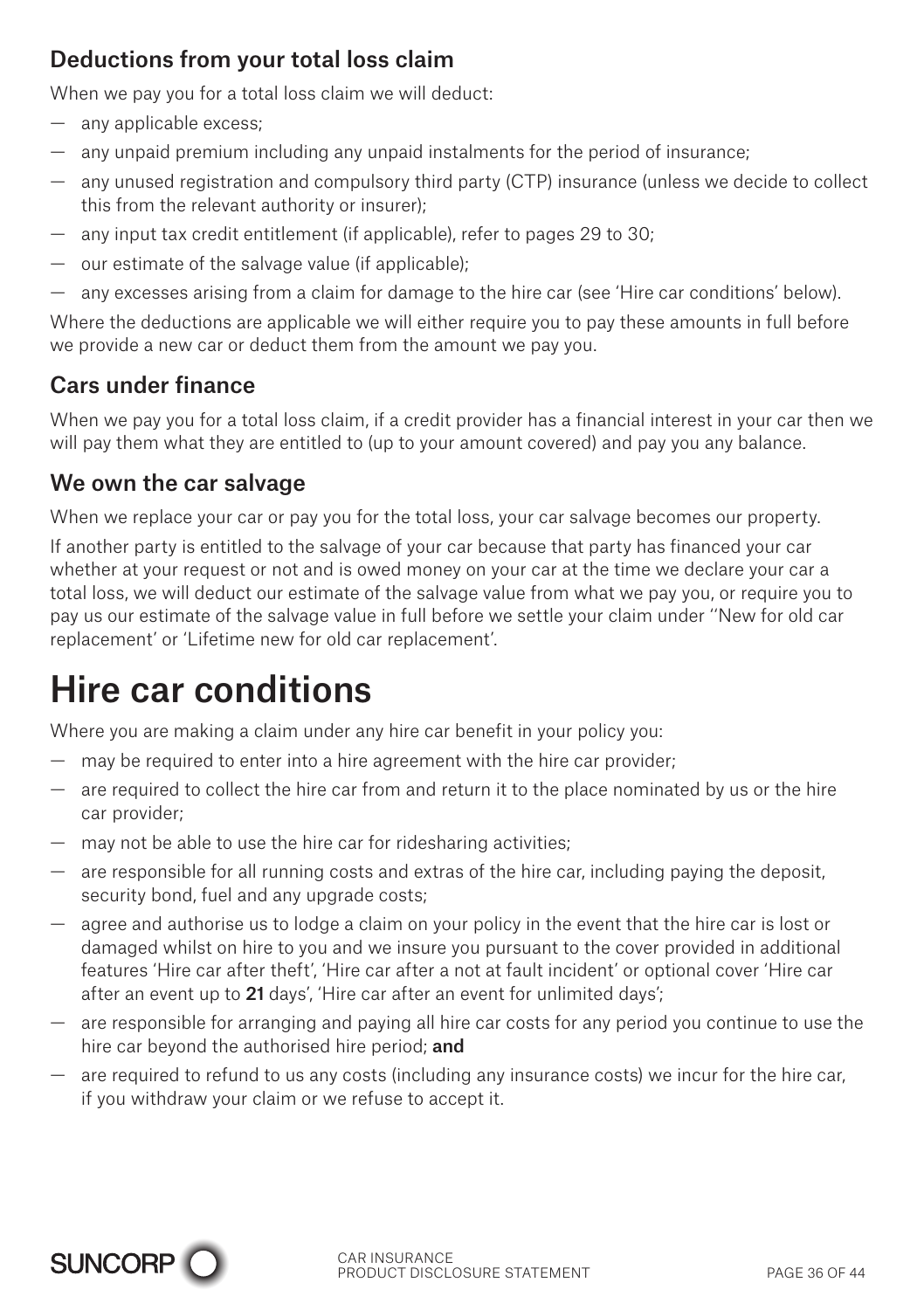# After we pay your claim

# Does your claim affect your cover?

If we choose to repair your car or pay you the cost of repairs, your policy continues for the period of insurance.

If your car is a total loss and you are not entitled to a new replacement car (see 'New for old car replacement' additional feature on page 14, and see 'Lifetime new for old car replacement' optional cover on page 23), all cover under your policy stops and your policy is cancelled. There is no refund of the unused premium.

If your car is damaged and we settle your claim by paying you the cost of repairs, we can reduce your amount covered to reflect the lower value of your car in its damaged condition.

# Our right to recover claims we pay from those responsible

If you have suffered loss or damage covered, or partially covered by this policy, then we have the right and you permit us to take action or institute legal proceedings against any person or entity liable to you for the recovery of your insured, underinsured or uninsured losses, payments made and expenses ('your loss'). Any action or legal proceeding will be commenced either in your name, or in the name of any other person or entity that suffered your loss.

If you have commenced action or instituted legal proceedings against any person or entity liable to you for your loss, we have the right and you permit us to take over and continue that action or legal proceeding. Where recovery of your loss forms part of any representative proceeding which has not been instituted under our instructions, we have the right and you permit us to exclude your loss from that representative proceeding for the purpose of including your loss in a separate representative proceeding which is or will be instituted under our instructions.

You must provide us with all information and reasonable assistance in the recovery of your loss, including providing us with any documents that prove your loss.

You must not enter into any agreement, make any admissions or take any action or step that has the effect of limiting or excluding your rights and our rights to recover your loss, without our prior written agreement.

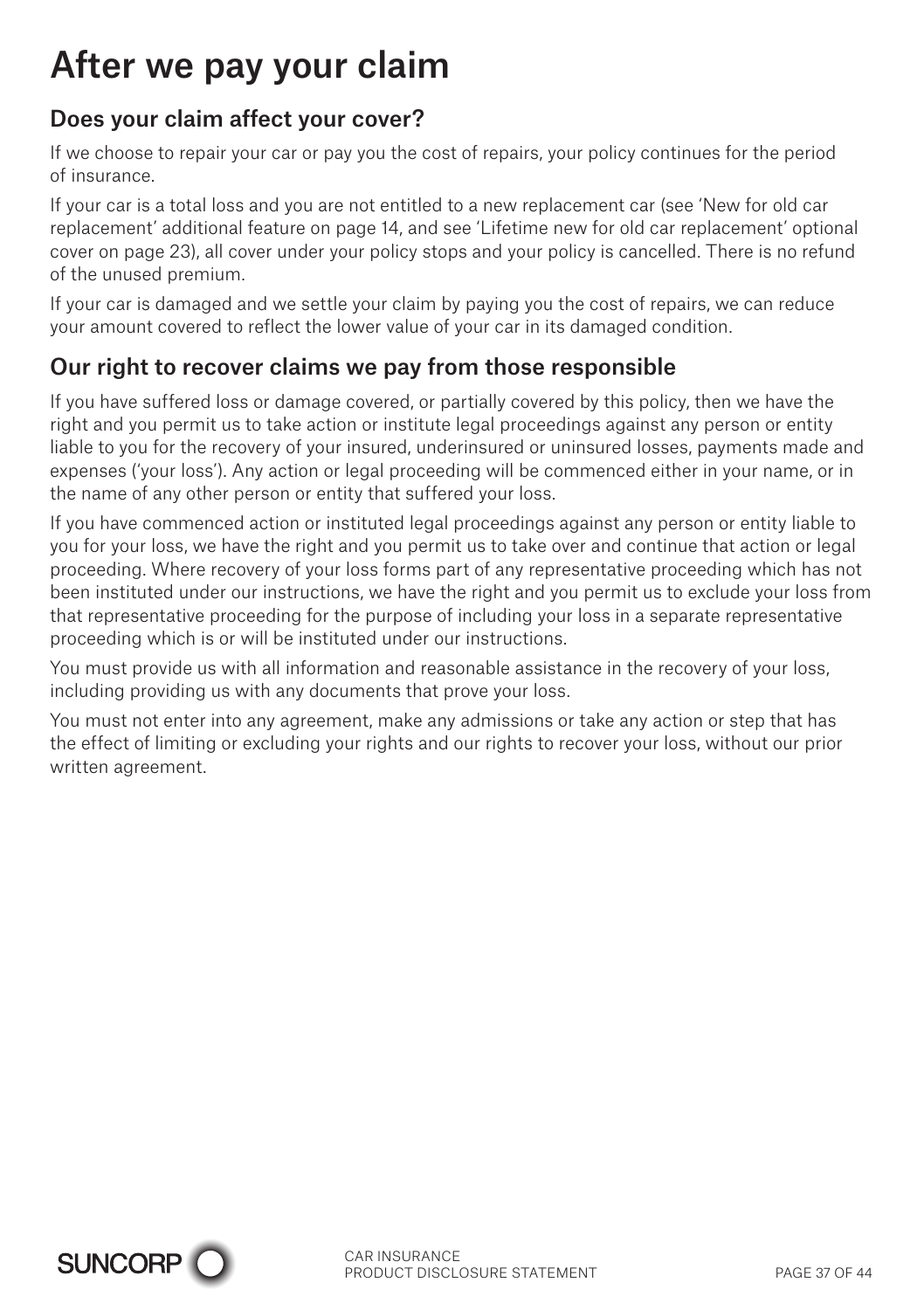# Other Important Information

# What happens with cancellations?

You may cancel this policy at any time. For each car cancelled, you will be refunded the unexpired portion of the premium (attributable to that car) less \$30 of base premium plus GST, stamp duty and ESL/FSL (if ESL/FSL applies to your policy). We will not give a refund if the refund due is less than \$5. If you pay by instalments, on cancellation you agree to pay us any portion of the premium that is owing but not yet paid and that amount is immediately due and payable.

We can cancel your policy when the law allows us to do so. For each car cancelled, you will be refunded the unexpired portion of the premium (attributable to that car) less \$30 of base premium plus GST, stamp duty and ESL/FSL (if ESL/FSL applies to your policy). We will not give a refund if the refund due is less than **\$5**. If we cancel your policy due to fraud, we will not refund any money to you.

# Cooling off and transferring cover

If you exercise your cooling off rights (see page 4) we will provide a full refund of premium paid.

If you transfer cover for one car to another car insurance policy with us, you will be refunded the unexpired portion of the premium (attributable to that car).

# General Insurance Code of Practice

We support the General Insurance Code of Practice. You can get a copy of the code from the Insurance Council of Australia website (insurancecouncil.com.au) or by phoning (02) 9253 5100.

# Motor Car Insurance and Repair Industry Code of Conduct

This code is intended to promote transparent, informed, effective and co-operative relationships between smash repairers and insurance companies based on mutual respect and open communication.

We are a signatory to and support the Code.

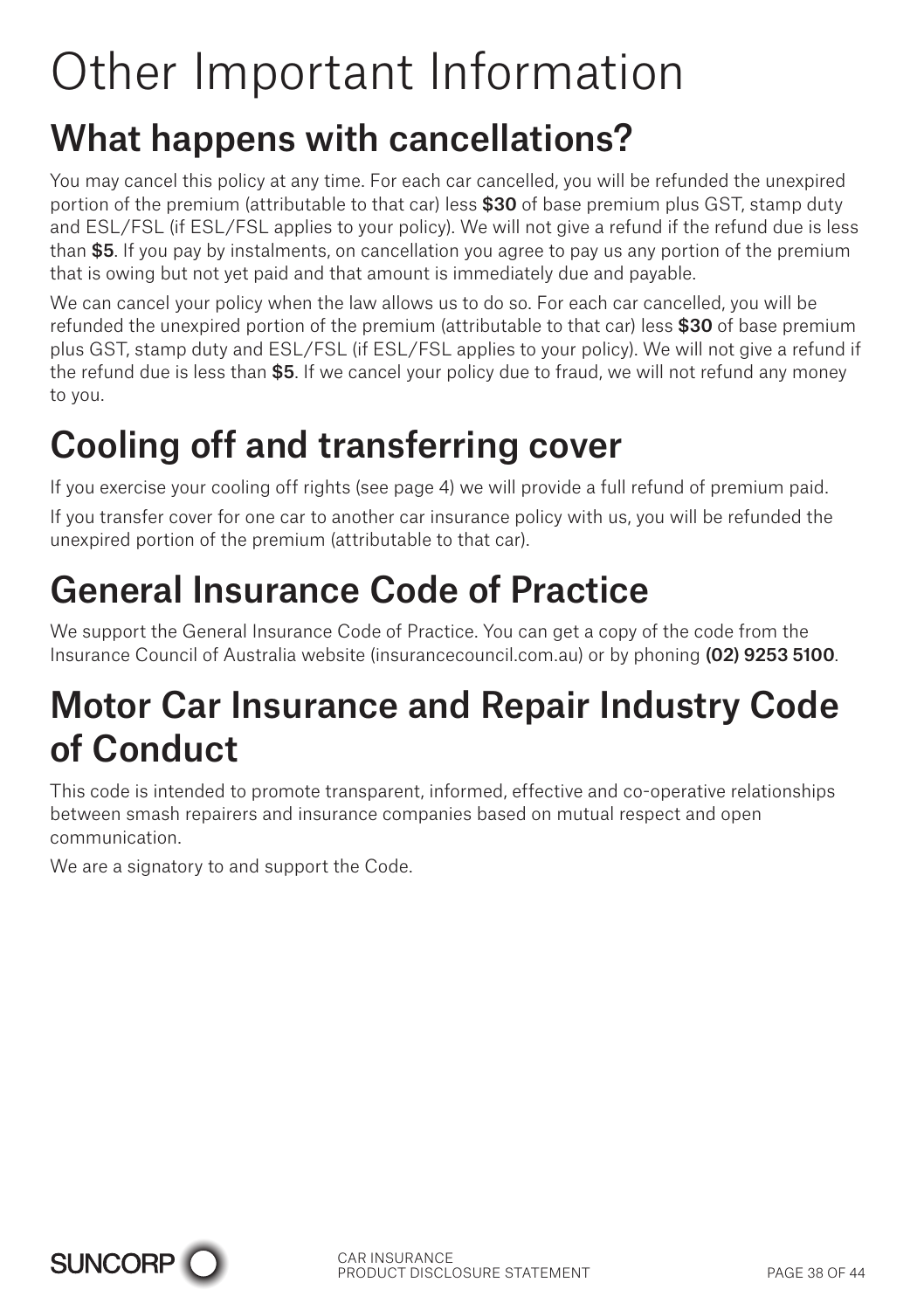# Words with special meanings

# **Accessories**

see page 8.

# Amount covered

when used in relation to your car, it is the maximum amount we will pay for loss or damage to your car caused by an incident less any deductions that apply (please see page 36 for amounts that are deducted on a total loss settlement), **unless** we say otherwise in your policy. It includes the value of any accessories and modifications that are fitted to your car, registration and compulsory third party insurance. The amount covered includes or excludes GST depending on your Input Tax Credit entitement (refer to section 'How the Goods and Services Tax (GST) affects this insurance' for further detail).

Your amount covered will be shown on your certificate of insurance.

### Car

see page 8.

# Car Insurance Additional Information Guide

see page 3.

### Certificate of insurance

means the latest certificate of insurance, including the insurance account, we have given you. It is an important document as it shows the covers you have chosen and other policy details such as the premium that applies.

# Cost us

means the amount quoted by a repairer or supplier we choose.

# Excess

see page 31.

# Family

means any of the following people if they normally live with you:

- spouse, partner or de facto;
- parents, parents-in-law, grandparents;
- children, grandchildren, brothers and sisters, including their respective spouses, partner or de-facto;
- the children, parents, parents-in-law, grandparents, grandchildren, brothers and sisters of a spouse, partner or de-facto; and
- people who provide care or services to you.

# Incident or event

is a single occurrence which you did not intend or expect to happen.

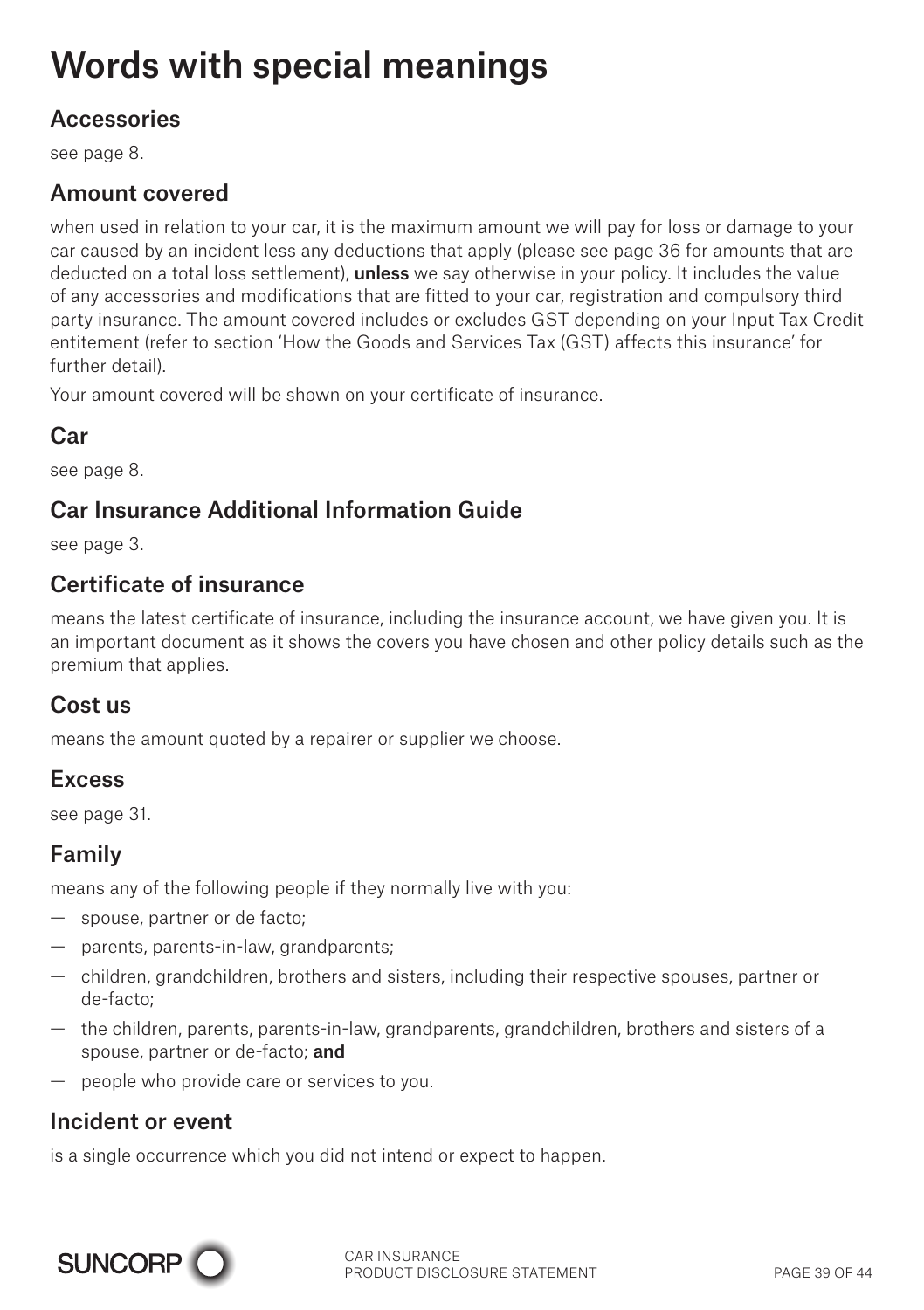# Insured incident

means an incident not excluded by your policy. It is always a single event, accident or occurrence which you did not intend or expect to happen.

# Limit

the most you can claim for any one incident. It includes or excludes GST depending on your Input Tax Credit entitlement (refer to section 'How the Goods and Services Tax (GST) affects this insurance' for further detail).

# Listed driver

the person or people shown on your certificate of insurance as listed drivers.

#### Market value

the amount that the market would pay for the car (or hire car) or damaged parts we consider to be obsolete. The market value of the car (or hire car) includes many factors such as age, make, model, kilometres travelled and general condition of the car (or hire car). We may use recognised industry publications to assist us in calculating the amount. Market value excludes costs of registration, compulsory third party insurance, stamp duty and transfer fees, dealer warranty costs or dealer delivery.

## **Modifications**

see page 8.

#### Period of insurance

means when your policy starts to when it ends. It is shown on your certificate of insurance.

#### **Policy**

means your insurance contract. It consists of this PDS and any SPDS we have given you and your latest certificate of insurance.

#### Premium

see page 6.

#### Rated premium

see page 6.

#### Tools of trade

means your tools of trade including materials or equipment that you use in your current business, trade or profession.

#### Total loss

see page 35.

#### Uninsured driver

a driver is an uninsured driver if neither the driver nor the vehicle owner has motor insurance or they have insurance but it does not cover damage to your car at the time of the incident.

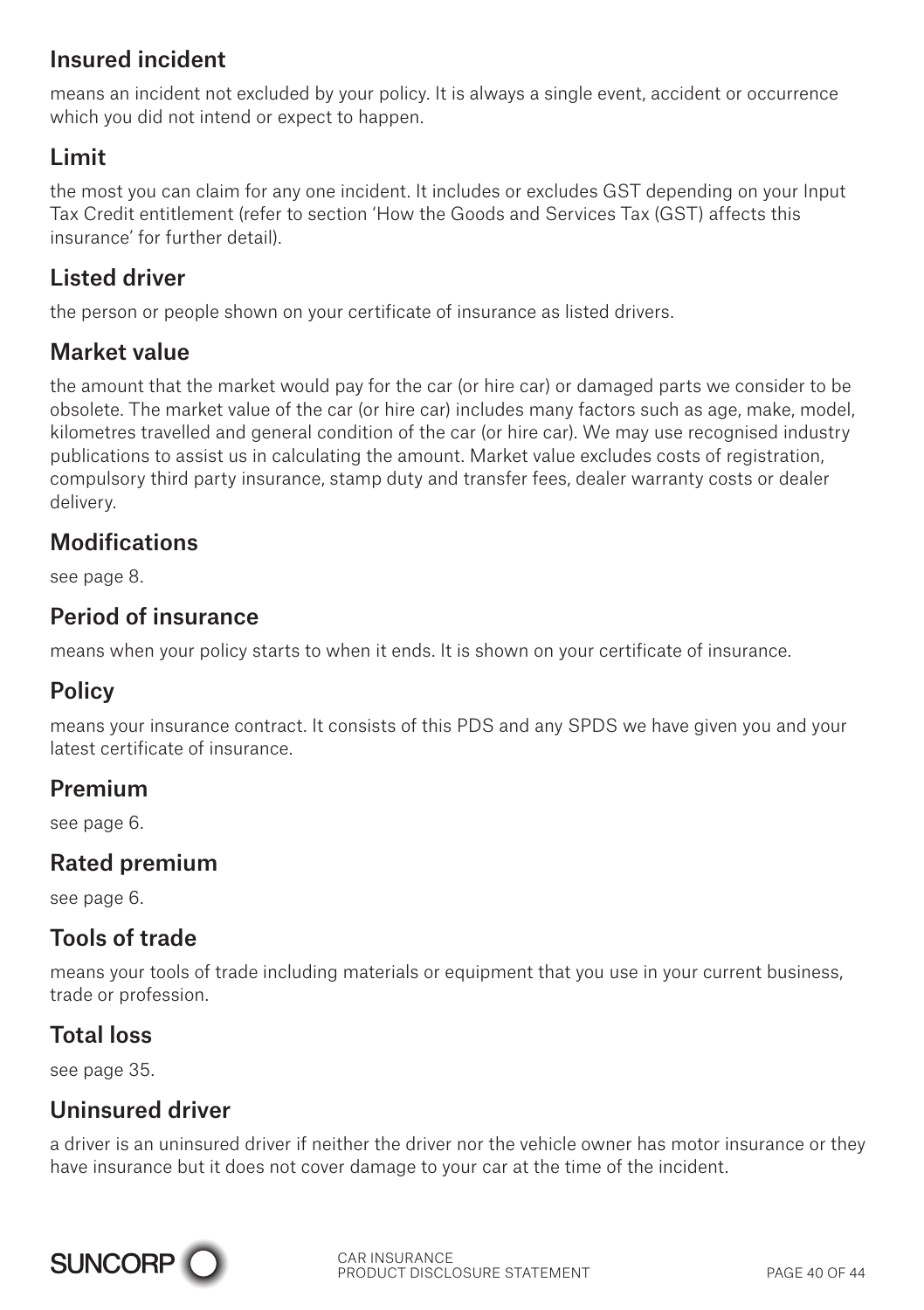# We, our, us and Suncorp

means AAI Limited ABN 48 005 297 807 trading as Suncorp Insurance.

#### You, your

the person or people shown as the insured on your certificate of insurance.

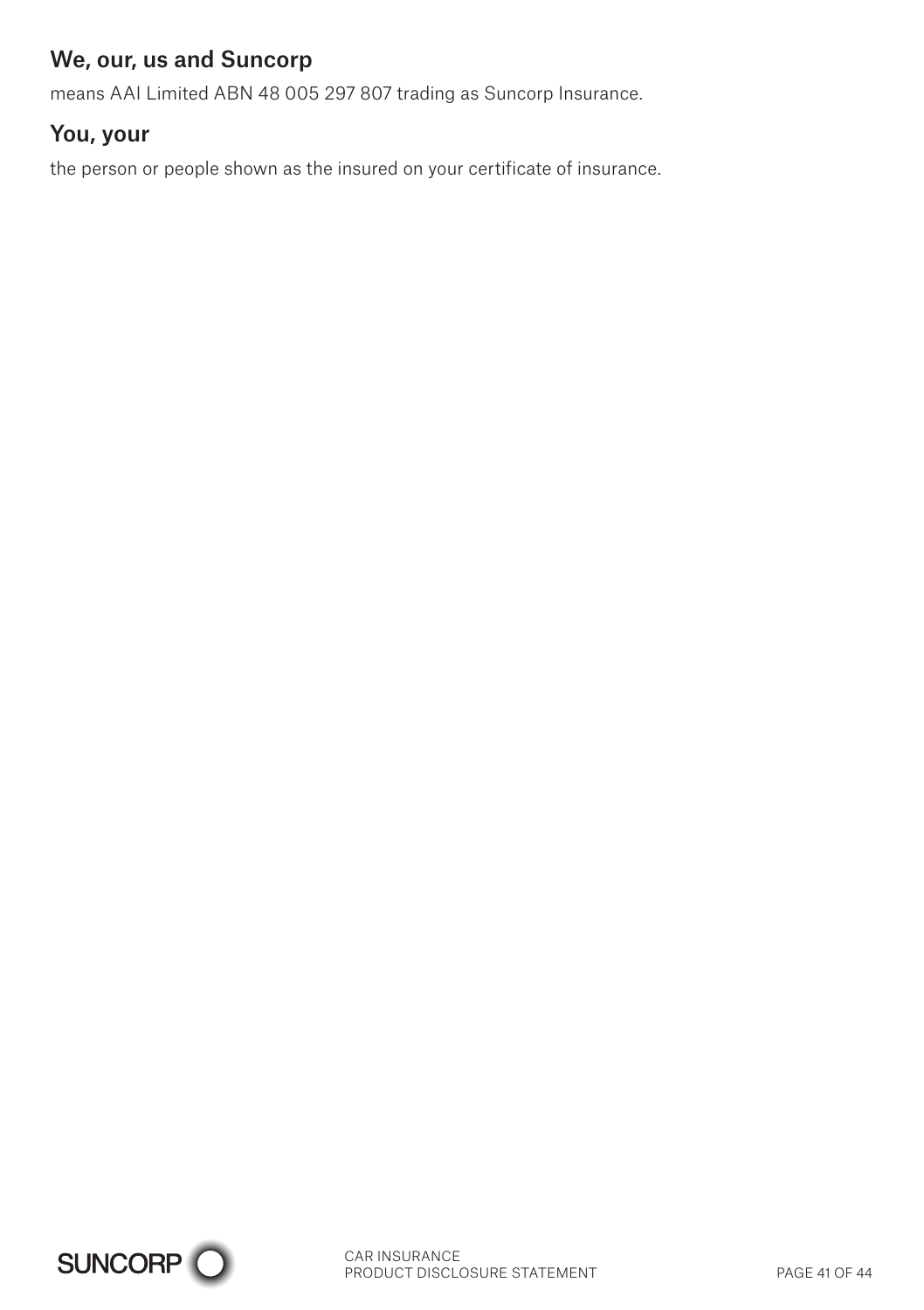# How we will deal with a complaint

If you are not satisfied with our products or services or a decision made in relation to your insurance, please let us know so that we can help. It is important to follow the complaint handling process in order to resolve your complaint effectively and efficiently.

# Step 1. Let us know

If you would like to make a complaint, please let us know by contacting the relevent department as they may be able to resolve the complaint for you. If not, the staff member will refer you to a Manager or their delegate and they will attempt to resolve the complaint. A response is usually provided to you within 5 business days.

You can contact us:

| By phone   | 13 11 55                                          |
|------------|---------------------------------------------------|
| In writing | Suncorp Insurance, PO Box 1453, Brisbane Qld 4001 |
| In person  | By visiting one of our local branches             |
| By email   | customer.relations@suncorp.com.au                 |

#### Step 2. Review by our Customer Relations Team

If you are not satisfied with the outcome of the business review you can request the complaint be referred to the Customer Relations Team for review or you can contact them directly:

| By phone:   | 1300 264 053                                                                           |
|-------------|----------------------------------------------------------------------------------------|
| By fax:     | 1300 316 047                                                                           |
| In writing: | Suncorp Customer Relations Team, PO Box 14180,<br>Melbourne City Mail Centre, VIC, 800 |
|             |                                                                                        |

By email: idr@suncorp.com.au.

If we require additonal information we will contact you to discuss. Customer Relations will usually contact you with a decision within 15 business days of receiving your complaint.

# Step 3. Seek review by an external service

We expect our procedures will deal fairly and promptly with your complaint. However, if you remain dissatisfied, you may be able to access the services of the Financial Ombudsman Service (FOS) Australia. The FOS is an independent external dispute scheme and their service is free to you. Any decision the FOS makes is binding on us, provided you also accept the decision. You do not have to accept their decision and you have the option of seeking remedies elsewhere.

The FOS is available to customers who fall within their terms of reference. The FOS will advise if they can help you.

You can contact FOS:

| By phone:    | 1800 367 287 (free call)                                          |
|--------------|-------------------------------------------------------------------|
| By Fax:      | (03) 9613 6399                                                    |
| By email:    | $info@f$ os.org.au                                                |
| In writing:  | Financial Ombudsman Service Limited GPO Box 3. Melbourne VIC 3001 |
| By visiting: | www.fos.org.au                                                    |

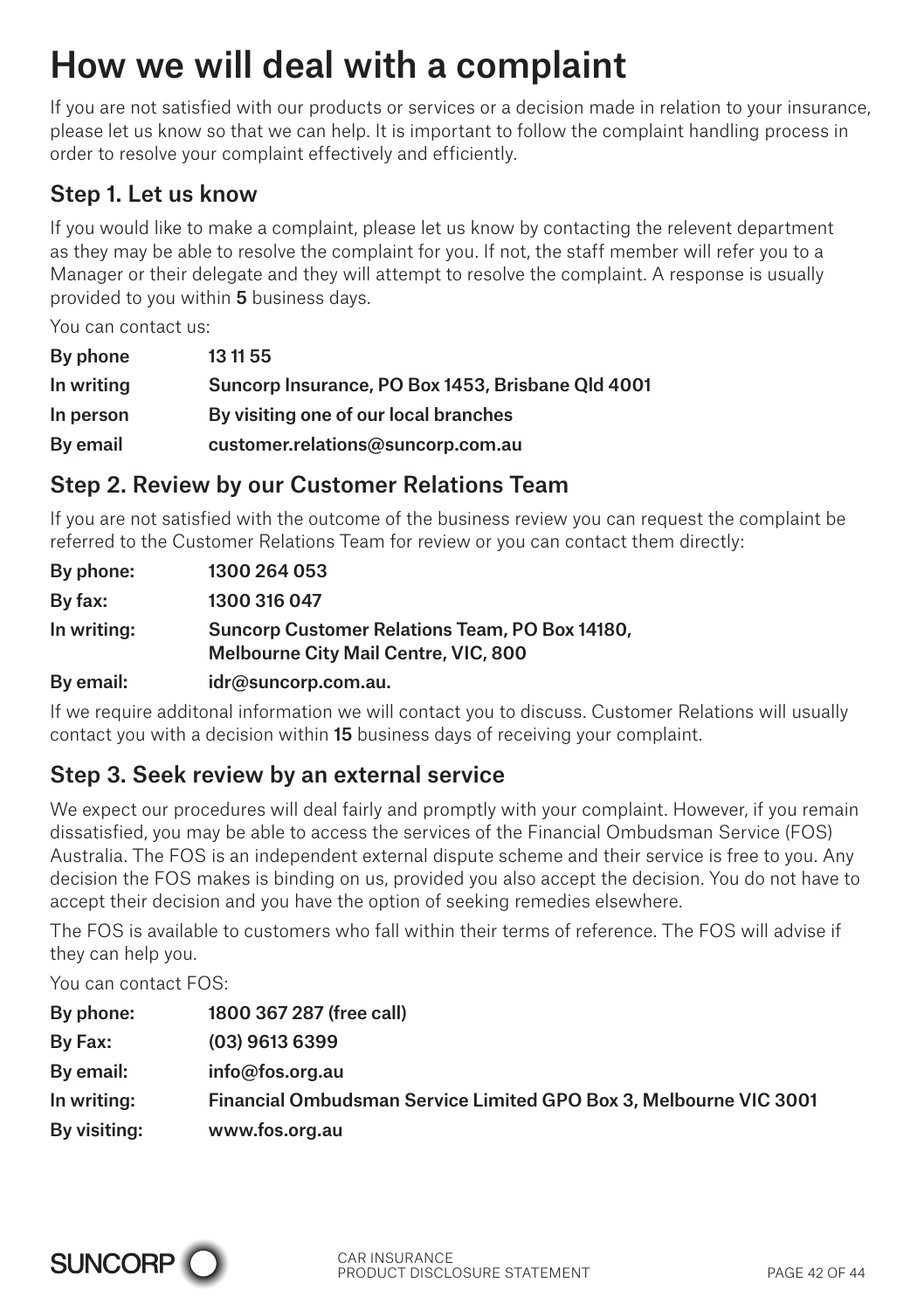

CAR INSURANCE PRODUCT DISCLOSURE STATEMENT